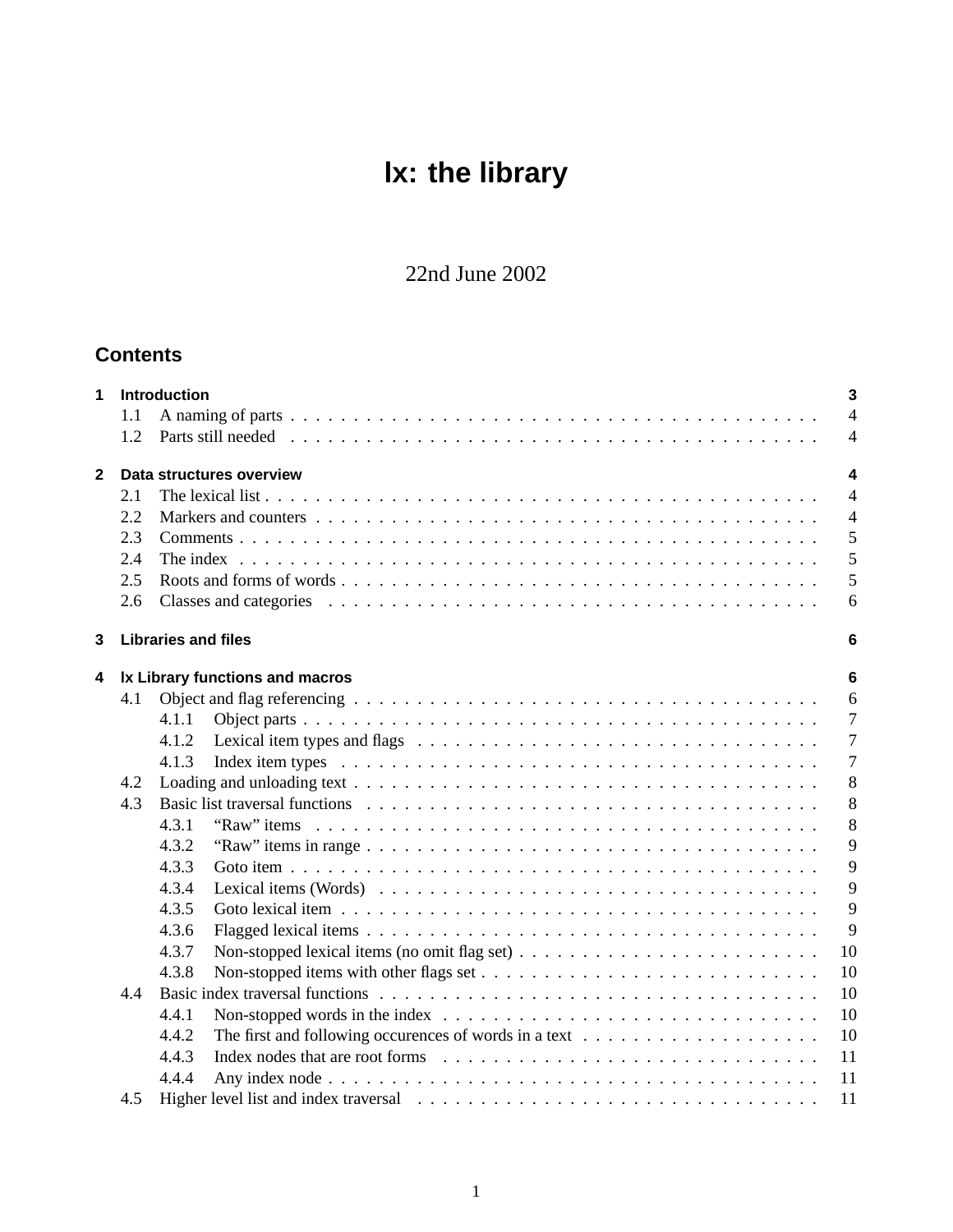|     | 4.5.1 |                                                                                                                          | 12 |
|-----|-------|--------------------------------------------------------------------------------------------------------------------------|----|
|     | 4.5.2 |                                                                                                                          | 13 |
|     | 4.5.3 |                                                                                                                          | 13 |
|     | 4.5.4 |                                                                                                                          | 13 |
|     | 4.5.5 |                                                                                                                          | 13 |
|     | 4.5.6 |                                                                                                                          | 13 |
| 4.6 |       |                                                                                                                          | 14 |
| 4.7 |       |                                                                                                                          | 14 |
|     | 4.7.1 |                                                                                                                          | 14 |
|     | 4.7.2 |                                                                                                                          | 14 |
|     | 4.7.3 |                                                                                                                          | 14 |
| 4.8 |       |                                                                                                                          | 14 |
|     | 4.8.1 |                                                                                                                          | 14 |
|     | 4.8.2 |                                                                                                                          | 14 |
|     | 4.8.3 |                                                                                                                          | 15 |
|     | 4.8.4 |                                                                                                                          | 16 |
| 4.9 |       |                                                                                                                          | 17 |
|     | 4.9.1 |                                                                                                                          | 18 |
|     | 4.9.2 |                                                                                                                          | 18 |
|     | 4.9.3 |                                                                                                                          | 20 |
|     |       |                                                                                                                          | 21 |
|     |       |                                                                                                                          | 23 |
|     |       |                                                                                                                          | 23 |
|     |       |                                                                                                                          | 24 |
|     |       |                                                                                                                          | 24 |
|     |       |                                                                                                                          | 24 |
|     |       |                                                                                                                          | 24 |
|     |       |                                                                                                                          | 25 |
|     |       |                                                                                                                          | 25 |
|     |       |                                                                                                                          | 25 |
|     |       |                                                                                                                          | 26 |
|     |       | 4.12.1 Name of current range $\dots \dots \dots \dots \dots \dots \dots \dots \dots \dots \dots \dots \dots \dots \dots$ | 26 |
|     |       |                                                                                                                          | 26 |
|     |       |                                                                                                                          | 26 |
|     |       |                                                                                                                          | 27 |
|     |       |                                                                                                                          | 27 |
|     |       |                                                                                                                          | 27 |
|     |       |                                                                                                                          | 28 |
|     |       |                                                                                                                          | 28 |
|     |       |                                                                                                                          | 28 |
|     |       |                                                                                                                          | 28 |
|     |       |                                                                                                                          | 28 |
|     |       |                                                                                                                          | 29 |
|     |       |                                                                                                                          | 29 |
|     |       |                                                                                                                          | 29 |
|     |       |                                                                                                                          | 29 |
|     |       |                                                                                                                          | 29 |
|     |       |                                                                                                                          | 29 |
|     |       |                                                                                                                          | 30 |
|     |       |                                                                                                                          |    |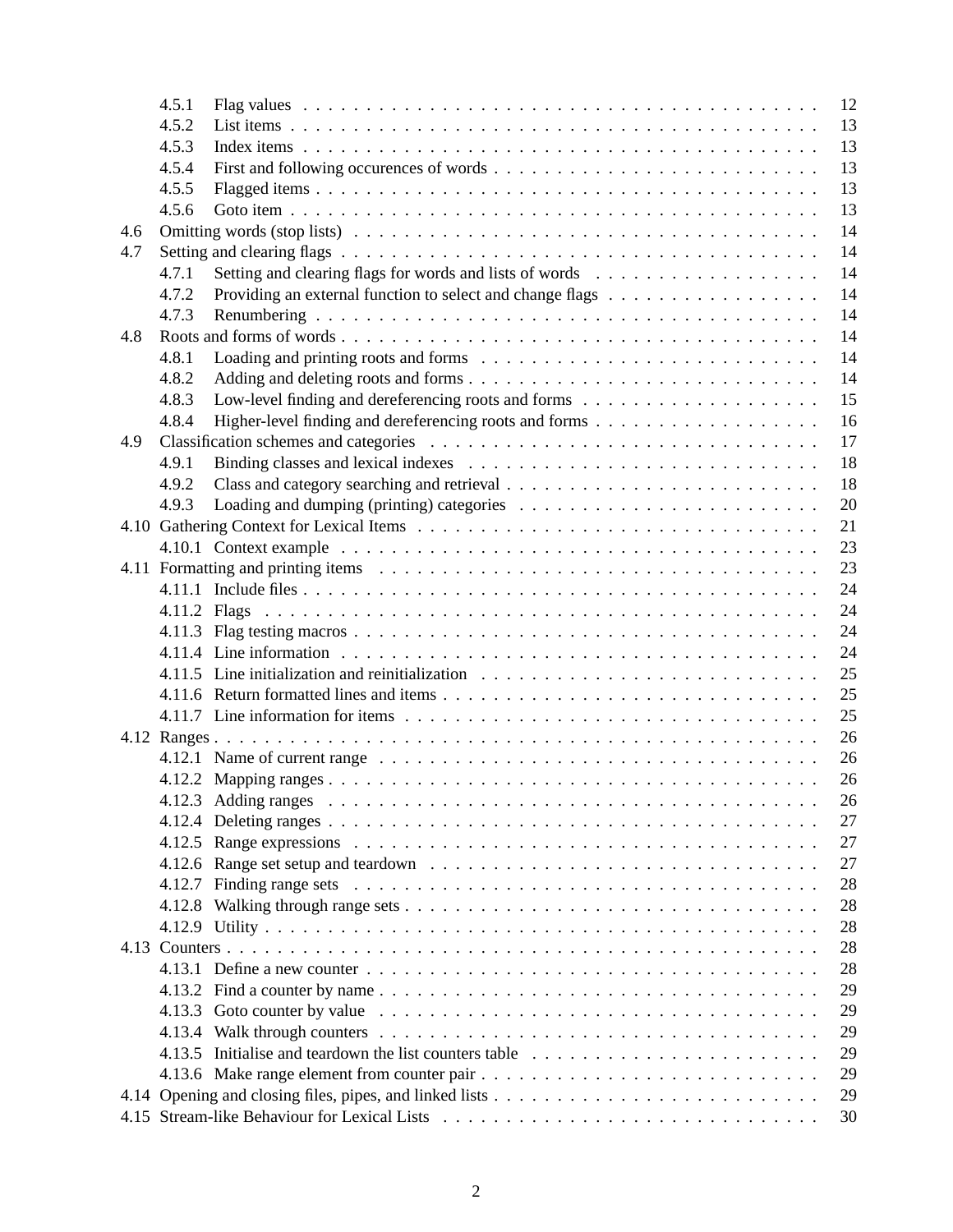|   |     |                          |                                                                                                                  | 30 |
|---|-----|--------------------------|------------------------------------------------------------------------------------------------------------------|----|
|   |     |                          |                                                                                                                  | 30 |
|   |     |                          |                                                                                                                  | 31 |
|   |     |                          |                                                                                                                  | 32 |
| 5 |     |                          | <b>General Data Structures</b>                                                                                   | 33 |
|   | 5.1 |                          |                                                                                                                  | 33 |
|   |     | 5.1.1                    |                                                                                                                  | 33 |
|   |     | 5.1.2                    |                                                                                                                  | 33 |
|   |     | 5.1.3                    |                                                                                                                  | 33 |
|   |     | 5.1.4                    |                                                                                                                  | 33 |
|   |     | 5.1.5                    |                                                                                                                  | 34 |
|   |     | 5.1.6                    |                                                                                                                  | 34 |
|   |     | 5.1.7                    |                                                                                                                  | 34 |
|   |     | 5.1.8                    | Draining a list (stack and FIFO) $\ldots \ldots \ldots \ldots \ldots \ldots \ldots \ldots \ldots \ldots \ldots$  | 34 |
|   |     | 5.1.9                    |                                                                                                                  | 35 |
|   | 5.2 |                          |                                                                                                                  | 35 |
|   |     | 5.2.1                    |                                                                                                                  | 35 |
|   |     | 5.2.2                    |                                                                                                                  | 35 |
|   |     | 5.2.3                    | Freeing a hash table $\dots \dots \dots \dots \dots \dots \dots \dots \dots \dots \dots \dots \dots \dots \dots$ | 36 |
|   |     | 5.2.4                    |                                                                                                                  | 36 |
|   |     | 5.2.5                    |                                                                                                                  | 36 |
|   |     | 5.2.6                    | Looking up a key in a hash table $\ldots \ldots \ldots \ldots \ldots \ldots \ldots \ldots \ldots \ldots \ldots$  | 36 |
|   |     | 5.2.7                    |                                                                                                                  | 37 |
|   |     | 5.2.8                    |                                                                                                                  | 37 |
|   | 5.3 |                          |                                                                                                                  | 37 |
|   |     | 5.3.1                    |                                                                                                                  | 37 |
|   |     | 5.3.2                    |                                                                                                                  | 38 |
|   |     | 5.3.3                    |                                                                                                                  | 38 |
|   |     | 5.3.4                    |                                                                                                                  | 38 |
| 6 |     | <b>Utility Functions</b> |                                                                                                                  | 38 |
|   | 6.1 |                          |                                                                                                                  | 38 |
|   | 6.2 |                          |                                                                                                                  | 40 |
|   | 6.3 |                          |                                                                                                                  | 42 |
|   | 6.4 |                          |                                                                                                                  | 43 |
|   | 6.5 |                          |                                                                                                                  | 43 |
|   |     |                          |                                                                                                                  |    |

## **1 Introduction**

Lx is a library for building tools to do lexical analyses of text. And in particular, tools that can do real time, interactive exploration of texts.

Some of the tools easily available at the time lx was first conceived did things such as collocational analysis, but required that the text be preprocessed to prepare it. An initial goal for lx was to be able to do this upon text load, and then extend this to do collocational analysis of sets (classification schemes) of words.

A further, and perhaps the next major goal, is to have the interface to the data structures be a scripting language that can be used to construct ad-hoc queries and analyses on the fly.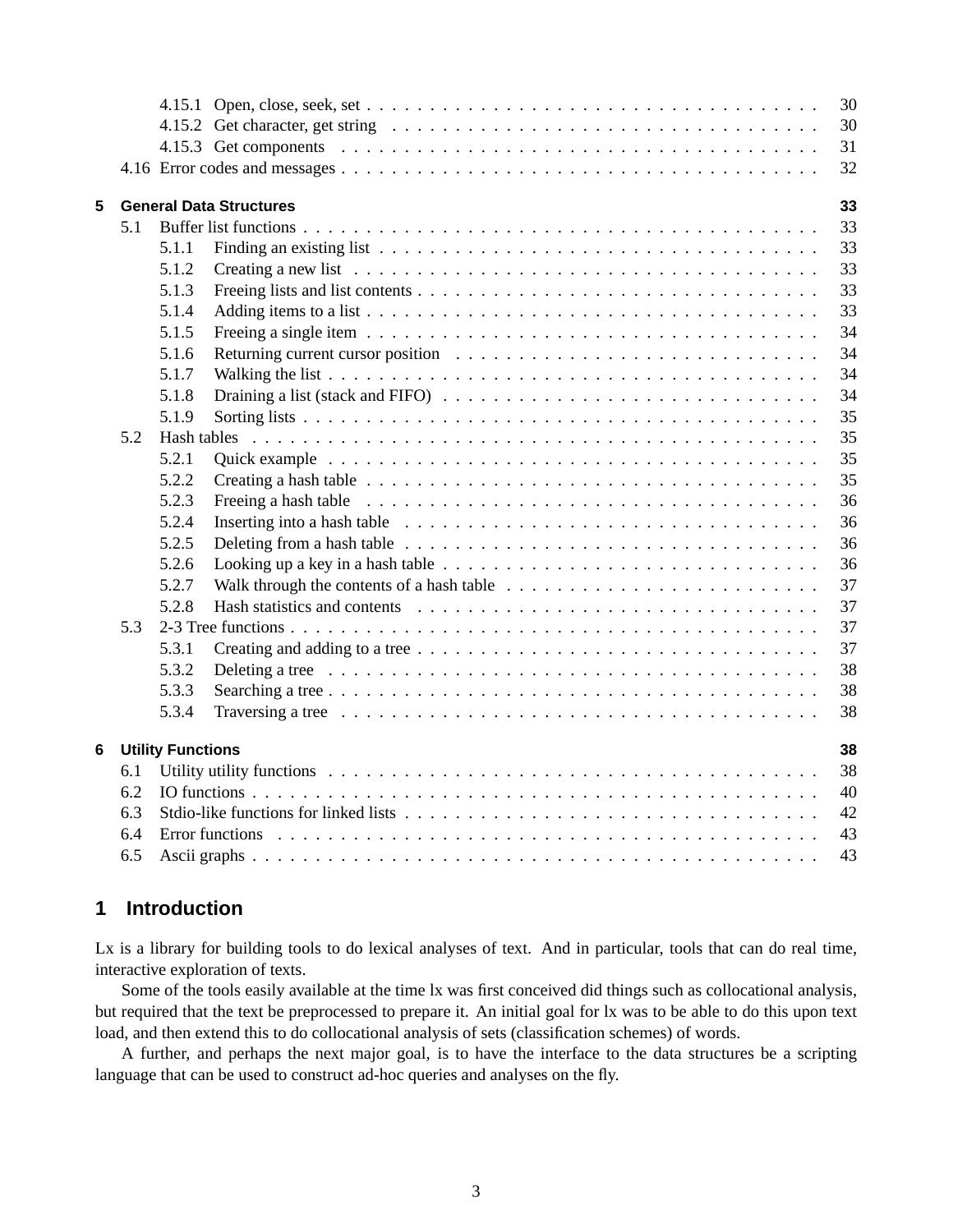## **1.1 A naming of parts**

Lx is also called lx2, and is the second run at it after a hiatus of some time and the deletion of most parts of the original lx.

Lxt is a test program and semi-useful tool built on the lx library. It can do a number of things, including run simple batch scripts; but may be considered user unfriendly.

Moth is a hypothetical future analysis program built on the lx library.

This is the documentation for lx, the library.

## **1.2 Parts still needed**

Lx (and lxt) needs several major things to be truly useful:

- Unicode and locale support for character sets other than ASCII.
- Better error and exception handling.
- A scripting language. The interface to the library should be more easily programmed than by writing C modules. Any number of useful things could be done as quick scripts.

Nevertheless, lx and lxt in their current form can do a few interesting and useful things.

This document needs:

- More and better examples.
- Better coverage of error conditions and results for each function.

## **2 Data structures overview**

An understanding of the data structures used by lx is necessary in order to make use of it.

## **2.1 The lexical list**

A text file is parsed into words and loaded into memory as a lexical list (called a lxLexlist). Each word is stored as node, with pointers to the next and previous words, as well as a pointer to the next occurence in the text of the same word. As well, punctuation and formatting is stored in the list, and in fact it is trivial to have lx print out the text exactly as it was input.

An application may have multiple texts loaded at a time, and there is some support for tracking them all as a linked list of loaded texts.

## **2.2 Markers and counters**

It is possible to embed markers and counters in the text, and lx will track and use them.

- A marker has a type and defines a range of text that extends until the next marker of the same type. For example, a play may have markers of a type "speaker", which all the characters are members of, and which are used to separate roles.
- A counter has a name and a value. Each occurence of the counter in the text increments the value. Counters can be used to mark verses or lines (although there is an implicit, automatic counter for new-lines).

Ranges and counters are compiled as the text is loaded. A range is defined so: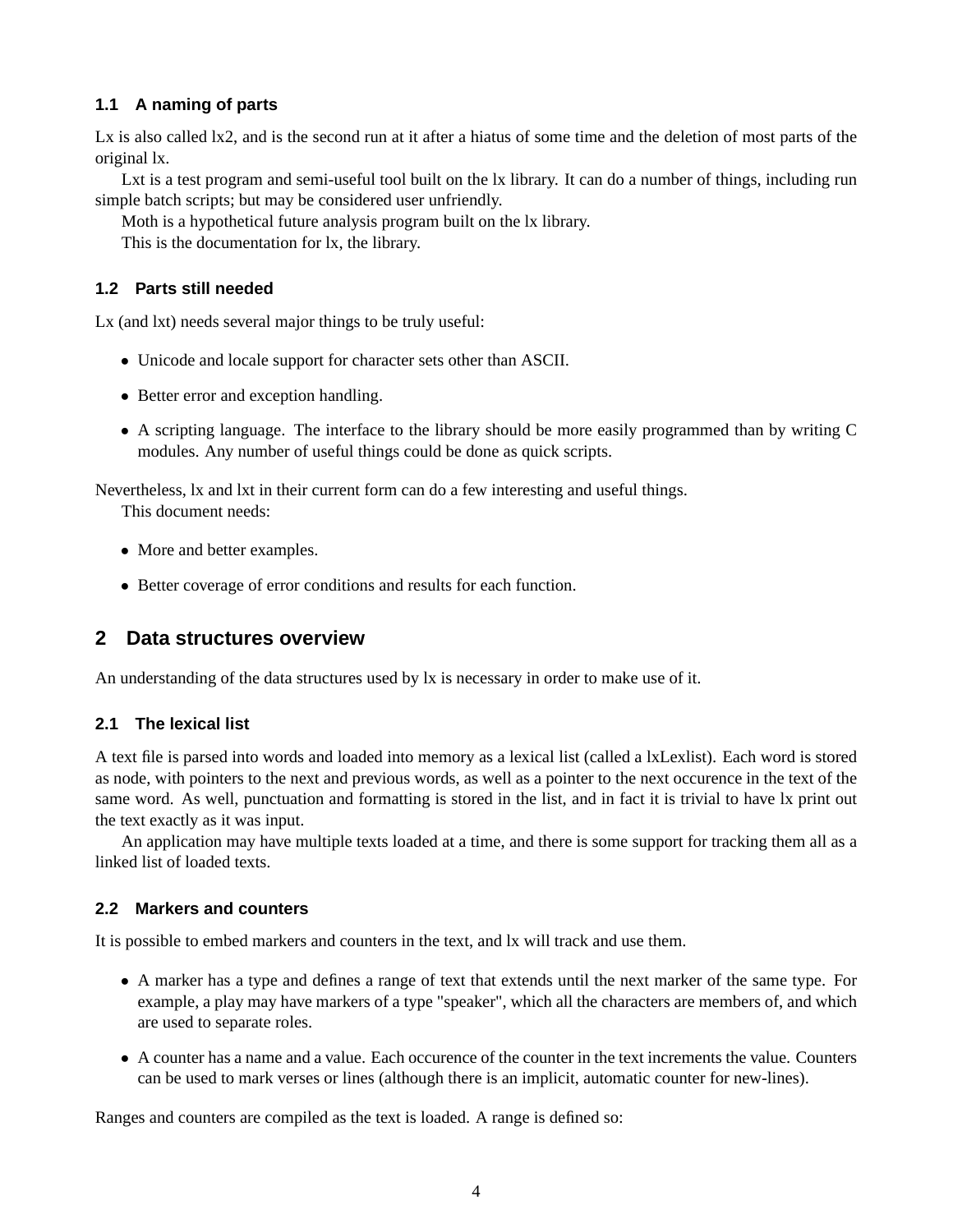<CORDELIA=speaker>

And then referenced in the text as:

<CORDELIA>

Or defined and referenced in one step as

<CORDELIA:speaker>

A counter is defined so:

 $< l = #>$ 

And then referenced in the text as:

 $\langle$ ] $>$ 

Or defined and referenced in one step as:

 $<1:$ #>

Counters and markers must be defined either before or at the first time they are referenced. An undefined marker or counter will generate a warning from the compiler.

#### **2.3 Comments**

By convention, items in square brackets "[]" are comments, are stored, but are not parsed into lexical items (or markers or counters).

#### **2.4 The index**

When the list is loaded, an index of the words it contains is constructed. The index only contains words (lexical items) and does not contain markers, counters, or objects in the list that contain punctuation, etc.

An entry in the index points to the first occurence of the word in the text, all other occurences can be found by following the chain of pointers to the next occurence of the word.

#### **2.5 Roots and forms of words**

The index into the lexical list supports mapping the forms of a word to a root word. The mapping is performed by running a table of roots and forms against the index after the text is loaded. The table may contain a much larger vocabulary than the loaded text does: anything not in the text will be ignored. More than one table can be run against a text. So it is possible to run a comprehensive table against any text, and then run a smaller more specialized one (for example, taking into account place and character names).

The scheme is meant to be used for one-to-many mappings, specifically roots and forms of words. But there is a great deal of flexibility in how tables are constructed, and the creator of root and form tables may be as precise as to differentiate between "refer" and the noun "referer", or loose enough to include "reference", or even to group words that have roots cognate across languages. Therefore some care and consistency is required when setting up tables.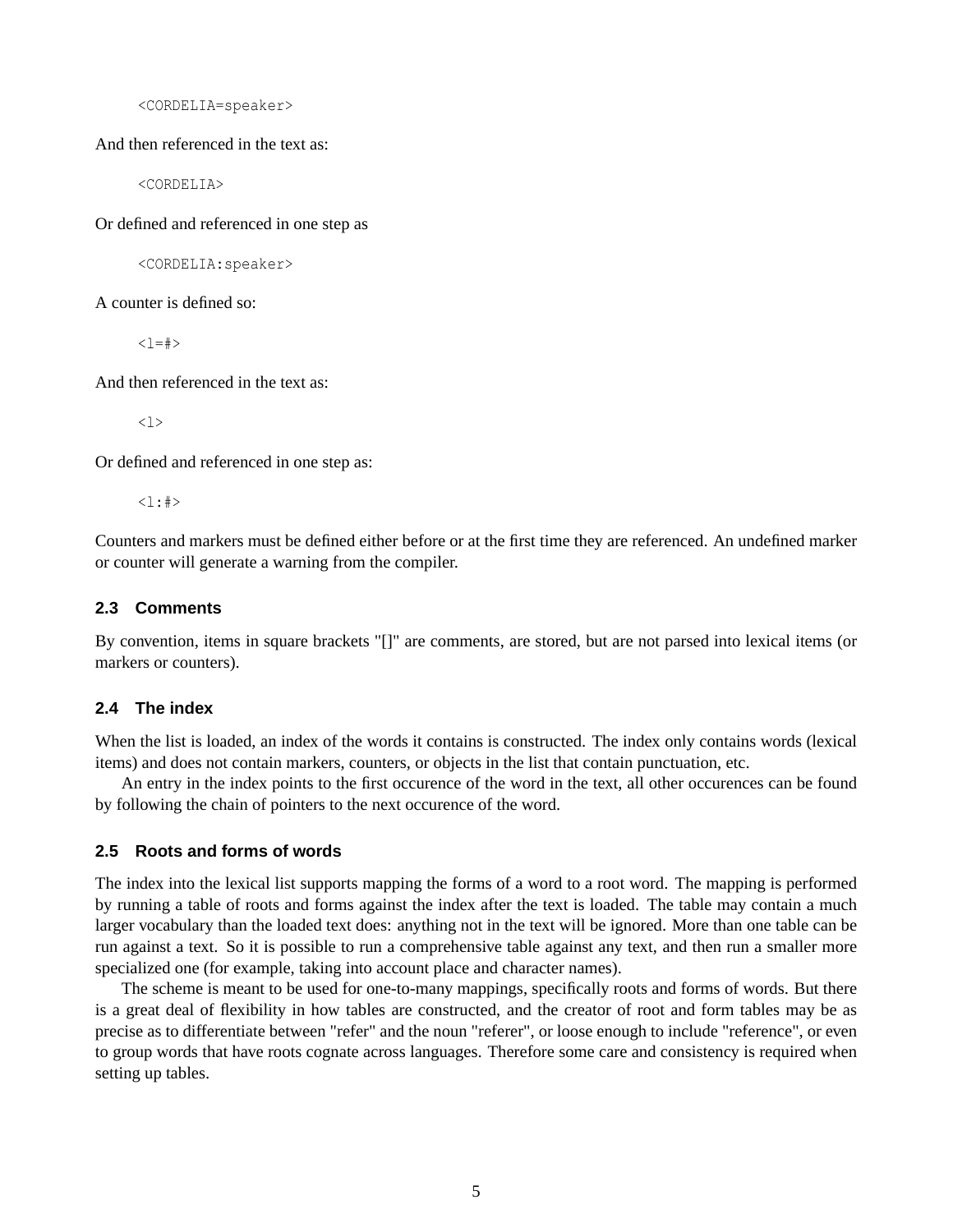#### **2.6 Classes and categories**

A classification scheme ("class" for short) can also be applied to a text. This is much more flexible than the root and forms above. Words are mapped to categories. Words can belong to multiple categories, and categories can contain sub-categories. A class or categories table is a table much like a roots and forms table, but is loaded into memory as an independent, named object. A class is then "bound" to a lexical list: its members are matched to existing words in the lexical list, and the lexical index entry for a word is also set to point back to the word's categories in the class.

Once loaded and bound to a text, operations can then be performed on categories of words; say, for example, the frequency of colour words in a text.

A classification scheme may be entirely arbitrary, mapping forms of words (singular/plural, present/past, noun/verb etc), themes, root language (Latin, French, Danish, etc.), or whatever else.

More than one class may be loaded at a time, but only one may be bound to a particular text at a time.

### **3 Libraries and files**

All lx data structures are defined in lib/lx\_lex.h, along with all the routines that manipulate them. The core library is liblex.a. Other libraries supply data structure support and utility functions. (These may (should) coelesce as they are already all quite non-optional.)

| Library    | Header files          | Description                      |  |  |
|------------|-----------------------|----------------------------------|--|--|
| liblex.a   | lx lex.h              | Ix data structures and functions |  |  |
| liblist.a  | blist.h hash.h tree.h | general data structures          |  |  |
| libutils.a | utils.h               | small utility functions          |  |  |
| liberror.a | error.h               | error message handling           |  |  |
| libio.a    | io.h                  | I/O abstraction                  |  |  |

## **4 lx Library functions and macros**

There are probably more functions here than are needed; and a number needed that are missing. There are three directions for lx development:

- 1. Adding new functions as the need is discovered in the writing of analysis tools;
- 2. Streamlining and abstracting functions as better or higher-level ways are discovered;
- 3. Deleting functions that are not used, or are superceded.

Number 3 happens much less than it should. But numbers 1 and 2 still have a long ways to go.

For the most part what is documented here is the interface presented to the application. A number of modules have private (static) functions that are not referenced here. A big example is many of the components used for data structure construction on text load, where even functions that are exposed aren't really for direct application use.

#### **4.1 Object and flag referencing**

These are functions and macros (macros, for the most) that return information about the items in the text lexical list, or in the list index. The purpose is to provide comfortable mnemonics, while allowing for transparent changes to the underlying data structures at some future date.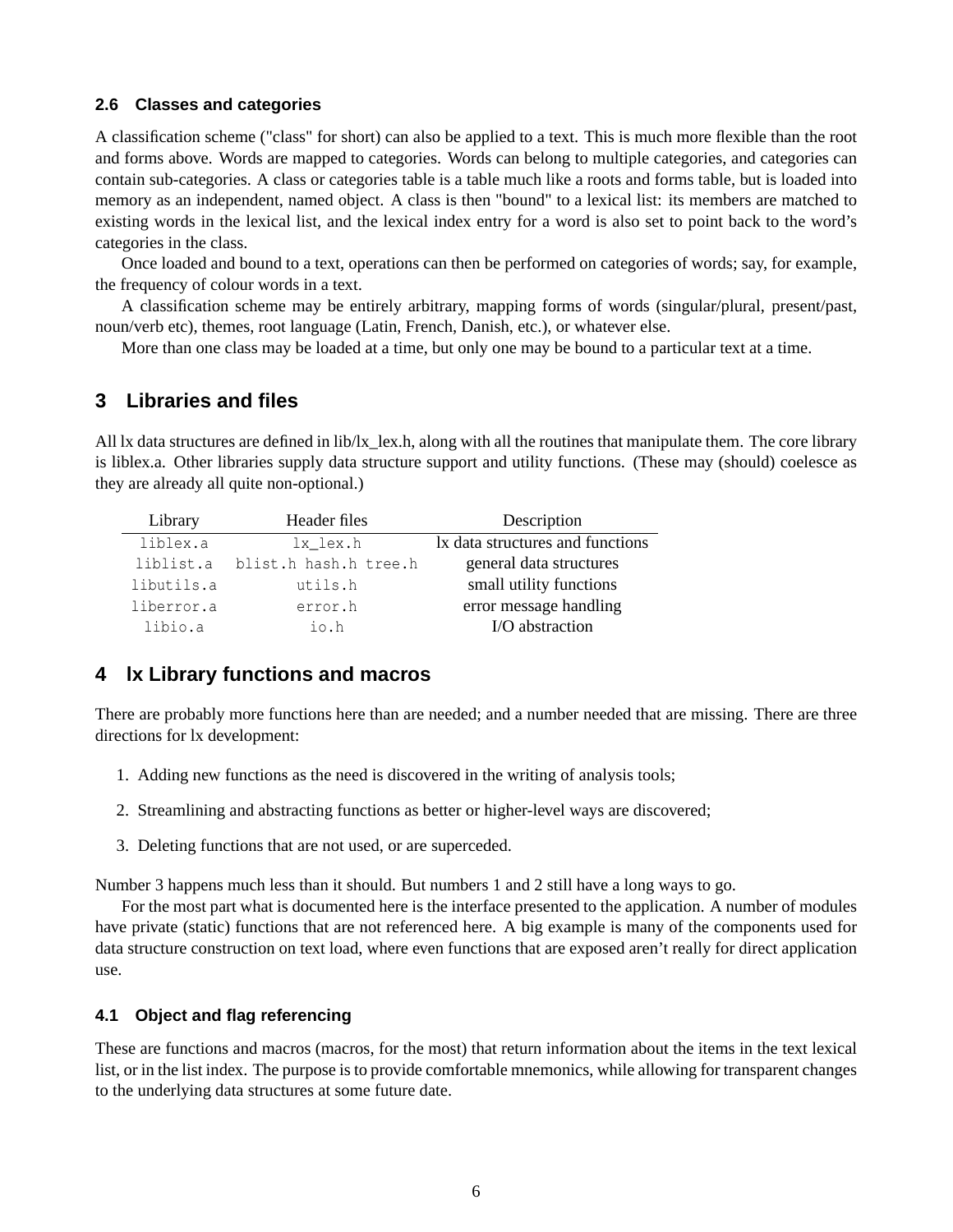#### **4.1.1 Object parts**

```
char *lx_token(lxLexitem *item);
int lx_inum(lxLexitem *item);
int lx_num(lxLexitem *item);
char *lx_indextoken(lxIndexnode *li);
```
These macros return parts of items. Ix\_token() returns the character string for the list item. Ix\_inum() and lx\_num() return the hard and soft item numbers respectively<sup>1</sup>. And lx\_indextoken() returns the character string for the (first occurence of) the word in the text.

A note about the values of counters: the value of a counter is stored in its soft number (num). So having picked out a paragraph counter (*lx*) with lx\_iscounter() below, its counter name is returned by lx\_token(lx), and its value by  $lx$  num $(lx)$ :

```
if (lx_iscounter(lx))
        printf("counter \"%s\" = %d\n", lx_token(lx), lx_num(lx));
```
#### **4.1.2 Lexical item types and flags**

```
int lx islex(lxLexitem *item);
int lx_ispunct(lxLexitem *item);
int lx ismarker(lxLexitem *item);
int lx iscounter(lxLexitem *item);
int lx_isrange(lxLexitem *item);
int lx iscomment(lxLexitem *item);
int lx_isomit(lxLexitem *item);
int lx inrange(lxLexitem *item);
int lx_islinefeed(lxLexitem *item);
```
These macros return 0 or 1 if the corresponding flag bit is set in the item. They should be pretty self-evident. A line-feed forms a special type of counter whose name is the line-feed character, and whose num is the number of linefeeds seen since the beginning of the text.

#### **4.1.3 Index item types**

```
int lxf_isrootintext(lxIndexnode *li)
int lxf_isrootnotintext(lxIndexnode *li)
int lxf isroot(lxIndexnode *li);
int lxf isassignedform(lxIndexnode *li);
int lxf_isunassignedform(lxIndexnode *li)
int lxf_isform(lxIndexnode *li)
int lxf_isorphan(lxIndexnode *li);
```
These macros return 0 or 1 depending on the type of word form the index node is. Again, these should be pretty self-evident, except possibly for orphans. Orphans are nodes that were roots that weren't in the text, but the mapping has since been deleted. As a node was created in the tree, and since we don't (yet) support deletion of single nodes in the index tree, these items are orphaned. They will be ignored by routines that aren't specifically looking for them.

<sup>&</sup>lt;sup>1</sup>The hard number is the absolute, unchanging position of the item in the text list. The soft number counts only lexical, non-stopped, items. The soft number may also be used for other things, such as counters, where because the item is not a lexical item, it will never be used as an item number by lx routines.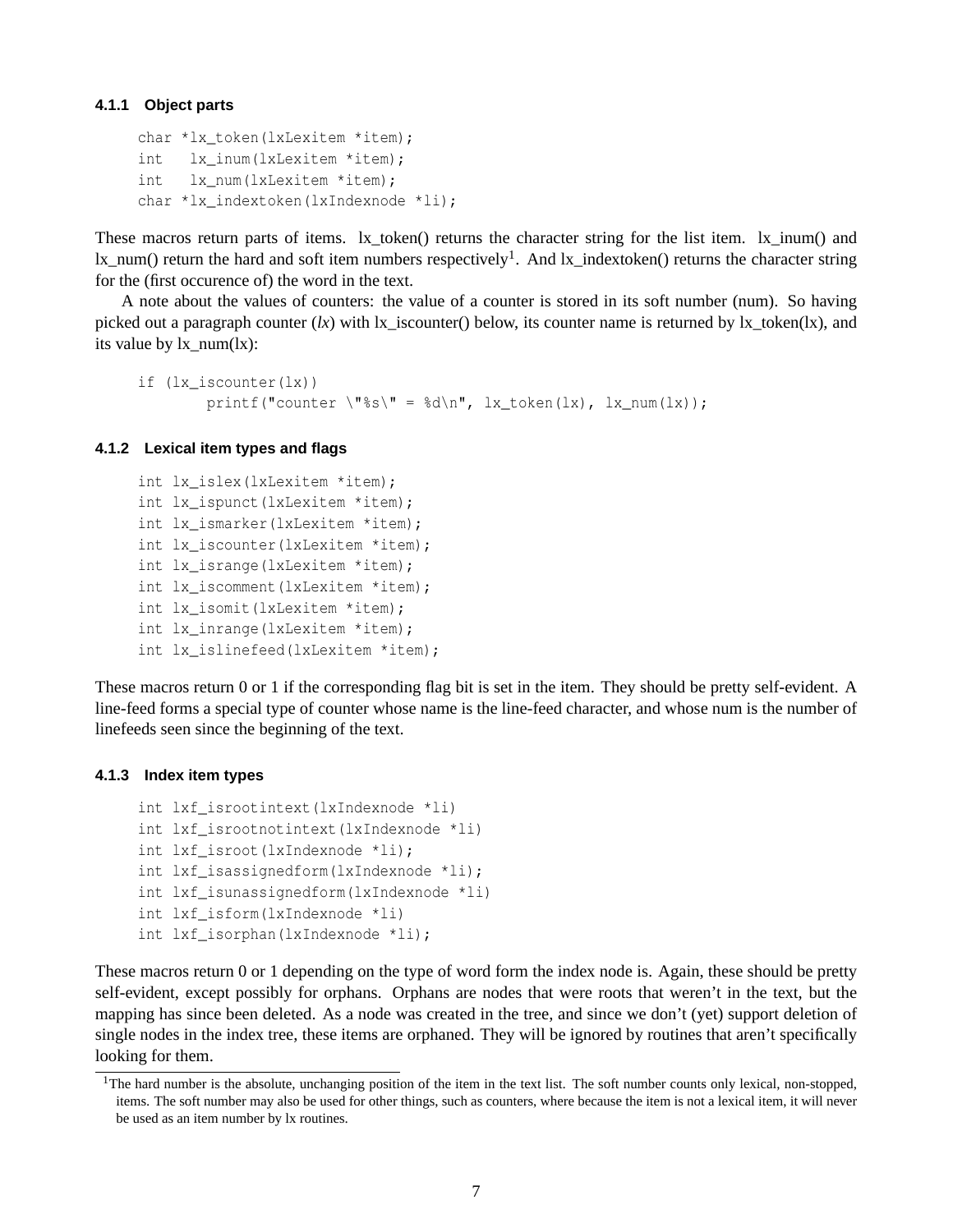#### **4.2 Loading and unloading text**

int lx\_loadnewlist(lxText \*text, char \*name, IO \*io);

Create the new list *name* attached to the text list *text* and load it from the already opened IO *io*. See ioopen().

lxLexlist \*lx newlexlist(char \*name);

Create a new lexical list. (If not managing more than one list, you can then use lx\_loadlist() below to load.)

int lx loadlistfromio(lxLexlist \*list, IO \*io);

Load the list *list* from the opened IO *io*.

int lx\_unloadlistfortext(lxText \*text, char \*name);

Unload the list *name* (attached to text). This frees all data structures and memory associated with them.

int lx\_unloadlist(lxLexlist \*list);

The input parser can be selected by setting the function pointer lx\_readtoken to an appropriate function. By default it is set to lx\_default\_readtoken() which is a plain parser and does not do markers or counters. The marker and counter parser can be selected by setting in the application<sup>2</sup>:

lx\_readtoken = lx\_marker\_readtoken;

#### **4.3 Basic list traversal functions**

Basic list and index traversal functions. Most commonly used in for(;;) loops. The first functions return items of any type, functions further down the list are more discriminating and return objects that match various criteria.

They are all functions, not macros, so that pointers to them can be set and passed by other layers and callers (see the higher-level traversal functions below these in section 4.5 on page 11).

#### **4.3.1 "Raw" items**

```
lxLexitem *lx_firstitem(lxLexlist *list)
lxLexitem *lx lastitem(lxLexlist *list);
lxLexitem *lx_nextitem(lxLexitem *item);
lxLexitem *lx_previtem(lxLexitem *item);
```
Returns the appropriate items. Items are raw items: that is the item is returned whether it is a word, a comment, a marker, etc.

```
lxLexitem *lx;
for (lx = lx_f)irstitem(list); lx; lx = lx_pnextitem(lx)) {
        printf("%s", lx token(lx));
}
```
<sup>&</sup>lt;sup>2</sup>lx\_marker\_readtoken() should change to be the default!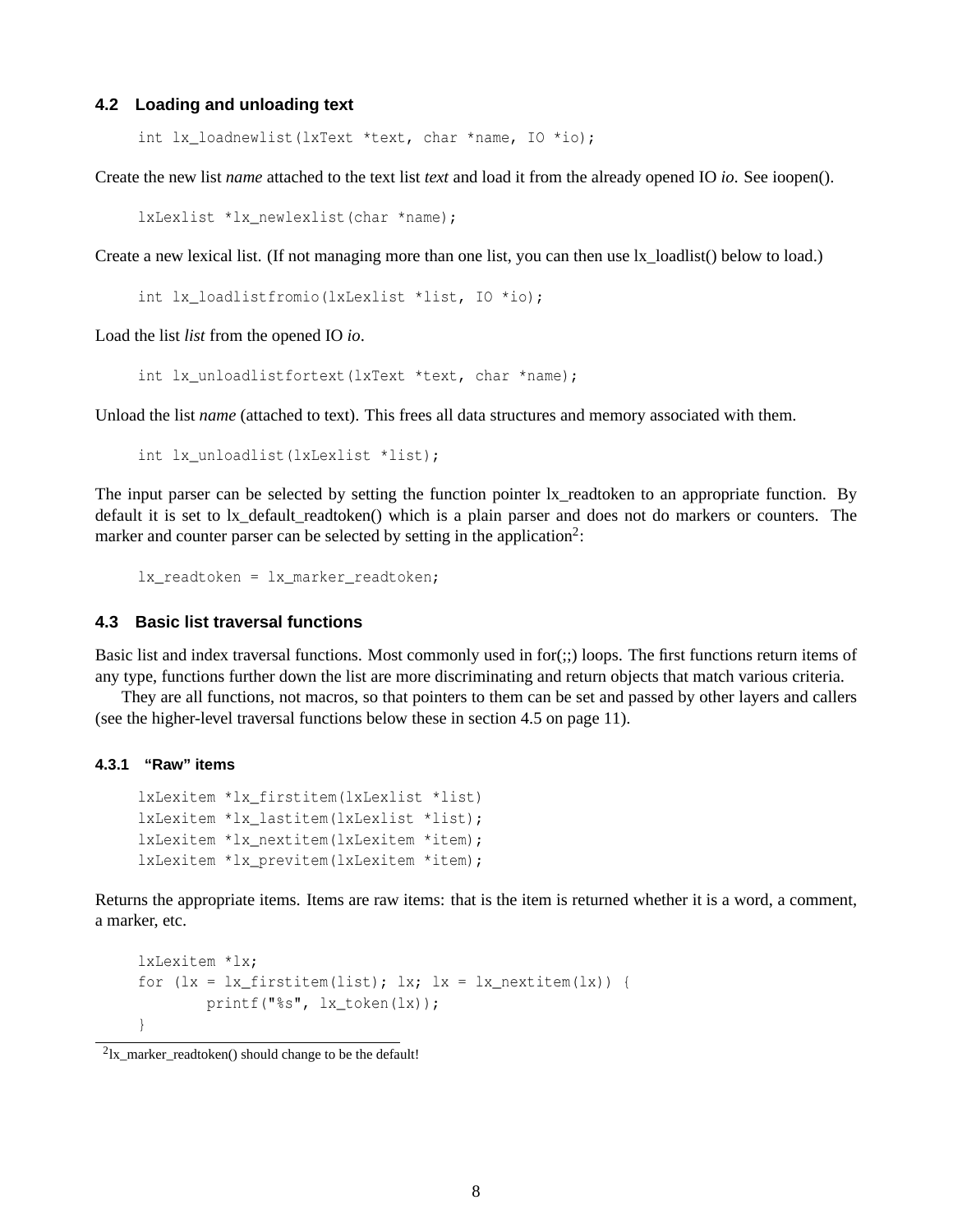#### **4.3.2 "Raw" items in range**

```
lxLexitem *lx_firstrngitem(lxLexlist *list);
lxLexitem *lx_lastrngitem(lxLexlist *list);
lxLexitem *lx_nextrngitem(lxLexitem *item);
lxLexitem *lx_prevrngitem(lxLexitem *item);
```
Returns the appropriate in-range items. Items are raw items: that is the item is returned whether it is a word, a comment, marker, etc. The only consideration is whether it falls with a mapped range.

#### **4.3.3 Goto item**

lxLexitem \*lx\_gotoitemnum(lxLexlist \*list, int pos);

Goto item number *pos*. This is the "hard", or absolute, item number number (lx\_inum()).

#### **4.3.4 Lexical items (Words)**

The following functions return only items that are lexical items (words). **NOTE:** all lex  $(lx_1 * lex(l))$  operations only return lexical items that are in range.

```
lxLexitem *lx_firstlex(lxLexlist *list);
lxLexitem *lx_lastlex(lxLexlist *list);
lxLexitem *lx_nextlex(lxLexitem *item);
lxLexitem *lx_prevlex(lxLexitem *item);
```
Like the others above, but returning only words.

#### **4.3.5 Goto lexical item**

lxLexitem \*lx\_gotolexnum(lxLexlist \*list, int pos);

Goto item number *pos.* lx\_gotolexnum() seeks by "soft" number (lx\_num()).

#### **4.3.6 Flagged lexical items**

```
lxLexitem *lx_firstflaggedlex(lxLexlist *list, int flags);
lxLexitem *lx_nextflaggedlex(lxLexitem *lx, int flags);
```
Return items that have the matching flags set.

```
int flags = 0;
lxLexitem *lx;
flags |= FL ISUSR1;
for (lx = lx_f) isteration (list); lx; lx = lx_nextflaggedlex(lx)) {
        printf("%s\n", lx_token(lx));
}
```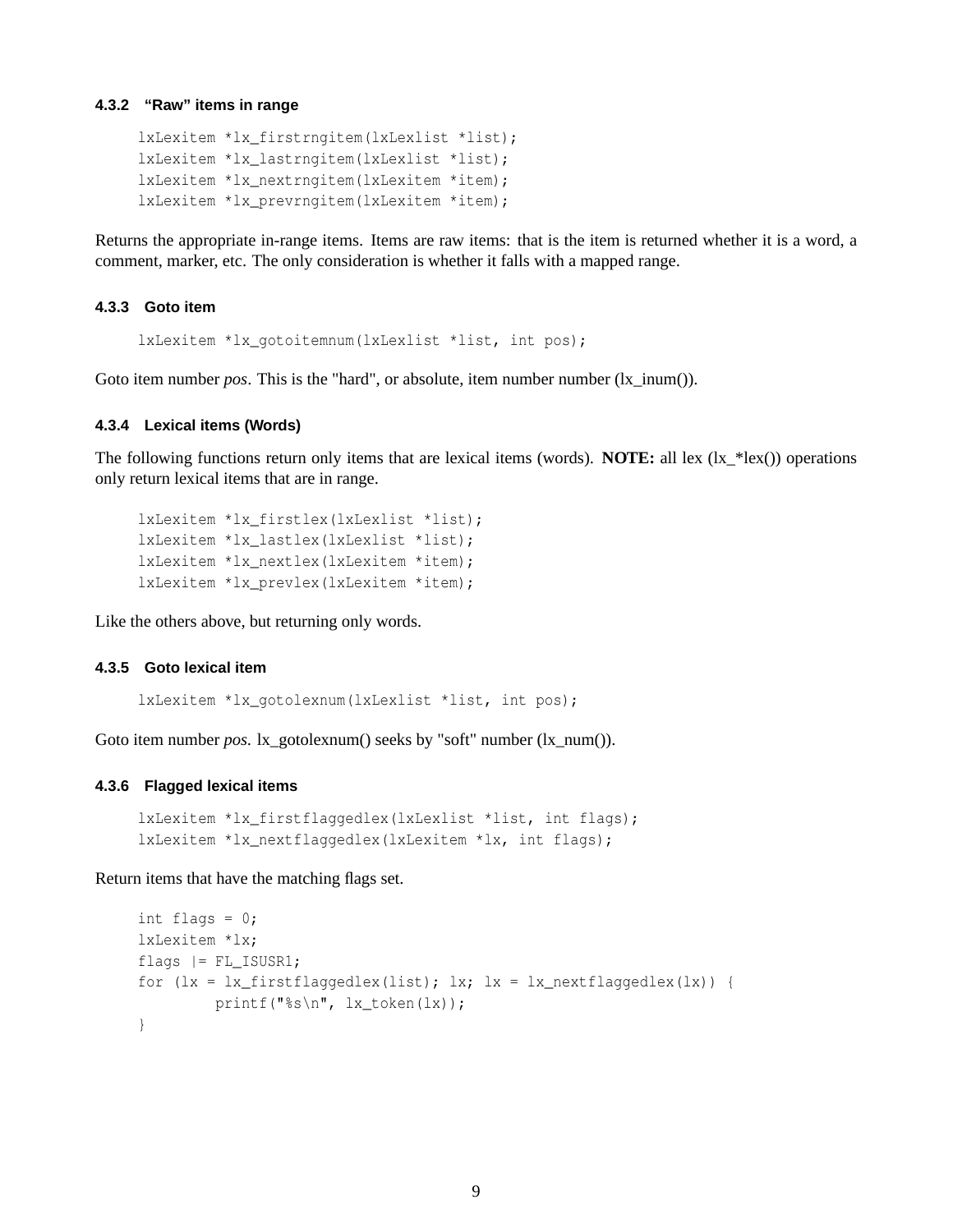#### **4.3.7 Non-stopped lexical items (no omit flag set)**

```
lxLexitem *lx_firstnslex(lxLexlist *list);
lxLexitem *lx lastnslex(lxLexlist *list);
lxLexitem *lx_nextnslex(lxLexitem *item);
lxLexitem *lx_prevnslex(lxLexitem *item);
```
Return items that do not have the omit bit set.

#### **4.3.8 Non-stopped items with other flags set**

```
lxLexitem *lx firstnsflaggedlex(lxLexlist *list, int flags);
lxLexitem *lx_nextnsflaggedlex(lxLexitem *lx, int flags);
```
Return items that do not have the omit bit set, and also have the matching flags set.

#### **4.4 Basic index traversal functions**

```
lxIndexnode *lx_firstindex(lxLexlist *list, TreeCursor *tp);
lxIndexnode *lx_lastindex(lxLexlist *list, TreeCursor *tp);
lxIndexnode *lx_nextindex(TreeCursor *tp);
lxIndexnode *lx_previndex(TreeCursor *tp);
```
Walk the lexical index in order. Items are necessarily lexical items (or they wouldn't be indexed), and the routines automatically skip roots that do not appear in the text and orphan roots.

```
TreeCursor tp;
lxIndexnode *li;
for (li = lx_f firstindex(list, &tp); li; li = lx_p nextindex(&tp)) {
        printf("%s\n", lx_indextoken(li));
}
```
In the example above, walk the lexical index in order, printing each word.

#### **4.4.1 Non-stopped words in the index**

```
lxIndexnode *lx_firstnsindex(lxLexlist *list, TreeCursor *tp);
lxIndexnode *lx_lastnsindex(lxLexlist *list, TreeCursor *tp);
lxIndexnode *lx_nextnsindex(TreeCursor *tp);
lxIndexnode *lx_prevnsindex(TreeCursor *tp);
```
Walk the lexical index in order, and return index nodes whose dependent items do not have the omit bit set.

#### **4.4.2 The first and following occurences of words in a text**

```
lxLexitem *lx firstoccur(lxIndexnode *lexinode);
lxLexitem *lx_nextoccur(lxLexitem *item);
lxLexitem *lx_firstnsoccur(lxIndexnode *lexinode);
lxLexitem *lx_nextnsoccur(lxLexitem *lex);
```
Example, return the first and next in-range occurences of items: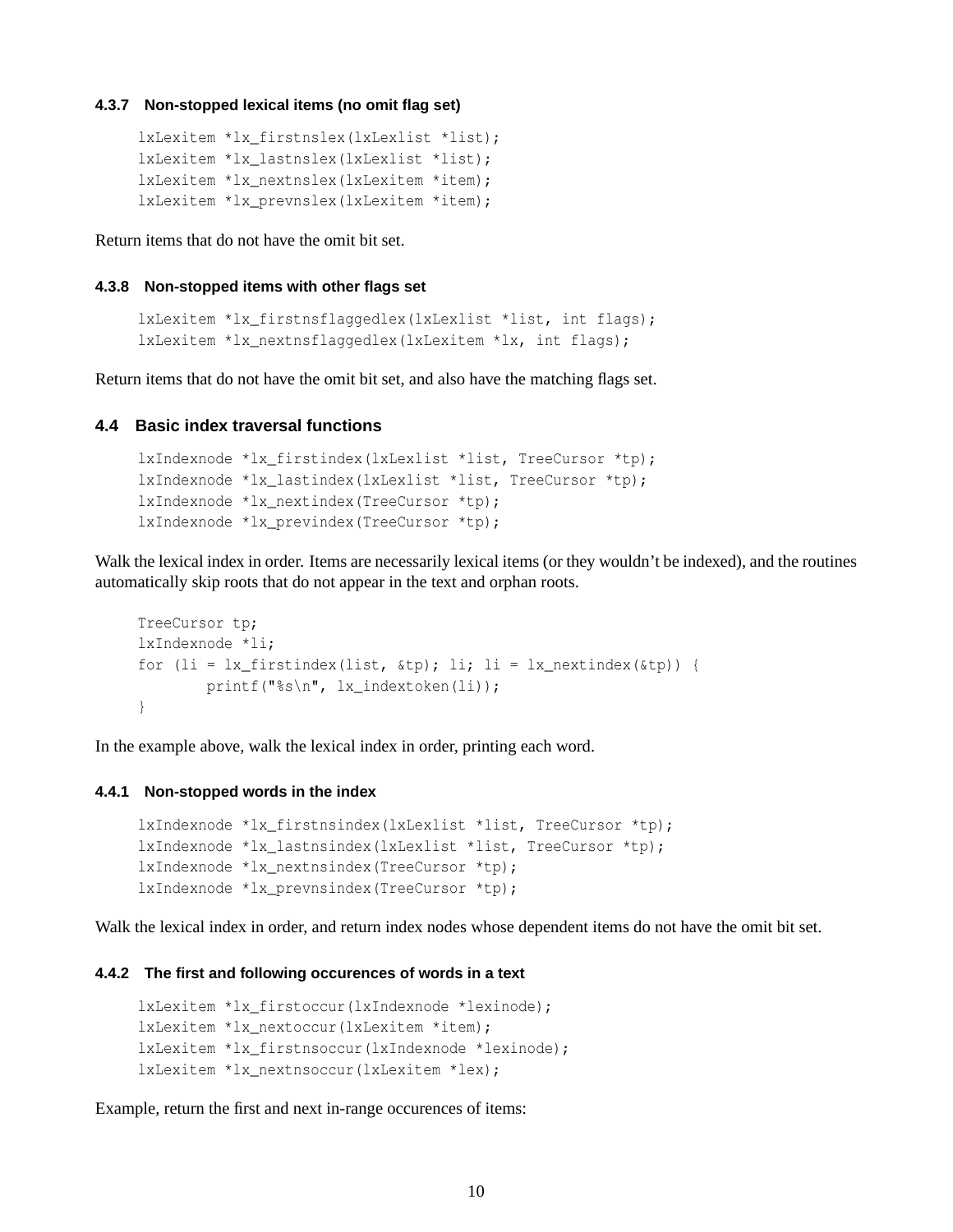```
lxIndexnode *li;
lxLexitem *lx;
if ((li = lx_findcaselexinode(list, "cow")) == NULL);return -1;
for (lx = lx firstoccur(li); lx; lx = lx nextoccur(lx)) {
        printf("%s: %d\n", lx_token(lx), lx_inum(lx));
}
```
#### **4.4.3 Index nodes that are root forms**

```
lxIndexnode *lx firstroot(lxLexlist *list, TreeCursor *tp);
lxIndexnode *lx_lastroot(lxLexlist *list, TreeCursor *tp);
lxIndexnode *lx_nextroot(TreeCursor *tp);
lxIndexnode *lx_prevroot(TreeCursor *tp);
```
Return root items, both in-text and dangling (not in text and orphaned). For example:

```
TreeCursor tp;
lxIndexnode *li;
for (li = lx_firstroot(list, &tp); li; li = lx_pnextroot(&tp)) {
         printf("%s\n", lx_indextoken(li));
}
```
#### **4.4.4 Any index node**

```
lxIndexnode *lx_firstinode(lxLexlist *list, TreeCursor *tp);
lxIndexnode *lx_lastinode(lxLexlist *list, TreeCursor *tp);
lxIndexnode *lx_nextinode(TreeCursor *tp);
lxIndexnode *lx_previnode(TreeCursor *tp);
```
Return the first and following index nodes of any type.

#### **4.5 Higher level list and index traversal**

The lxTrav functions provide a higher-level interface to list and index traversal. The primary advantage is that flags and lxtv structure can be passed down through calling functions, allowing a higher level function to setup behaviour for the lower level.

lxTrav \*lx\_travinit(lxLexlist \*list, int flags);

Get and setup a new the traversal structure, and action. (See 4.5.1 for flag values and examples.) The traversal structure returned must be later freed by calling lx\_travfree().

int lx\_travsetup(lxTrav \*lxtv, int flags);

Setup an existing traversal structure. (See 4.5.1 for flag values and examples.)

void lx travfree(lxTrav \*lxtv);

Free a traversal structure.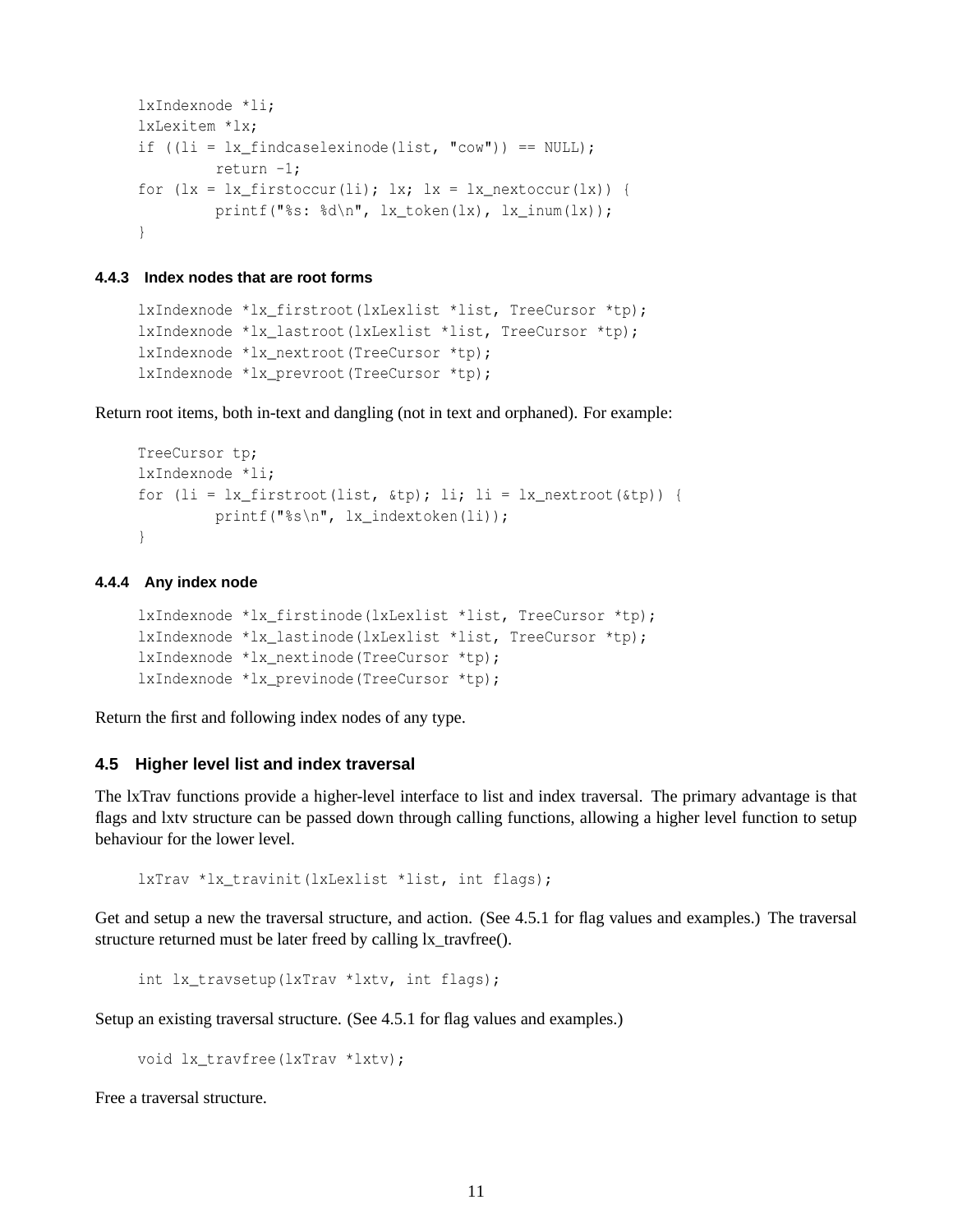#### **4.5.1 Flag values**

Flag values passed to lx\_travinit() set the behaviour for the traversal:

| Flags       | Description                                |
|-------------|--------------------------------------------|
| LX SELALL   | Select any and all items (list items only) |
| LX SELLEX   | Select lexical items in range              |
| LX SELNSLEX | Select non-stopped lexical items in range  |

Example for selecting items from list:

```
lxTrav *lxtv;
lxLexitem *lx;
lxtv = lx_travinit(list, LX_SELLEX);
for (lx = lx_travity; lx; lx = lx_transwer(lxtv)) {
       printf("%s\n", lx_token(lx));
}
lx_travfree(lxtv);
```
Example for selecting index entries:

```
lxTrav *lxtv;
lxIndexnode *li;
lxtv = lx travinit(list, LX SELNSLEX);
for (li = lx_travfirst(lxtv); li; li = lx_travnext(lxtv)) {
       printf("%s\n", lx_indextoken(li));
}
lx_travfree(lxtv);
```
**Special index traversal and selection**<sup>3</sup> NOTE: the following special actions apply only to index traversal for special purposes. To select the index entries for ordinary items in the text, use the flags above.

| Flags         | Description                                   |
|---------------|-----------------------------------------------|
| LX SELROOTS   | Select only word roots                        |
| LX SELFORMS   | Select only word forms                        |
| LX SELUNASS   | Select only word forms unassigned to any root |
| LX SELORPHANS | Select only orphan roots                      |
| LX SELINODE   | Select any index node                         |

Example selecting root forms from the index:

```
lxTrav *lxtv;
lxIndexnode *li;
lxtv = lx_travinit(list, LX_SELROOTS);
for (li = lx_ttravfirst(lxtv); li; li = lx_ttravnext(lxtv)) {
        printf("%s\n", lx_indextoken(li));
}
lx_travfree(lxtv);
```
<sup>3</sup>LX\_SELALL should encompass LX\_SELINODE, and LX\_SELINODE be dropped.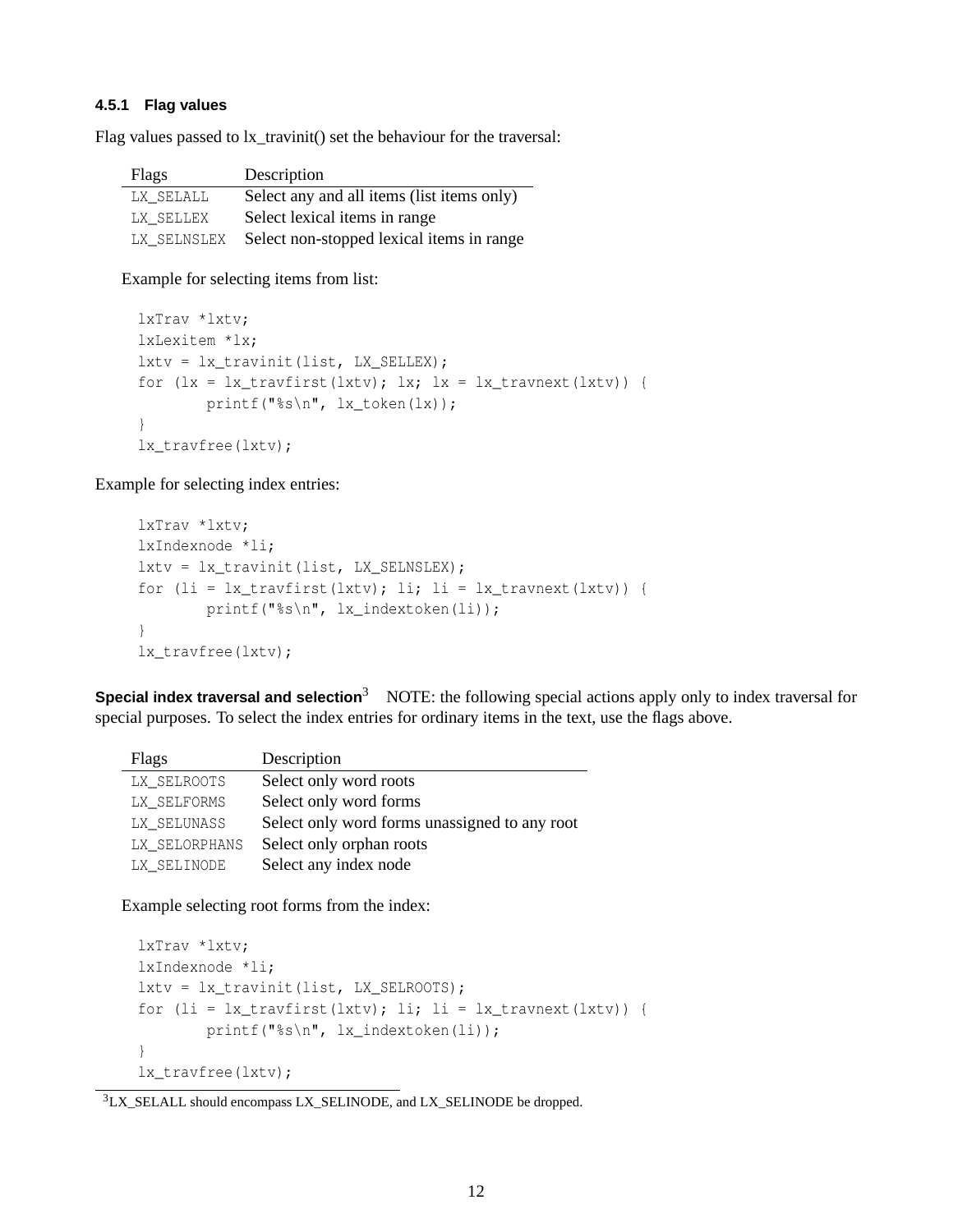#### **4.5.2 List items**

```
lxLexitem *lx_travfirst(lxTrav *lxtv);
lxLexitem *lx_travlast(lxTrav *lxtv);
lxLexitem *lx_travnext(lxTrav *lxtv);
lxLexitem *lx_travprev(lxTrav *lxtv);
```
Traverse list items.

#### **4.5.3 Index items**

```
lxIndexnode *lx travfirstindex(lxTrav *lxtv);
lxIndexnode *lx travlastindex(lxTrav *lxtv);
lxIndexnode *lx_travnextindex(lxTrav *lxtv);
lxIndexnode *lx_travprevindex(lxTrav *lxtv);
```
Traverse the list index.

#### **4.5.4 First and following occurences of words**

#### **Plain word**

```
lxLexitem *lx_travfirstoccurtoken(lxTrav *lxtv, char *token);
lxLexitem *lx_travfirstoccur(lxTrav *lxtv, lxIndexnode *lexinode);
lxLexitem *lx_travnextoccur(lxTrav *lxtv);
```
Return the first and then following occurences of a word in the text.

#### **Root word**

```
lxLexitem *lx_trav_r_firstoccur(lxTrav *lxtv, lxIndexnode *rootinode);
lxLexitem *lx_trav_r_nextoccur(lxTrav *lxtv);
```
Return the first and then following occurences of a form of the root in the text.<sup>4</sup>

#### **4.5.5 Flagged items**

```
lxLexitem *lx_travfirstflagged(lxTrav *lxtv, int flags);
lxLexitem *lx travnextflagged(lxTrav *lxtv, int flags);
```
#### **4.5.6 Goto item**

Return the first item in the list that has the matching flag bits set.

lxLexitem \*lx\_travgoto(lxLexlist \*list, int pos);

Return the item at position *pos*. If selection method is LX\_SELALL, then the position is the hard item number. If the selection method selects lexical items (LX\_SELLEX, LX\_SELNSLEX) the position number is the soft number.

<sup>4</sup>Should have lx\_trav\_r\_firstoccurtoken().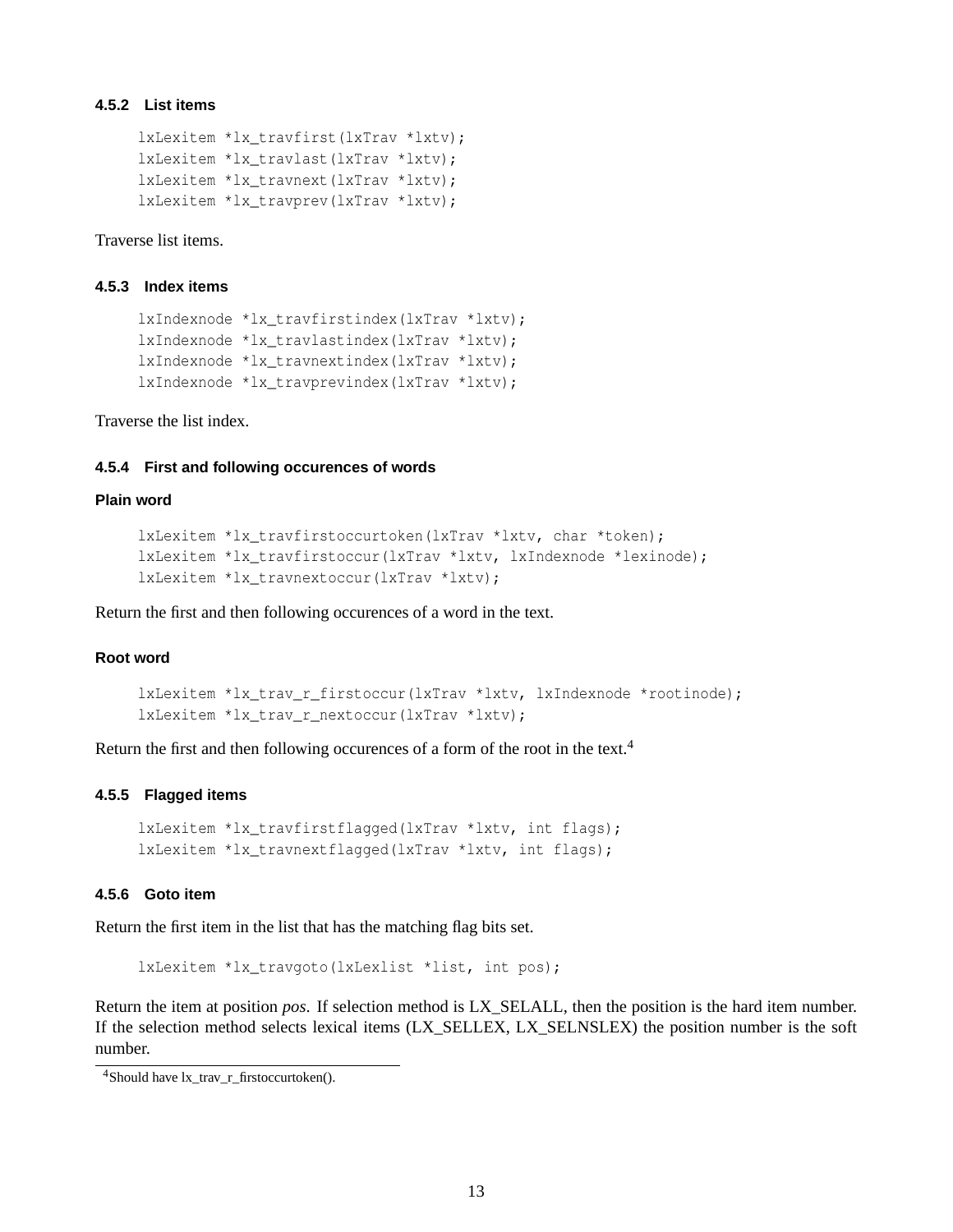#### **4.6 Omitting words (stop lists)**

Words can be flagged for omission by running a stop list against the loaded text. Lx provides some built-in functions to make this simple.

```
int lx_loadstops(lxLexlist *list, char *input);
int lx_stopfromlist(lxLexlist *list, blist *wordlist);
int lx_clearstops(lxLexlist *list);
int lx_reversestops(lxLexlist *list);
```
These functions are wrappers for the more general flag-setting functions below.

**Item renumbering** When a stop list is run against a text, the "soft" item numbers are renumbered so as to not include the stopped items.

#### **4.7 Setting and clearing flags**

#### **4.7.1 Setting and clearing flags for words and lists of words**

```
int lx_ioflagfromlist(lxLexlist *list, char *input, int flags);
void lx_flagfromlist(lxLexlist *list, blist *wordlist, int flags);
void lx_flagnotfromlist(lxLexlist *list, blist *wordlist, int flags);
void lx_flagoccurfromlist(lxLexlist *list, blist *wordlist, int flags);
void lx_unflagall(lxLexlist *list, int flags);
```
#### **4.7.2 Providing an external function to select and change flags**

```
int lx_changelistflags(lxLexlist *list, int (*select)(int, int));
int lx_changetokenflags(lxLexitem *item, int (*select)(int, int));
```
#### **NOT IMPLEMENTED YET**

#### **4.7.3 Renumbering**

void lx\_renumber(lxLexlist \*list, int fset, int fnset);

#### **4.8 Roots and forms of words**

#### **4.8.1 Loading and printing roots and forms**

```
int lxf loadforms(lxLexlist *list, char *input);
int lxf_loadformsfromio(lxLexlist *list, IO *io);
void lxf dumpformstoio(lxLexlist *list, IO *io);
```
#### **4.8.2 Adding and deleting roots and forms**

lxIndexnode \*lxf addroot(lxLexlist \*list, char \*root);

Add (create) a new root word in the index. If the word already exists in the text, then it is simply marked as being a root; if the word does not already exist, it is inserted in the index as a "dangling" entry (a word that exists in the entry but not the text).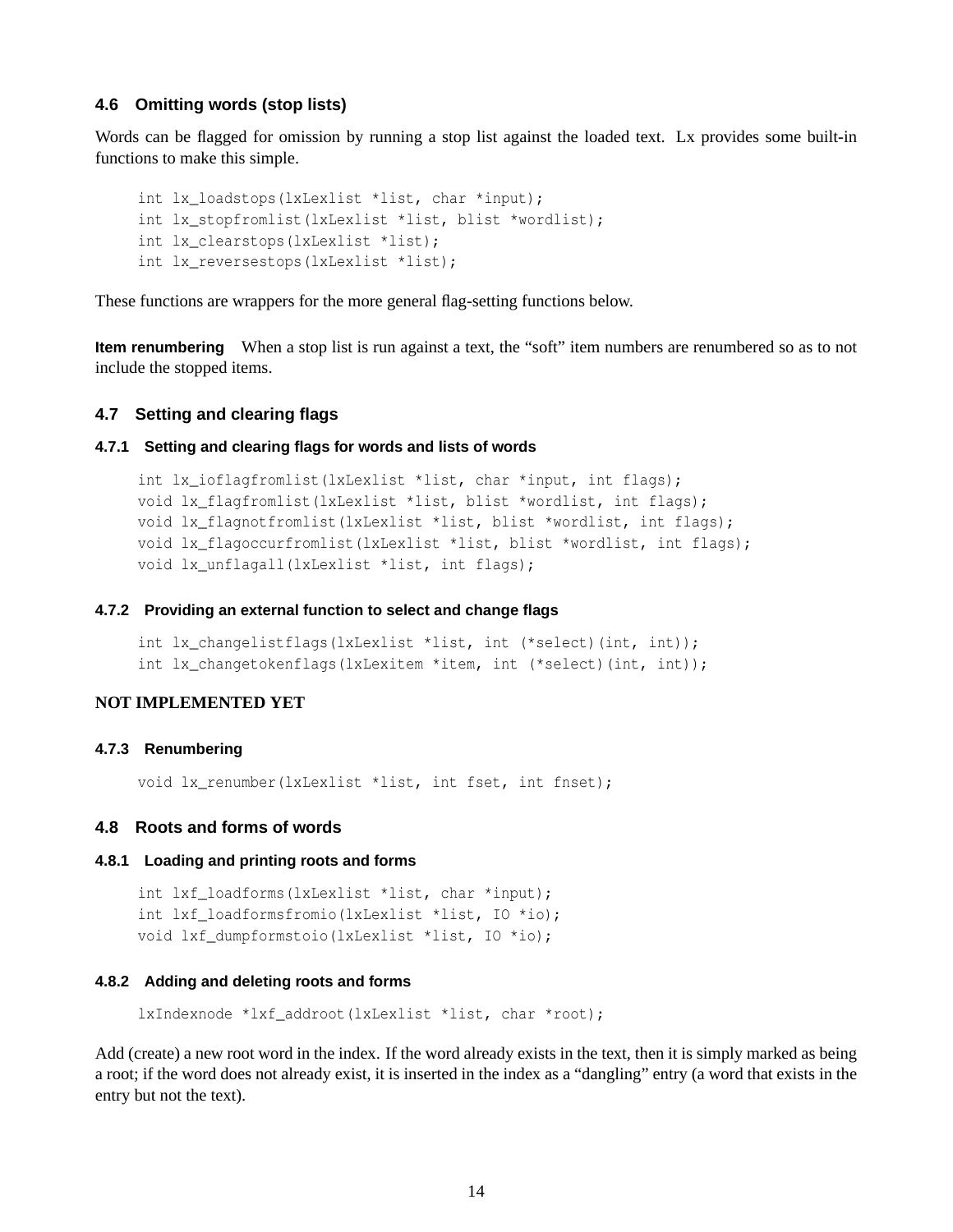int lxf\_delroot(lxLexlist \*list, char \*root);

Delete a root word. If the word does not exist in the text, it is not deleted, but becomes an "orphan" root. If there are dependent forms mapped, lxf\_delroot() will return -1 and set lxerrnum to LXASSFORM.

```
int lxf_delforms(lxLexlist *list, char *root);
```
Delete all forms for a root word. Returns -1 on failure if *root* is not a root word.

int lxf delrootandforms(lxLexlist \*list, char \*root);

Delete all forms for a root word, and then delete the root itself. Returns -1 on failure if *root* is not a root word.

int lxf\_addformbynames(lxLexlist \*list, char \*root, char \*form);

Add a form *form* to the root word *root*.

int lxf\_addform(lxLexlist \*list, lxIndexnode \*rootip, char \*form);

If the root word index node is known, *form* can be added with lxf\_addform().

int lxf\_addformbyinodes(lxIndexnode \*rootip, lxIndexnode \*formip);

And most efficient of all, if both the root and form index nodes are known, lxf addformbyinodes() will add *formip* with no lookups at all.

int lxf\_delform(lxLexlist \*list, char \*form);

Delete the form *form*. (Really, just disassociate it from its root.) Returns -1 if *form* does not appear in the index, its not assignedf to a root, or if it is itself a root.

#### **4.8.3 Low-level finding and dereferencing roots and forms**

lxIndexnode \*lxf\_rootindexnode(lxIndexnode \*li);

Return pointer to index node of root; NULL if not exist.

lxLexitem \*lxf rootaslex(lxIndexnode \*li);

Return pointer to the first occurence of root for *li* in text. Returns NULL if either root does not exist, or does not occur in text.

char \*lxf rootastoken(lxIndexnode \*li);

Return pointer to the token string of the first occurence of the root for li. Returns NULL if root does not exist.

```
lxIndexnode *lxf_firstformforroot(lxLexlist *list, char *root);
```
Looks up root in index, returns pointer to the first form of the root.

```
lxIndexnode *lxf_firstform(lxLexlist *list, char *word);
```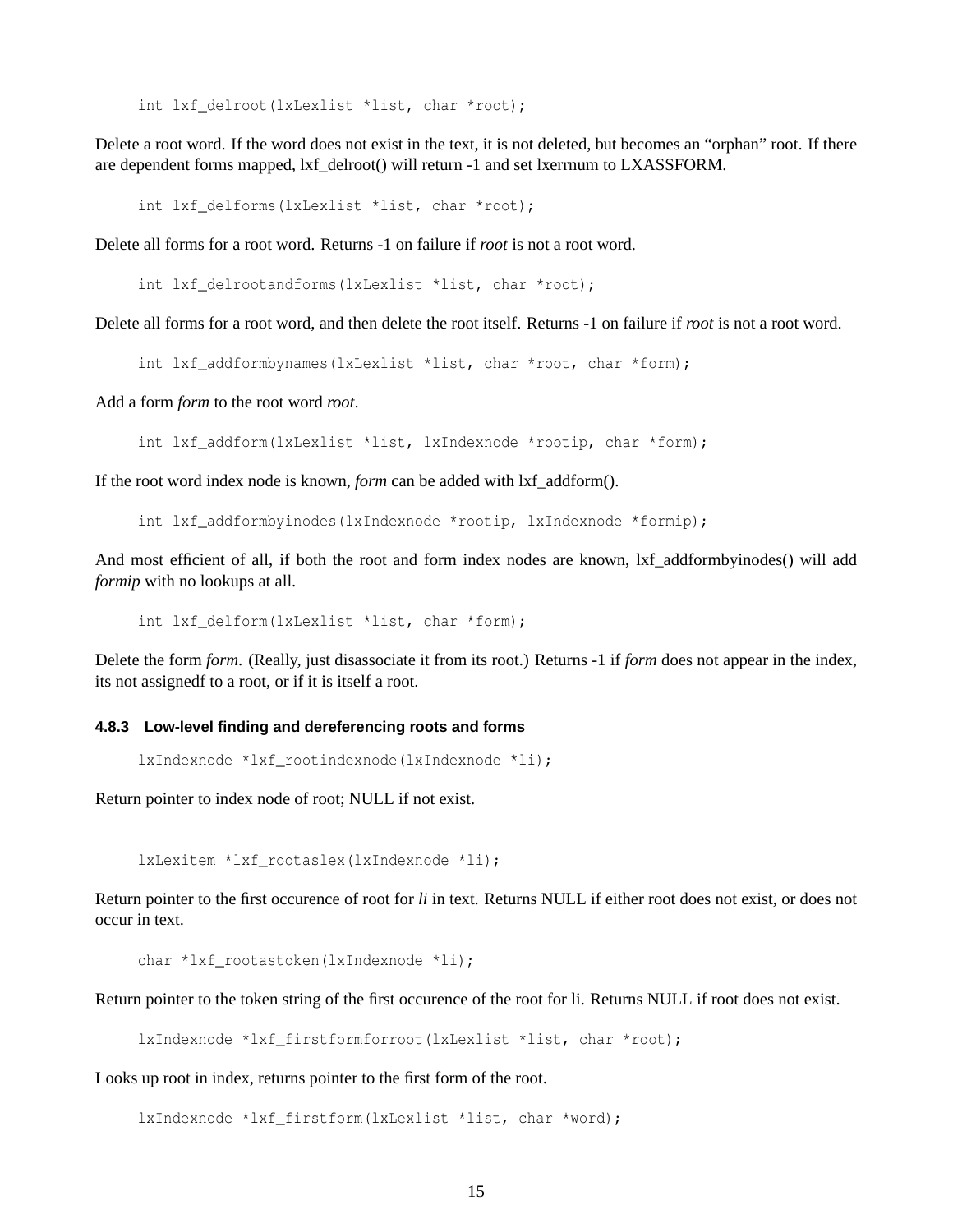Looks up word in index, finds root, and returns pointer to the first form of the word.

lxIndexnode \*lxf nextform(lxIndexnode \*li);

Returns the next form of the word in the index.

lxIndexnode \*lxf\_firstassigned(lxLexlist \*list, TreeCursor \*tp);

Returns the first assigned form in the index tree.

lxIndexnode \*lxf\_nextassigned(TreeCursor \*tp);

Returns the next assigned form in the index tree.

lxIndexnode \*lxf\_firstunassigned(lxLexlist \*list, TreeCursor \*tp);

Returns the first unassigned form (word) in the index.

lxIndexnode \*lxf\_nextunassigned(TreeCursor \*tp);

Returns the next unassigned form (word) in the index.

lxIndexnode \*lxf\_firstorphan(lxLexlist \*list, TreeCursor \*tp);

Returns the first orphan node in the index (was a not-in-text root, then was deleted).

lxIndexnode \*lxf\_nextorphan(TreeCursor \*tp);

Returns the next orphan node in the index (was a not-in-text root, then was deleted).

char \*lxf itemtorootword(lxLexlist \*list, lxLexitem \*item);

Return token string for root of word as lexical item (in lexical list).

char \*lxf\_wordtorootword(lxLexlist \*list, char \*word);

Return token string for word as string.

void lxf\_tellform(lxIndexnode \*li, IO \*io);

Dump form information for index node (for debugging).

#### **4.8.4 Higher-level finding and dereferencing roots and forms**

int lxt\_setderef(lxTrav \*lxtv, int flags);

Set the dereference type flags in a traversal structure. If this is not called, the default is to perform no root look-ups (LX\_DEREFTOKEN).

The possible flags are:

Flag Description LX\_DEREFTOKEN Return word as word itself. LX DEREFROOT Return root for word OR word itself if no root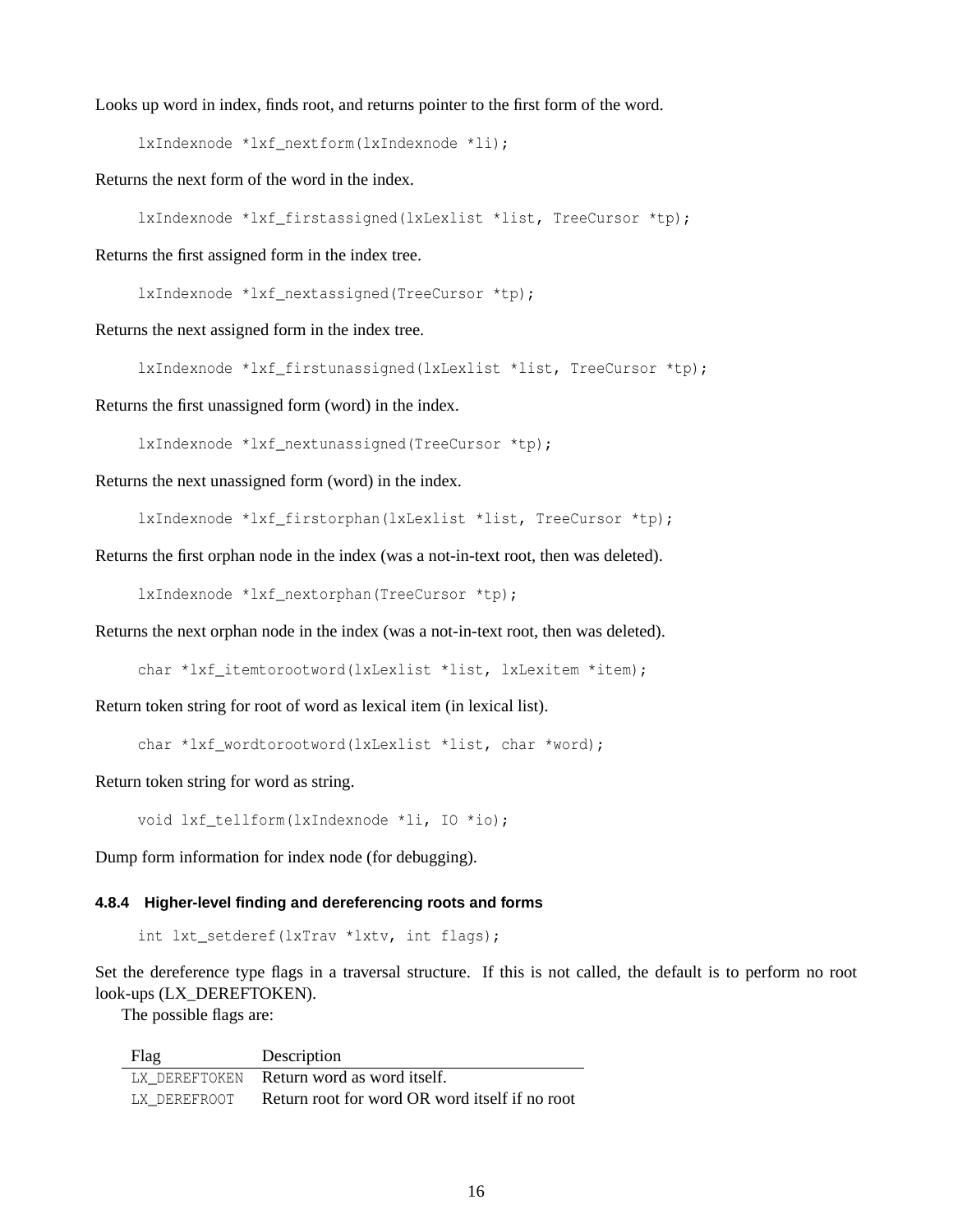char \*lxt\_dereftoken(lxTrav \*lxtv);

Return the root word for the current item in the traversal, or the word itself if it is not assigned to a root.

char \*lx\_dereftoken(lxLexlist \*list, lxLexitem \*item, int flags);

Return the root word for *item*, or *item* itself if not assigned to a root.

char \*lx\_derefindextoken(lxIndexnode \*inode, int flags);

Return the root word for the index node *inode* or the word for *inode* itself if it is not assigned to a root.

#### **4.9 Classification schemes and categories**

```
lxClass *lxc_addclass(lxClass *classes, char *classname);
```
Create a classification scheme and add to the list of classification schemes. Returns a pointer to the newly created class, which is also the head of the new class list. So be careful to preserve classes:

```
if ((cp = lxc\_addclass(classes, "newclass")) == NULL);return -1;
classes = cp;
lxClass *lxc_delclass(lxClass *classes, char *classname);
```
Delete a classification scheme from the list of classification schemes. Returns a pointer to the (possibly new) head of the list of classes.

int lxc\_addcateg(lxClass \*class, char \*categ);

Add a category to the classification scheme. If the category already exists, lxc\_addcateg() will silently return 0 for success.

int lxc\_addcategbyname(lxClass \*classes, char \*classname, char \*categ);

Add a category to the classification scheme, selecting the scheme by name.

int lxc delcateg(lxClass \*class, lxCatinode \*cinode);

Delete a category from the classification scheme.

int lxc\_delcategbyname(lxClass \*classes, char \*classname, char \*categ);

Delete a category from the classification scheme, selecting the scheme by name.

lxCatinode \*lxc addxcateg(lxClass \*class, char \*categ);

Add a category to the classification scheme. This does not check to see if the category exists. This function is used internally, and is exported for use in things like bulk scheme loaders.

int lxc\_addsubcateg(lxClass \*class, char \*categ, char \*subcateg);

Add a subcategory to a category. If either the category or the sub-category do not already exist they will be created.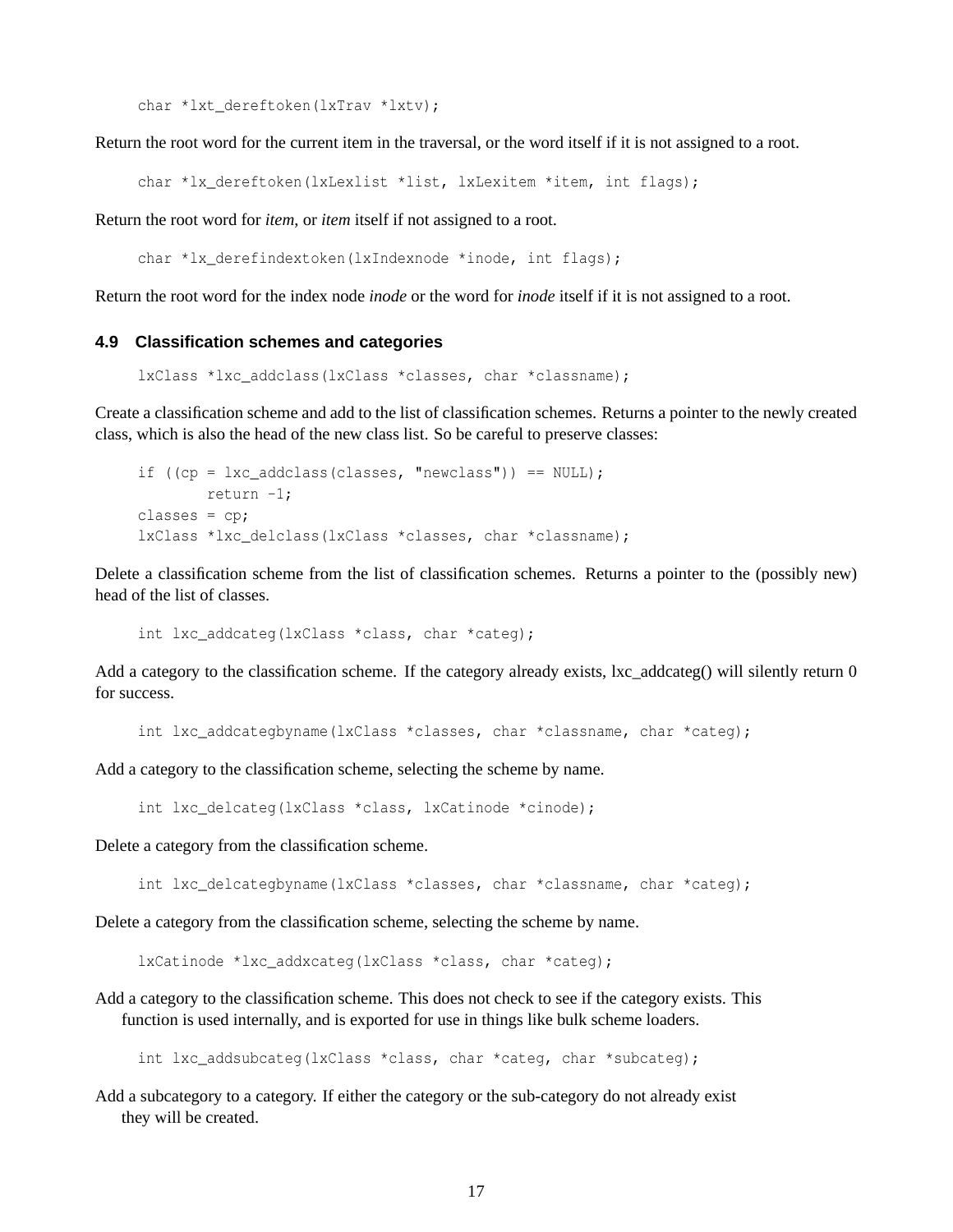int lxc\_addmember(lxClass \*class, char \*categ, char \*lex);

Add a lexical member to a category.

NOTE: If the category doesn't exist it will be created.

int lxc\_addmemberbyname(lxClass \*classes, char \*classname, char \*categ, char \*lex);

Add a lexical member to a category, selecting the class and category by name.

void lxc\_freecategs(lxClass \*class);

Free the category data in a classification scheme. Use lxc\_delclass() to delete the classification itself.

#### **4.9.1 Binding classes and lexical indexes**

int lxc\_bindclass(lxClass \*class, lxLexlist \*lexlist);

Attach the classification scheme to the lexical list. This sets up the pointers class->lexlist, and lexlist->class; and then for each item in the classification index, sets a pointer (item->lexinode); to the corresponding lexical item in the lexical index, and another pointer back from that item to the classification item (lex->catinode). So each classified term points to its occurences in the text, and each lexical item in the text points to its occurence in the classification scheme.

int lxc\_bindclassbyname(lxClass \*classes, char \*classname, lxText \*text, char \*lexname);

lxc\_bindclass() by name of class and lexical list.

int lxc releaseclass(lxClass \*class);

Dissassociate the class from the lexical list it is bound to. (Can be called through the lexical list without looking up the class by calling lxc\_releaseclass(lexlist->class).

int lxc\_releaseclassbyname(lxClass \*classes, char \*classname);

Dissassociate the named class from the lexical list it is bound to.

int lxc\_releaseclasslexbyname(lxText \*text, char \*lexname);

Dissassociate the named lexical list from the class it is bound to.

#### **4.9.2 Class and category searching and retrieval**

lxClass \*lxc\_findclass(lxClass \*classes, char \*classname);

Find the class with the name classname in the list of classes.

lxCatinode \*lxc\_findcatinode(lxClass \*class, char \*token, int flags);

Find the category index node that indexes "token" where the flags is one of CAT\_ISLEX or CAT\_ISCAT.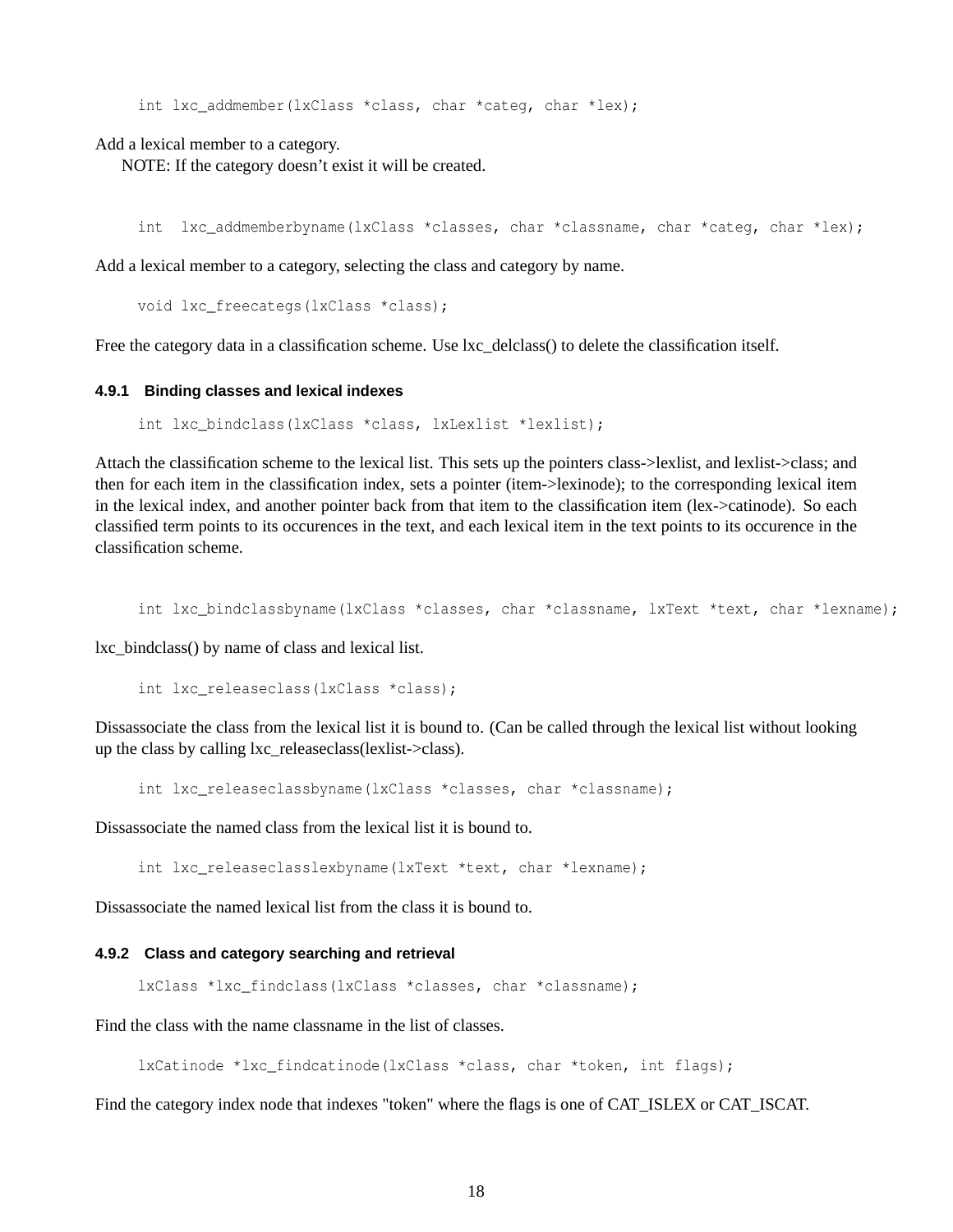```
lxIndexnode *lxc_findcatinode(lxClass *class, char *token);
lxIndexnode *lxc_findcatlex(lxClass *class, char *token);
```
Useful macros that call lxc\_findcatinode() with the correct flags.

- lxc\_findcateg() finds *token* in class where *token* is a category name.
- lxc\_findcatlex() finds *token* in class where *token* is a word.

```
lxCatinode *lxc_catfromlnode(lxCatlnode *node);
lxCatinode *lxc_mbrfromlnode(lxCatlnode *node);
```
Macros: return the category index nodes pointed to from a category list node, member and category versions.

lxIndexnode \*lxc\_lexinodefromlnode(lxCatlnode) lxLexitem \*lxc lexfromlnode(lxCatlnode);

Macros: return the lexical index node or the first instance of the lexical item itself, pointed to from a category list node. NOTE: Class must be bound or will return NULL; no error set.

lxCatStack \*lxc\_newcatstack(int maxsub);

Instantiate a new stack structure (for use below in lxc\_firstwordforcat(); and lxc\_nextwordforcat().

void lxc\_setcatstack(lxCatStack \*stack, int maxsub);

Reset the stack, and set it's maximum depth to be maxsub. (Absolute maximum depth is CAT\_MAXSUBS defined in lx\_lex.h) This is as far as the category walking routines will go in tracing subcategories. Once this depth has been reached, further subcategories will not be expanded (traced), but skipped over.

void lxc freecatstack(lxCatStack \*stack);

Free a category stack.

```
lxCatlnode *lxc_firstwordforcateg(lxCatStack *stack,
               lxClass *class, char *categ);
lxCatlnode *lxc_firstwordforcat(lxCatStack *stack, lxCatinode *cip);
lxCatlnode *lxc_nextwordforcat(lxCatStack *stack, lxCatlnode *cnp);
```
lxc\_firstwordforcat() returns a pointer to the node for the first word for category "categ" in class "class".

*stack* is a pointer to a category stack previously created with lxc\_newcatstack(). The node returned contains two pointers to items in the index. One, node->catlinode, points to the index node for the lexical item. The other, node->catcinode, points to the index node for the category name. The category name can be returned by node->catcinode->token. The lexical item (the string) can be returned by node->catlinode->token.

If the class is bound to a lexical list, the lexical items occurence in the index for that list is pointed to by node->catlinode->lexinode, and thence on to the lexical stream and the occurences of the lexical item in that stream.

Example (list the words in a category):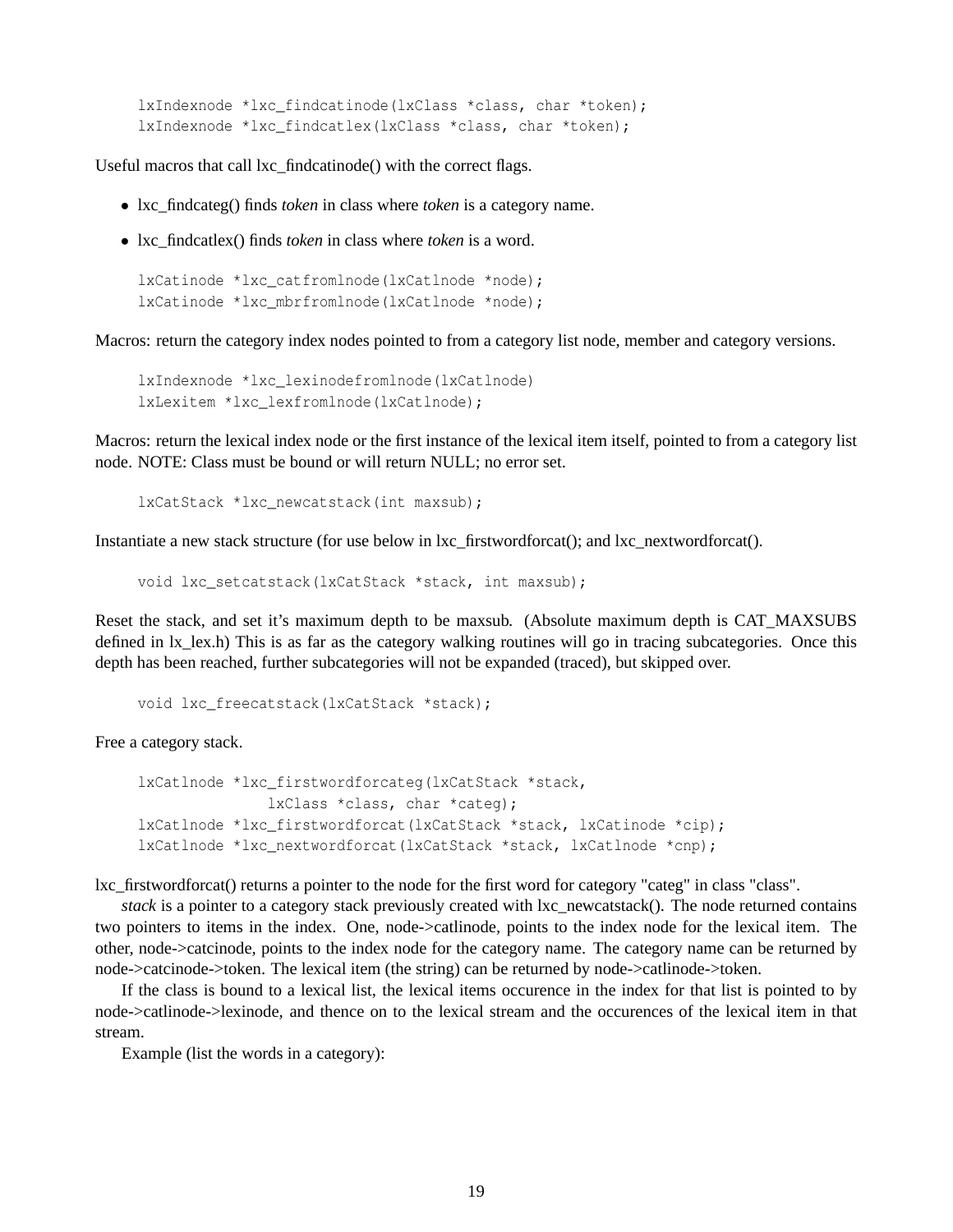```
lxClass *cp;
lxCatStack *sp;
lxCatlnode *clp;
cp = findclass(lx_Classes, "dylan.class");
sp = \text{lxc} newcatstack(10);
for (clp = lxc_firstwordforcateg(sp, cp, "light"); clp;
                                      clp = nextwordforcat(sp, lp)) {
        fprintf(stdout, "%s\n", clp->catlinode->token);
}
lxc_freecatstack(sp);
lxCatlnode *
lxc_firstcatforword(lxClass *class, char *lex);
```
Returns the first category index node containing the word pointed to by "lex".

lxCatlnode \*lxc\_nextcatforword(lxCatlnode \*last);

Returns the next category index node after "last".

#### **4.9.3 Loading and dumping (printing) categories**

```
void lxc_dumpclasstoio(lxClass *class, IO *io);
```
Writes the category index to io. The output is the same as the input accepted by lxc\_loadclassfromio() below.

```
int lxc_loadclassfromio(lxClass *class, IO *io);
```
Read categories and members from io. Category names are tokens first on a line and end in ":", subcategories are marked with a leading "+".

For example:

```
nature:
        +animals
        +vegetation
        +water
        +geology
        sky
        clouds
animals:
        +wild_animals
        +domestic_animals
wild_animals:
        bear
        deer
        lynx
domestic_animals:
        cow
        horse
        dog
```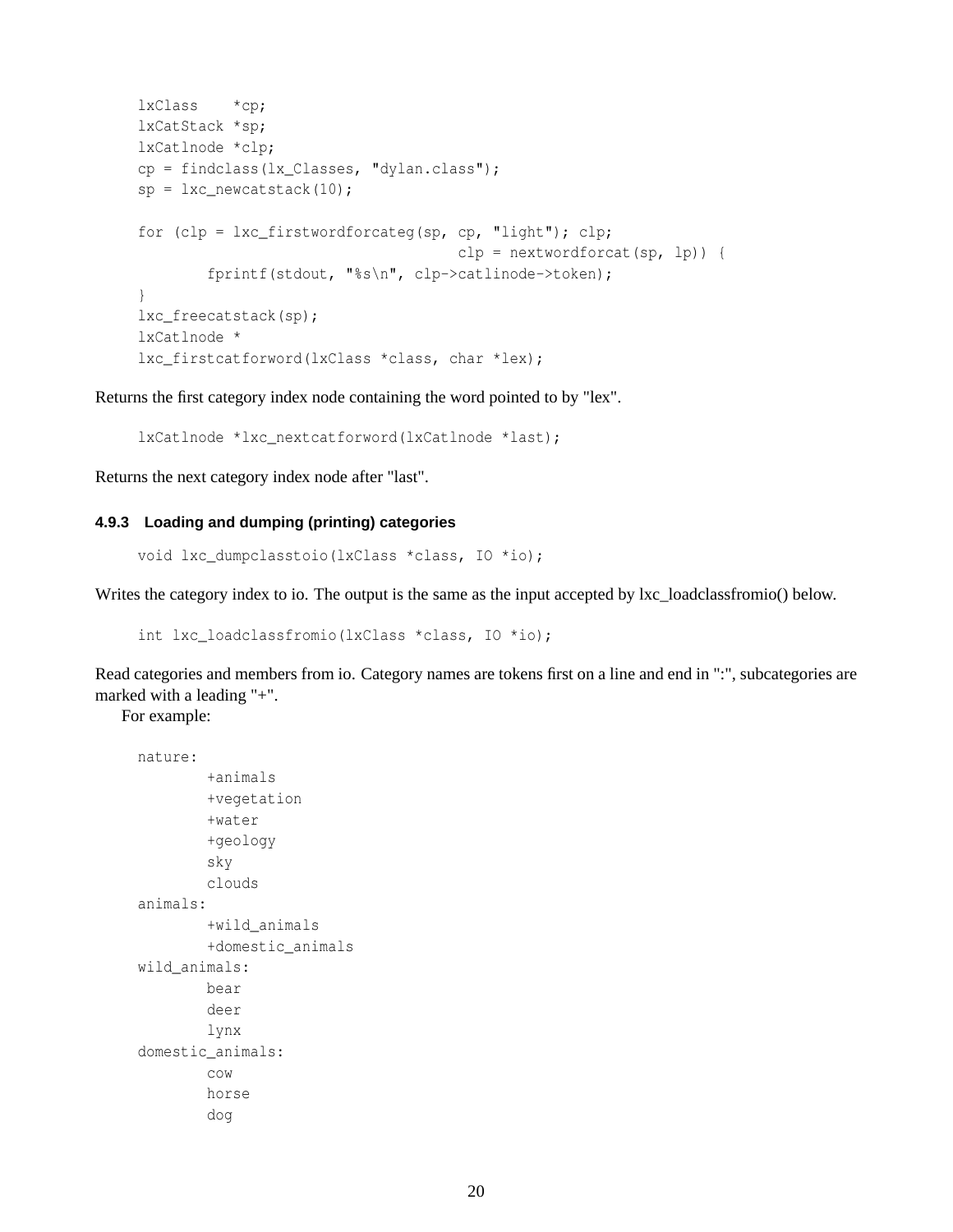```
cat
vegetation:
        tree
        leaf
        grass
        flower
water:
        river
        stream
        sea
        current
        banks
geology:
        mountain
        rock
        rocky
```
More than one item can appear on a line, but if redumped by lxc\_dumpclasstoio(); the output will be "expanded" as above. Lines beginning with '#' are taken to be comments and are ignored (and will also be lost on a dump):

# nature is upper level and included several categories. # we could perhaps create a seperate "sky" category. nature: +animals +vegetation +water +geology sky clouds animals: +wild\_animals +domestic\_animals wild\_animals: bear deer lynx domestic\_animals: cow horse dog cat vegetation: tree leaf grass flower water: river stream sea current banks geology: mountain rock rocky

### **4.10 Gathering Context for Lexical Items**

```
lxContext *lx_newcontext(lxLexlist *list, int flags, int left, int right);
```
Create and return new context structure for list. Flags indicate the lexical types that will be accepted, left and right indicate how much context to gather from the the left and right sides of items. The default is to collect only non-omitted, in-range, lexical items. Flags possible are LX\_SELNSLEX (default, 0), LX\_SELLEX (also collect stopped items), LX\_SELALL (also collect non-lexical items). The pointer to the list can be NULL: but \*catcontext operations below will fail and set lxerror LXCTXNOLIST.

void lx\_freecontext(lxContext \*lc);

lc\_freecontext() must be called to free the memory allocated by lx\_newcontext().

int lx\_getlexcontext(lxContext \*lc, char \*lex);

Find lex in the index and then return  $lx\_getcontext()$ .

int lx\_getcontext(lxContext \*lc, lxLexitem \*item);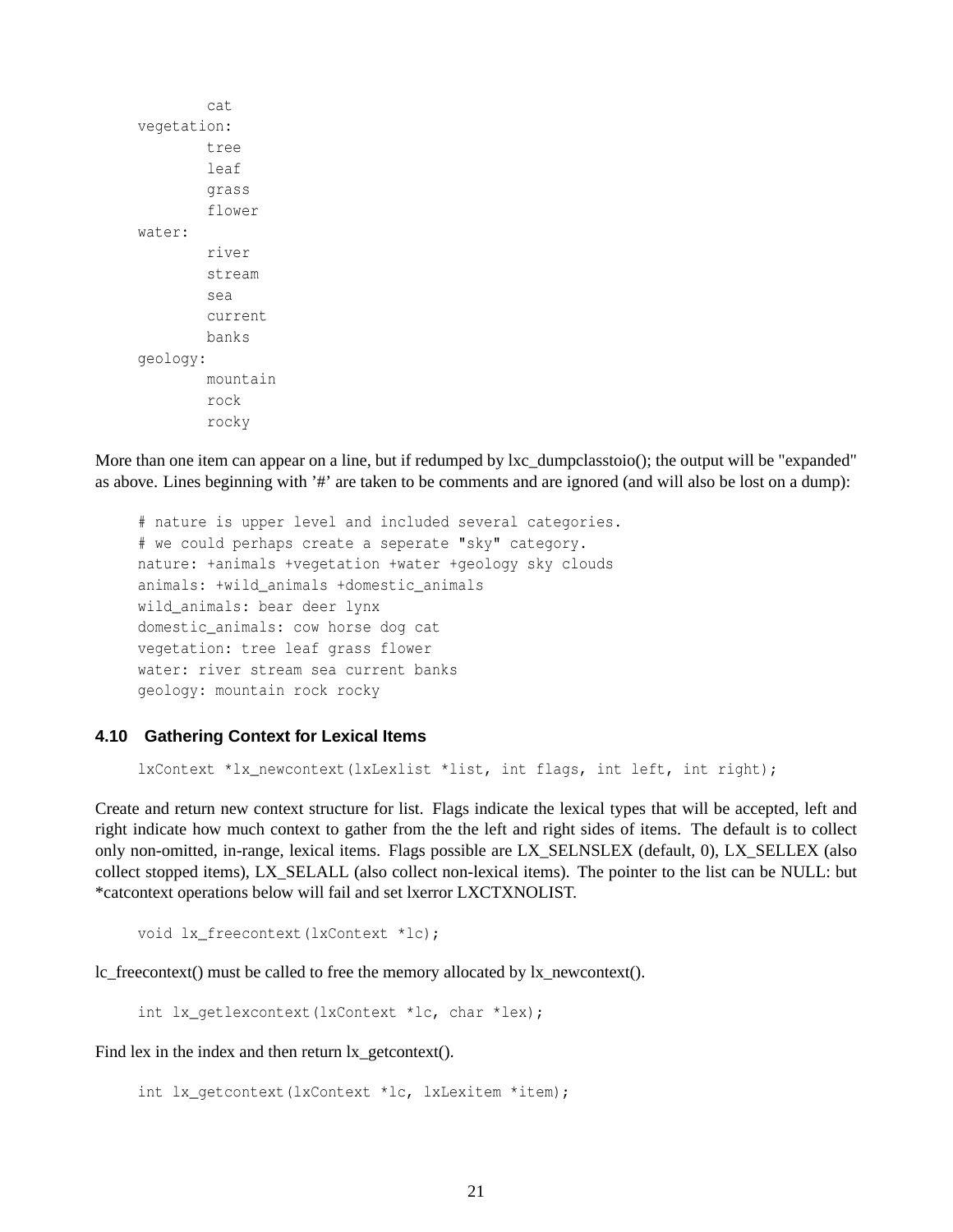Get context for an item. Pointers to selected items left and right of the passed item are returned in the lxContext structure and can be accessed with the functions below. lx\_nextcontext() can be used to return the context for the next occurence of the item.

```
int lx nextcontext(lxContext *lc);
int lx getcategcontext(lxContext *lc, char *categ);
```
Find categ in the class index and then return  $lx\_g$ etcatcontext().

int lx\_getcatcontext(lxContext \*lc, lxCatinode \*catinode);

Get context for an item bound to the category node catinode. lx\_nextcatcontext() can be used to return the context for the next occurences of the item or the next item in the category.

```
int lx_nextcatcontext(lxContext *lc);
lxLexitem *lx lfirstfromcontext(lxContext *lc);
```
Return the leftmost item from the context lc. Resets the internal index to the "current" context item. The sequences lx lfirstfromcontext(), lx lnextfromcontext(), lx rfirstfromcontext() lx rnextfromcontext() move from left to right in the text stream, with the key item in the center.

|                        |  |              |                                      |          | $1 - 1 - 1 - 1$ |  |                                                   |
|------------------------|--|--------------|--------------------------------------|----------|-----------------|--|---------------------------------------------------|
|                        |  | 10 11 12  ln |                                      | key item | r0 r1 r2  rn    |  |                                                   |
|                        |  |              | <sup>^</sup> ^ lx lnextfromcontext() |          |                 |  | $\land \quad \land \ldots$ lx rnextfromcontext(); |
|                        |  |              |                                      |          |                 |  |                                                   |
| lx lfirstfromcontext() |  |              |                                      |          |                 |  | $lx_f$ firstfromcontext();                        |

The number of items varies depending on

- 1. the size of the left and right contexts specified in the call to lx\_newcontext();, and
- 2. the number of items available in context; for example, the first word in the text will have nothing to the left of it, the last nothing to the right.

lxLexitem \*lx\_lnextfromcontext(lxContext \*lc);

Return the next item (righthand) from the context lc.

lxLexitem \*lx\_rfirstfromcontext(lxContext \*lc);

Return the first item to the right of the context key item. Resets the internal index to the "current" context item.

lxLexitem \*lx\_rnextfromcontext(lxContext \*lc);

Return the next item to the right in the context.

```
int lx_lnumfromcontext(lxContext *lc);
```
Return the number of items in context to the left.

```
int lx_rnumfromcontext(lxContext *lc);
```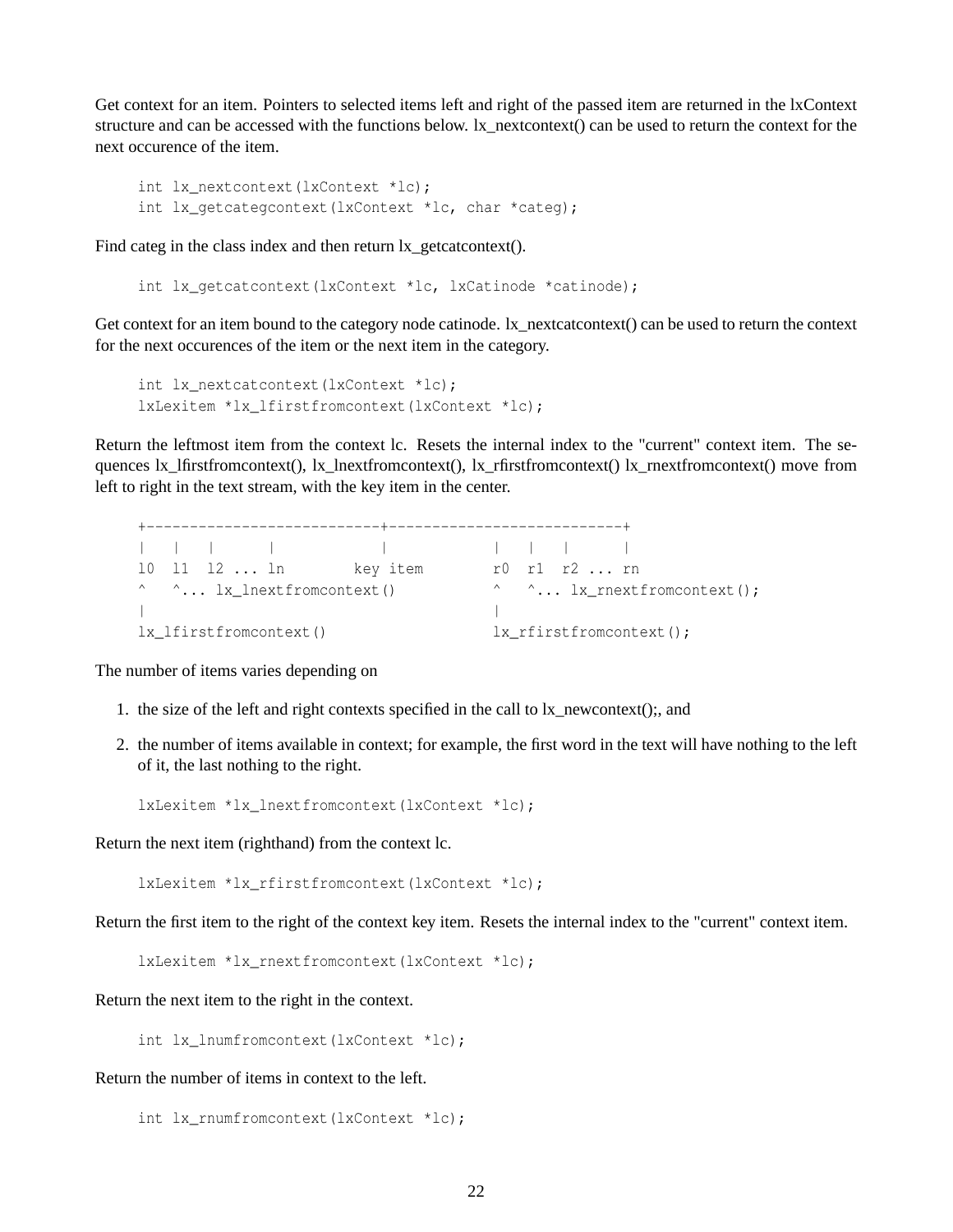Return the number of items in context to the right.

int lx\_llenfromcontext(lxContext \*lc);

Return the sum of the lengths of the items in the left-hand context.

```
int lx_rlenfromcontext(lxContext *lc);
```
Return the sum of the lengths of the items in the right-hand context.

```
void lx_dumpcontext(lxContext *lc, IO *io);
```
Print (dump) context information. For debugging.

#### **4.10.1 Context example**

```
int
getandprintcontext(lxLexlist *list, lxLexitem *lx);
{
        lxContext *lc;
        lxLexitem *lxp;
        lc = lx_newcontext(list, LX\_SEINSLEX, 4, 4);if (!lc);
               return -1;
        if (lx_qetlexcontext(lc, lx) == -1);return -1;
        for (lxp = lx_lfirst fromcontext(lc); lxp;lxp = lx_lnextfromcontext));
                printf("%s ", lx_token(lxp));
        printf("%s ", lx_token(lx));
        for (lxp = lx_rfirstfromcontext(lc); lxp;lxp = lx rnextfromcontext));
                printf("%s ", lx_token(lxp));
        return 0;
}
```
NOTE: we should provide need a simple context dumper, from left to right (1x\_firstfromcontext()).

#### **4.11 Formatting and printing items**

These routines provide a facility for printing items and lines of text. State is gathered in a structure called a *lxLine*. Flags set at initialization (or changed later), control how and whether items are formatted.

These routines will:

- Return the entire line of text that an item is in;
- Return the line number of text that an item is in;
- Format or skip markers and counters for printing or display;
- Format individual items.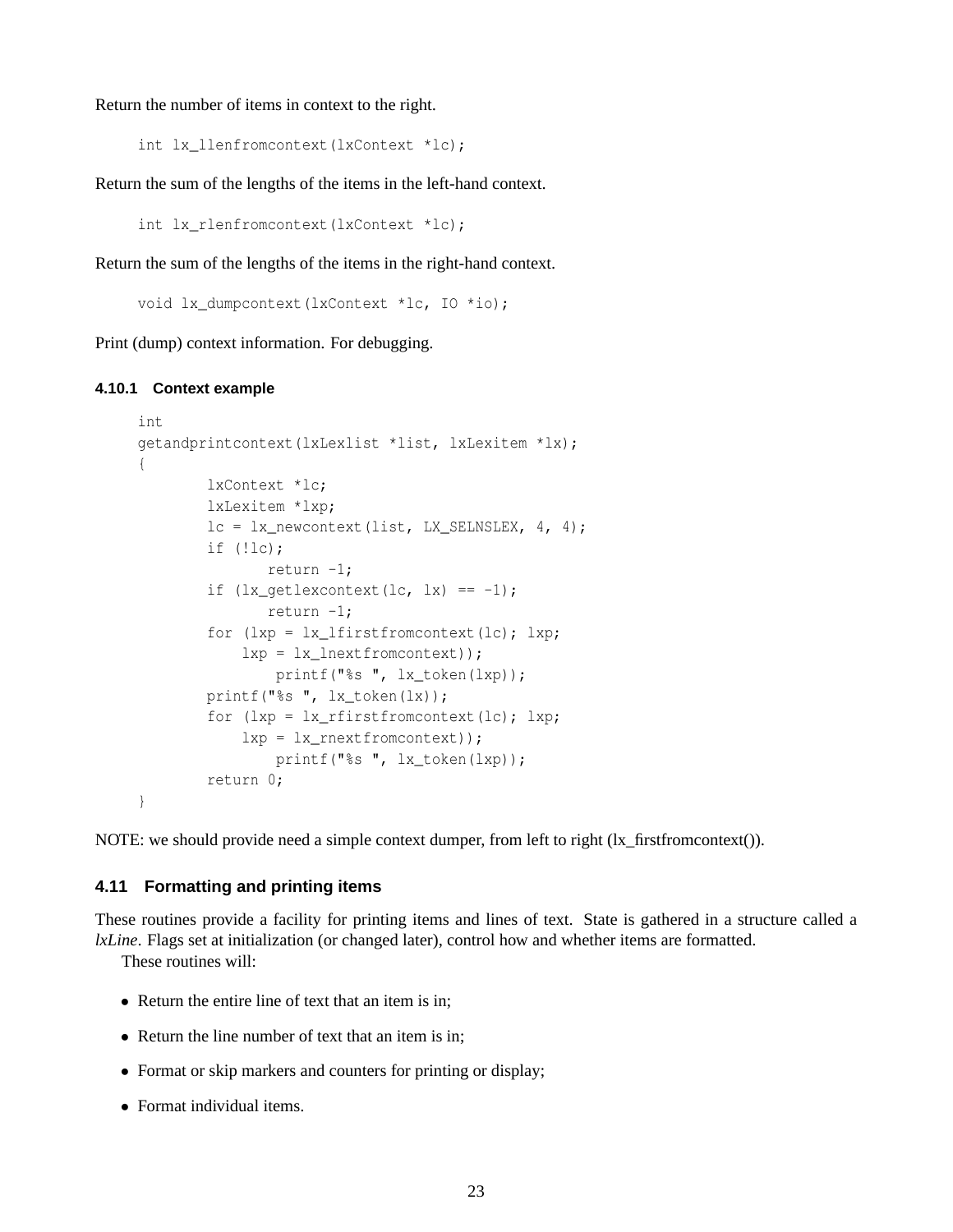#### **4.11.1 Include files**

lxLine structure and function definitions are not included from lx\_lex.h, but rather from lx\_print.h. lx\_lex.h must still be included, however.

```
#include <lx_lex.h>
#include <lx_print.h>
```
#### **4.11.2 Flags**

A number of flags are defined to control the formatting of the line items that are stored into lxLine:

| Flags                        | Description             | Example output                        |
|------------------------------|-------------------------|---------------------------------------|
| LXP_NOMKR                    | no markers              |                                       |
| LXP_NOOMIT                   | no omit                 |                                       |
| LXP_NORNG                    | no range markers        |                                       |
| LXP_NOCTR                    | no counters             |                                       |
| LXP_NOCOMM                   | no comments             |                                       |
| LXP_RNG_NAME                 | print range name        | cordelia                              |
| LXP_RNG_MARK                 | print as range marker   | <cordelia></cordelia>                 |
| LXP_RNG_TYPE                 | print range type        | speaker                               |
| LXP_RNG_NAME   LXP_RNG_VALUE |                         | cordelia=speaker                      |
| LXP_RNG_MARK LXP_RNG_VALUE   |                         | <cordelia=speaker></cordelia=speaker> |
| LXP_CTR_VALUE                | print counter value     |                                       |
| LXP_CTR_NAME                 | print counter name      | p                                     |
| LXP_CTR_MARK                 | print as counter marker | < p >                                 |
| LXP_CTR_NAME   LXP_CTR_VALUE |                         | p7                                    |
| LXP_CTR_MARK LXP_CTR_VALUE   |                         | $-p=7$                                |
| LXP_DRF_PLAIN                | plain lexical item      | houses                                |
| LXP_DRF_ROOT                 | root of lexical item    | house                                 |
| LXP_DRF_MROOT                | marked root             | [house]                               |
| LXP_DRF_MFORM                | marked form             | [houses]                              |

#### **4.11.3 Flag testing macros**

```
int lxp_nomarkers(int flags)
int lxp_noranges(int flags)
int lxp_nocomments(int flags)
int lxp_nocounters(int flags)
int lxp_noomit(int flags)
```
#### **4.11.4 Line information**

lxLexitem \*lxp\_linestartitem(lxLine \*line);

Return the item at the start of the line.

```
lxLexitem *lxp_lineenditem(lxLine *line);
```
Return the item at the end of the line.

```
int lxp_lineno(lxLine *line);
```
Return the line number of the line.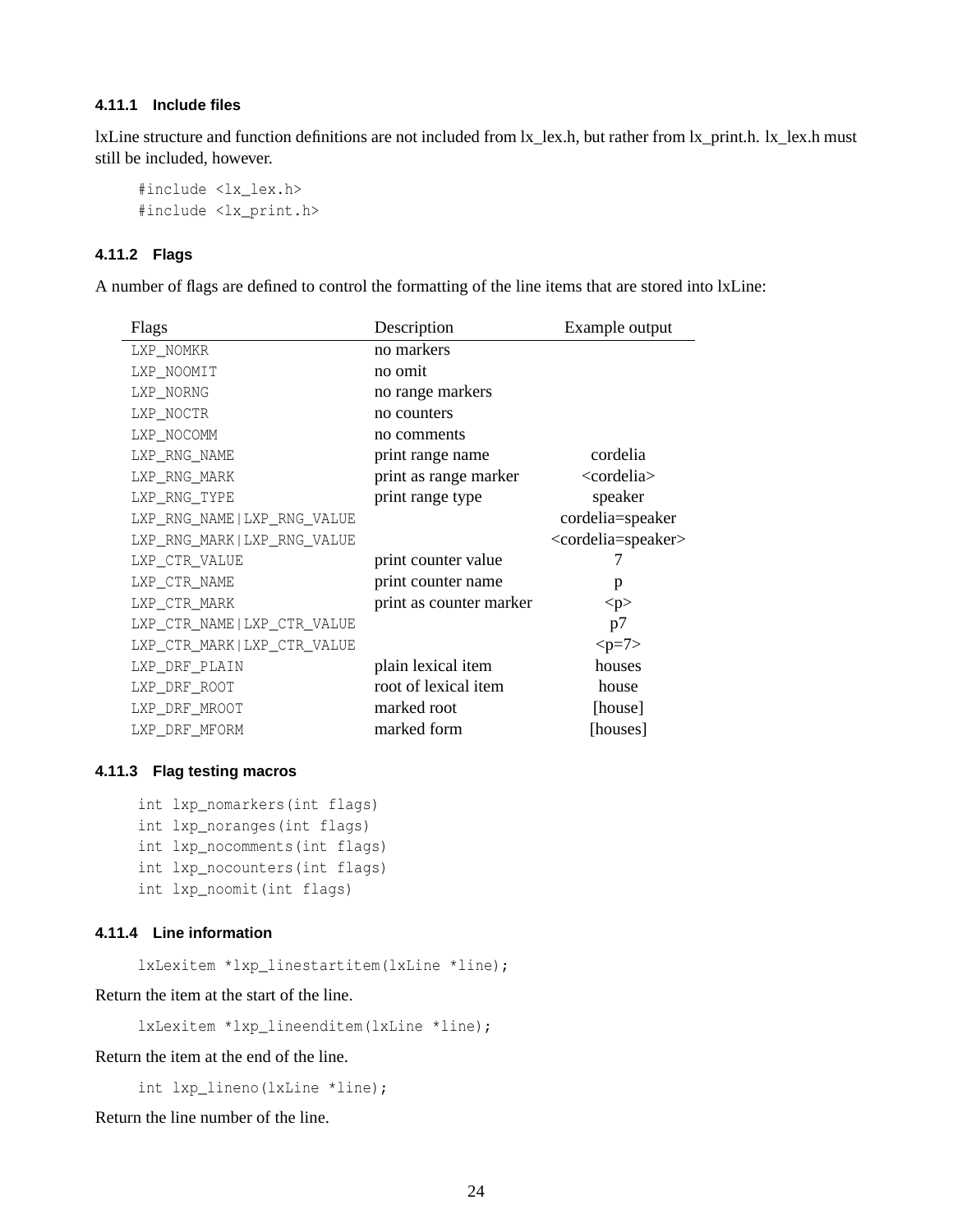#### **4.11.5 Line initialization and reinitialization**

lxLine \*lxp\_initline(lxLexlist \*list, int flags);

Initialize a line structure for the lexical list "list". The flags control which list items are displayed, and how things like markers and counters are displayed

void lxp\_setlineforitem(lxLine \*line, lxLexitem \*li, int flags);

Set the line structure to return the line that li is in on the next call to lxp\_fillline(). If flags  $= 0$ , then no change to the flags. Otherwise the flags are set to the passed value.

void lxp\_resetline(lxLine \*line, int flags);

Reset the line structure back to the start of the list. Optionally change the flags.

void lxp\_freeline(lxLine \*line);

Free a line structure and its associated buffer.

#### **4.11.6 Return formatted lines and items**

```
char *lxp_fillline(lxLine *line);
```
Return line with the buffer filled with a formatted line. The buffer is automatically resized as needed.

char \*lxp\_fmtitem(lxLexlist \*list, lxLexitem \*li, int flags);

Return a pointer to a formatted string representing the item's token. This may be a pointer to a static buffer (rewritten on the next call) or a pointer to the item in the list. Do not try to alter or write to this string: copy first.

#### **4.11.7 Line information for items**

These functions are used internally by the lxLine routines, but are generally useful enough that they are exposed for other use.

lxLexitem \*lxp qetlinestart(lxLexitem \*li);

Return the pointer item at the start of the line that *li* is in.

lxLexitem \*lxp qetlineend(lxLexitem \*li);

Return a pointer to the item at the end of the line that *li* is in.

```
int lxp_getlineno(lxLexitem *li);
```
Return the line number of the line that *li* is in.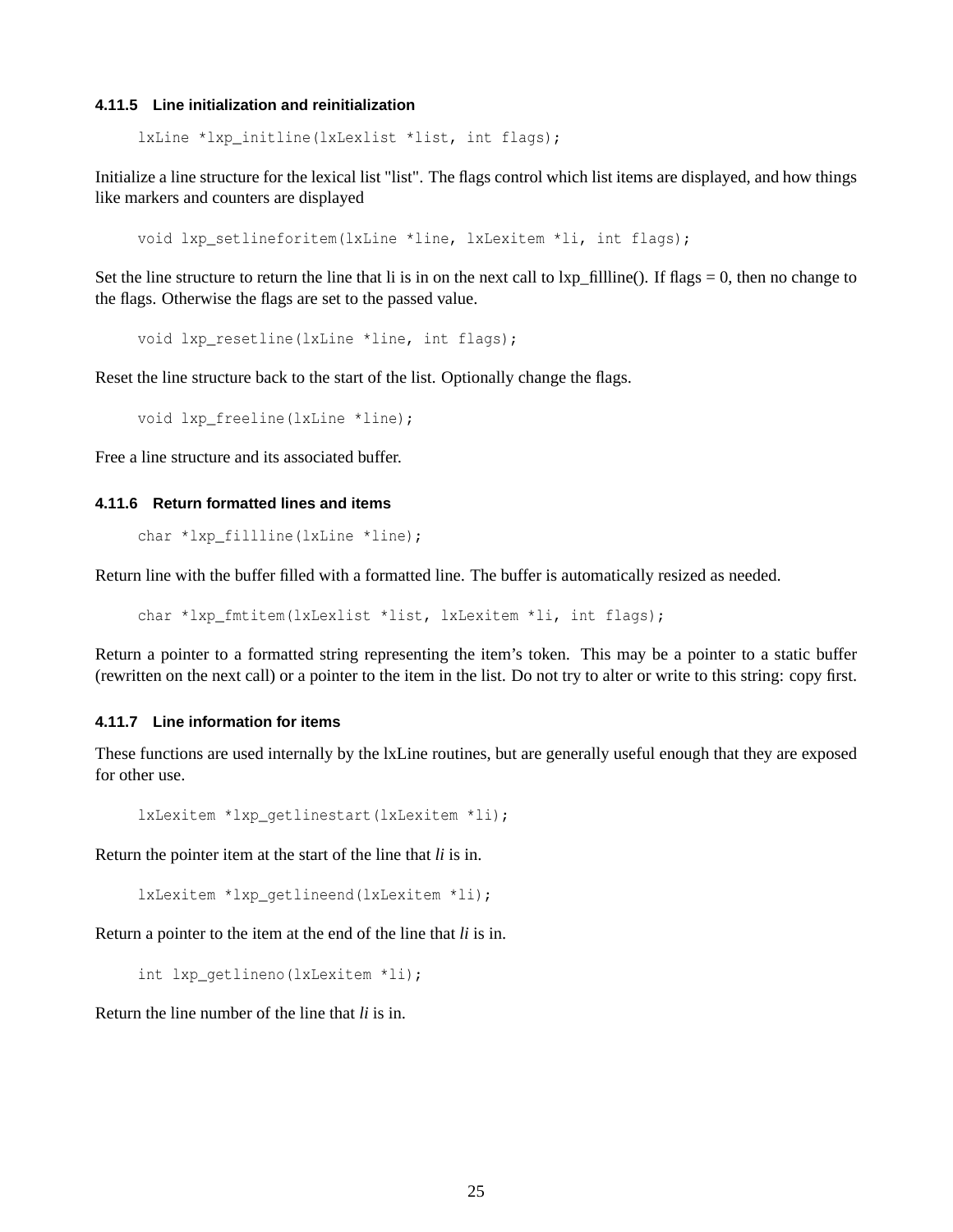#### **4.12 Ranges**

Ranges are typically defined at text load. However, new ranges can be added, changed and deleted at any time.

A range set is a list of range elements. Each range element defines a start and end text list item, and flag as to whether the range element subtracts from or adds to the range. A range set also has a name ("CORDELIA") and a type ("speaker"). The text list head maintains a list of range sets defined for that list, and a pointer to the currently applied (mapped) range set. If the pointer to the current range set is NULL, the mapped range set is the *default* range set, or everything in the list. This is also called the "\*" range set.

Range expressions provide a standardized method for defining a range set, or group of range sets, as a character string. See 4.12.5 below.

#### **4.12.1 Name of current range**

```
char * lxr_current_range(lxLexlist *list);
```
Returns a pointer to the name of the current range set, or "\*" if there is no limiting set (the whole text is in range).

#### **4.12.2 Mapping ranges**

```
int lxr apply range(lxLexlist *list, char *name);
```
Clear current mapping and apply named mapping to entire list.

```
int lxr default mapping(lxLexlist *list);
```
Set the range bit(s) for the entire list.

```
int lxr invert mapping(lxLexlist *list);
```
Invert current mapping. Sets list->ranges.curset->invert to note that current mapping has been inverted.<sup>5</sup>

#### **4.12.3 Adding ranges**

int lxr\_add\_rangeset(lxLexlist \*list, char \*name);

Create a new empty range set of name "name".

int lxr\_adjust\_range(lxLexlist \*list, char \*name, lxLexitem \*start, lxLexitem \*end, int flags)

Insert a new range for a range set. Flags can be LXRNGADD, LXRNGSUB

int lxr\_append\_rangeset(lxLexlist \*list, char \*target, char \*source, int invert);

Append one range set to another. The source range set is not modified. If invert is specified, invert the sense of the appended ranges, LXRNGADDs become LXRNGSUBs, and vice versa.

<sup>5</sup>but how clear when mapping changed? unset on change? but what if changed and not applied: OR is mapping ALWAYS applied on change?)

When adjusting range, invert flag must be checked and opposite sense of mapping applied?

Might be cleaner almost to undo inversion on any change? i.e. any adjustment results in global remapping? Ugh.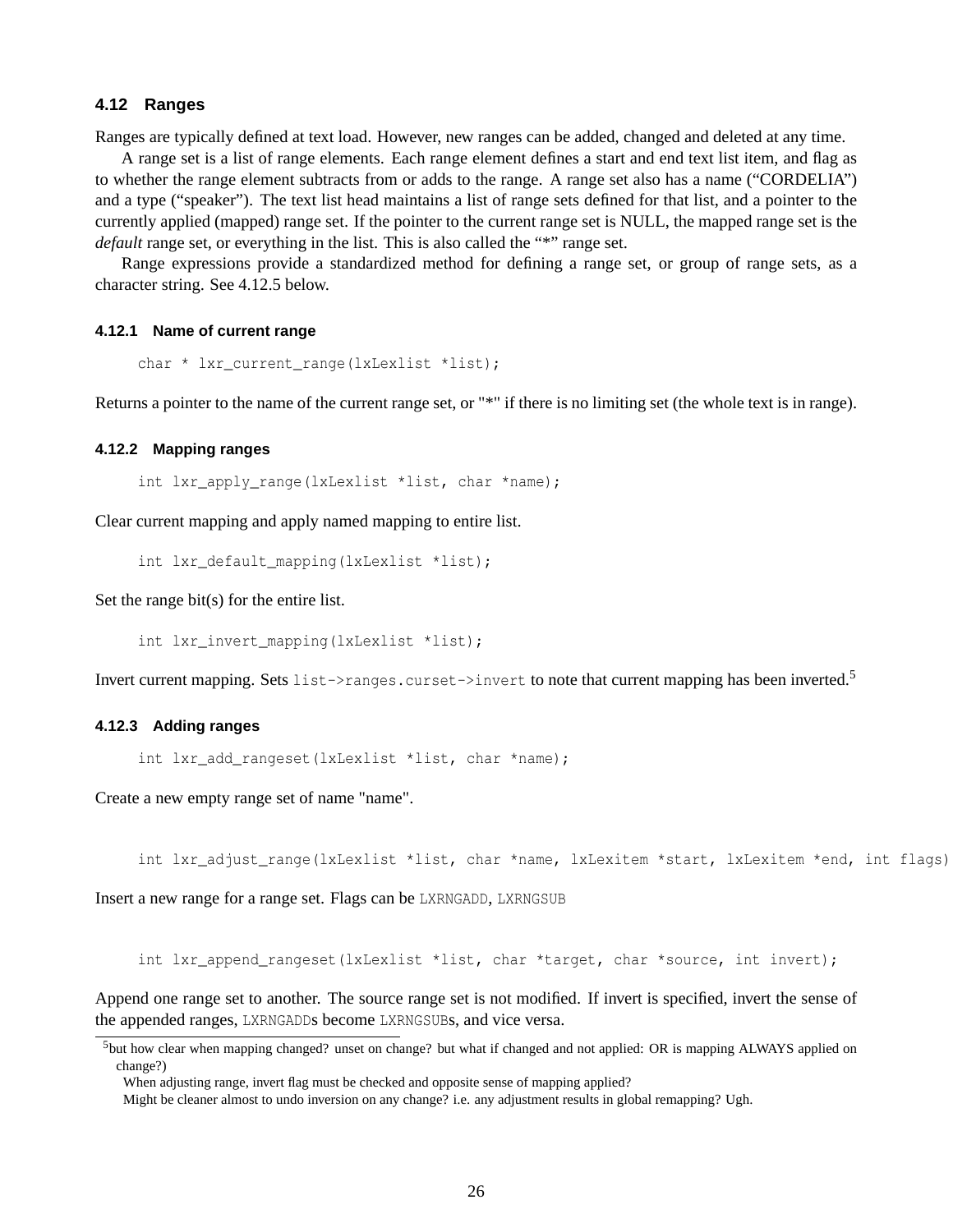int lxr\_append\_by\_type\_member(lxLexlist \*list, char \*target, char \*name, char \*type, int inver

Append the named member range set of a type: for example, "Act1" of the type "Acts". The unnamed members are explicitly reverse-mapped: e.g. if they are LXRNGADDs then they become LXRNGSUB, and so will be mapped out of range. This itself can be inverted with the invert flag. If invert is specified, invert the sense of the appended ranges, LXRNGADDs become LXRNGSUBs, and vice versa.

XX need to do more than one member: must take array or list, or do overlay where only the specified mapping type changes: only adds are added, dels are ignored, or vice versa.

lxRangeset \*lxr\_scan\_to\_rangeset(lxLexlist \*list, char \*rsname);

Generate a range set by scanning the lexical list and mapping items that are in range.

#### **4.12.4 Deleting ranges**

int lxr del rangeset(lxLexlist \*list, char \*name);

Delete the rangeset *name*.

int lxr\_clear\_rangeset(lxLexlist \*list, char \*name);

Delete (clear) range elements for range set.

#### **4.12.5 Range expressions**

Ranges may be expressed as character string range expressions, which lxr\_parserange() returns as a range set.

lxRangeset \*lxr\_parserange(lxLexlist \*list, char \*rangeexpr);

Find, or create and store range set in *list* range sets. Except in the case where the range already exists, **the range is created with the expression as its name.** If *rangeexpr* is "\*" (the whole list), this function returns NULL with lxerrnum set to LXRDEFRNG if. The caller may then call lxr\_default\_mapping(). Not pretty really.

Valid range expressions are:

| Description                                     |
|-------------------------------------------------|
| Returns map for existing range set              |
| Map from counter 1 where values are 211 to 251  |
| The union of both of the above                  |
| Map from items 2021 to 3051 (hard item numbers) |
| Union of the range sets CORDELIA and FOOL       |
| Everything except CORDELIA                      |
|                                                 |

Future syntax will be more "logical": ACT\_1 & (CORDELIA | "KING LEAR")

#### **4.12.6 Range set setup and teardown**

These functions are mostly used internally at list creation or teardown.

int lxr\_init\_ranges(lxLexlist \*list);

Initialize ranges for list. Clear and free any existing ranges and range sets, set for default range (all items).

int lxr\_free\_ranges(lxLexlist \*list);

Free all range structures. For list teardown.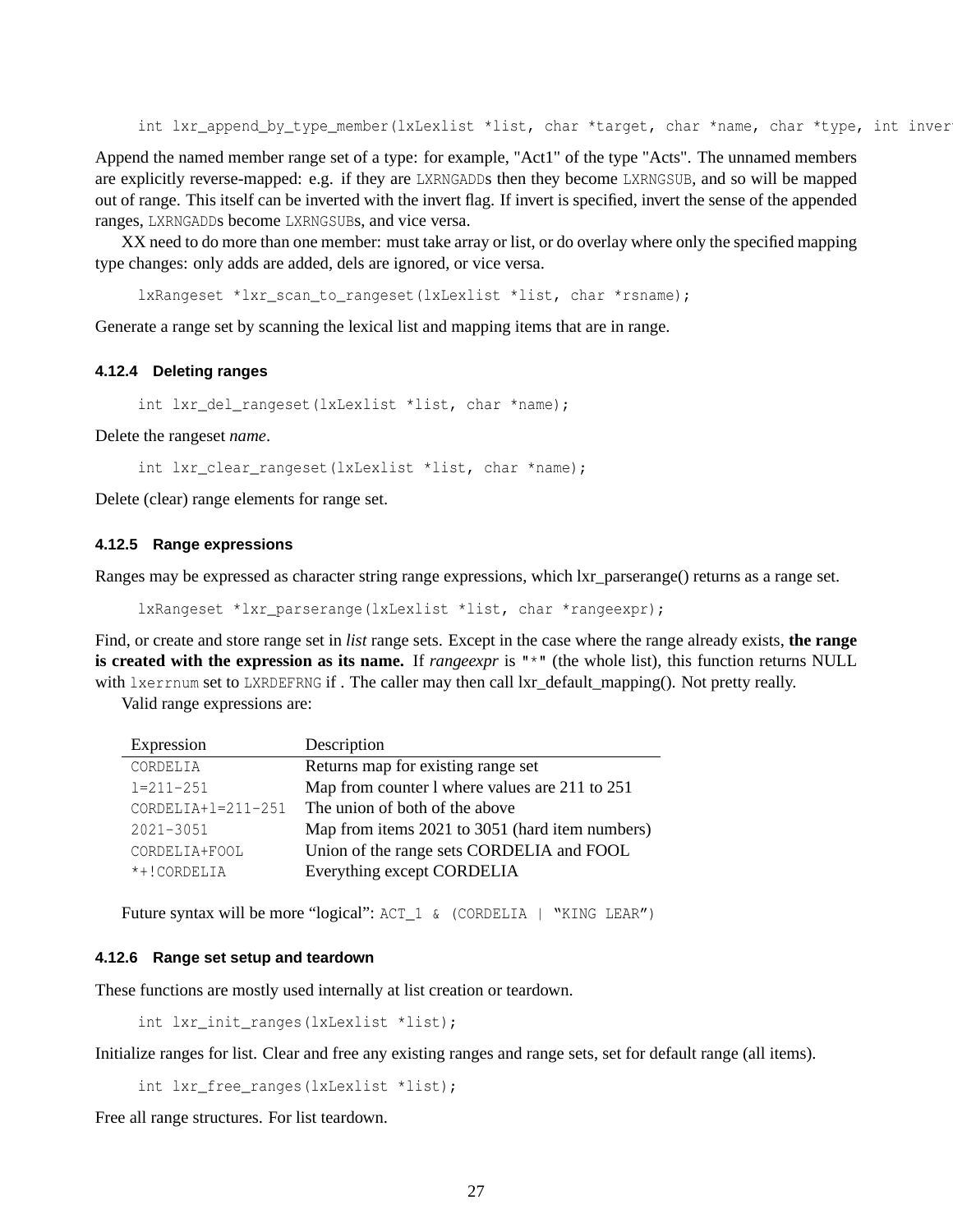#### **4.12.7 Finding range sets**

lxRangeset \*lxr\_get\_rangeset(lxLexlist \*list, char \*name);

Return pointer to rangeset *name*.

#### **4.12.8 Walking through range sets**

lxRangeset \*lxr\_first\_rangeset(lxLexlist \*list);

Return pointer to first rangeset in list of rangesets.

lxRangeset \*lxr\_next\_rangeset(lxRangeset \*rset);

Return pointer to first next rangeset following *rset*.

lxRangeset \*lxr\_first\_rangeset\_of\_type(lxLexlist \*list, char \*type);

Return pointer to first rangeset of type *type*.

lxRangeset \*lxr\_next\_rangeset\_of\_type(lxRangeset \*rset, char \*type);

Return pointer to first rangeset of type *type* following prevrs.

#### **4.12.9 Utility**

int lxr\_print\_range(lxRangeset \*rset, IO \*io);

Print out values of ranges in rangeset. (not in  $\vert x_{\perp} \vert$ ex.h?)

int lxr\_check\_ranges(lxRangeset \*rset, IO \*io);

Check all structures, references and that all range values are valid (in range!) Check that applied range matches range values.<sup>6</sup>

lxRange \*lxr makeitemrange(lxLexlist \*list, int start, int end);

Generate a range structure for the items numbered *start* and *end*. Returns NULL on malloc error, or if start or end do not occur in the list.

#### **4.13 Counters**

Unlike range markers, counters do not define a range of text, they merely count, or provide a positional indicator. Counters are stored in a hash table in the list structure, where the key is the name of the counter, and the value a pointer to the first instance. Further instances are chained as are regular lexical items.

#### **4.13.1 Define a new counter**

int lx\_new\_counter(lxLexlist \*list, char \*name, lxLexitem \*li);

Define counter *name*, at item *li*. If the counter of that name does not exist, it is created. Otherwise *li* is added to the end of the list of items for the counter.

 $<sup>6</sup>$ use range bit RNG1 or 2, and then compare?</sup>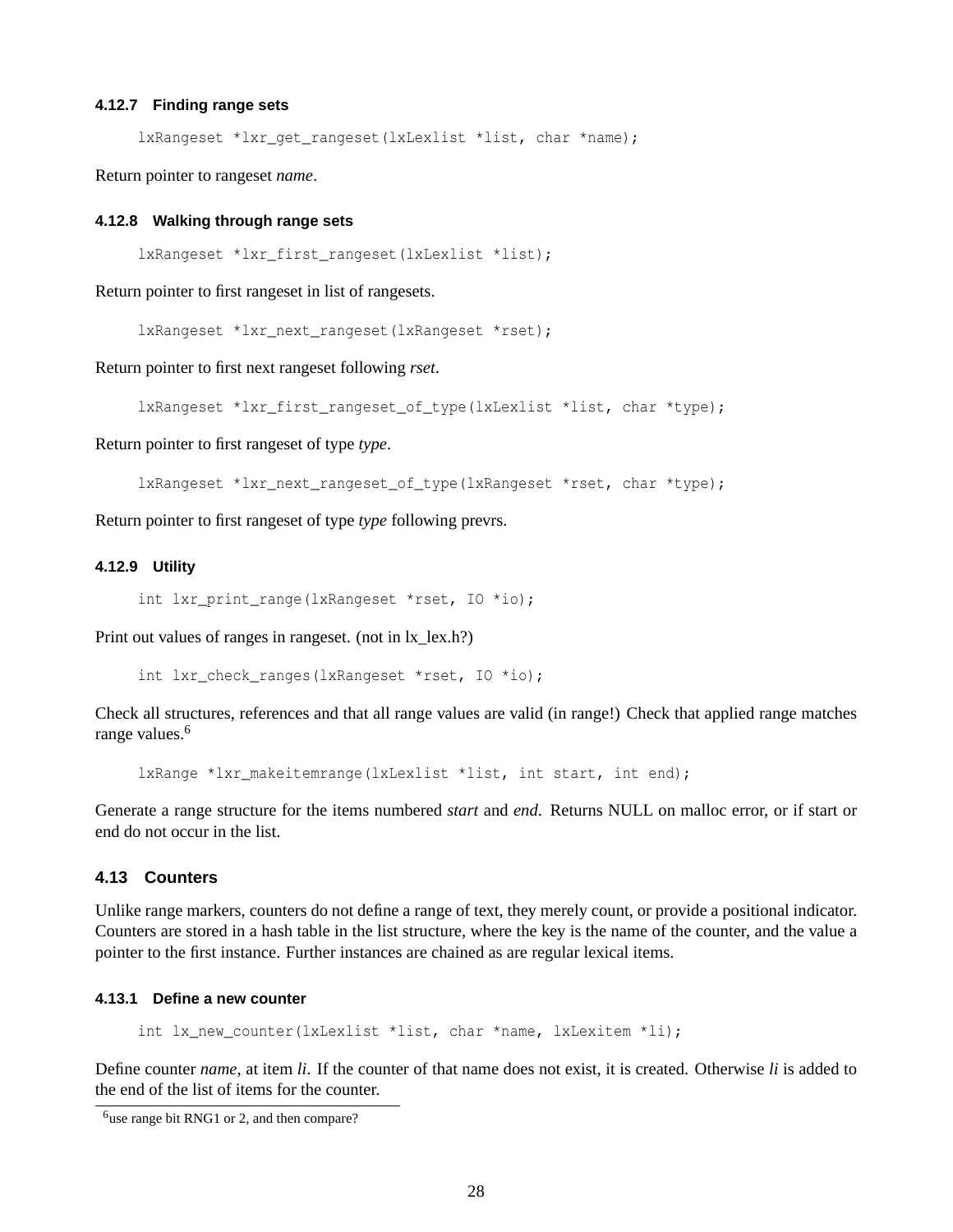#### **4.13.2 Find a counter by name**

lxLexitem \*lx\_getcounter(lxLexlist \*list, char \*name, int num);

#### **4.13.3 Goto counter by value**

```
lxLexitem *lx_skiptocounter(lxLexitem *l, int num);
```
For example, if we have a counter called *para* that marks paragraphs, to return the items at the start and end of the range of paragraphs 101-123:

```
lxLexitem *lis;
lxLexitem *lie;
lis = lx_getcounter(list, "para", 101);
lie = lx_skiptocounter(lis, 123);
```
(lx\_makecounterange() in 4.13.6 below is a special impelmentation of this.)

#### **4.13.4 Walk through counters**

```
lxLexitem *lx_firstcounter(lxLexlist *list, char *name);
lxLexitem *lx_nextcounter(lxLexitem *l);
```
#### **4.13.5 Initialise and teardown the list counters table**

These functions are used internally at text load and unload.

```
int lx_init_counters(lxLexlist *list);
void lx free counters(lxLexlist *list);
```
#### **4.13.6 Make range element from counter pair**

```
lxRange *lx_makecounterrange(lxLexlist *list, char *name, int start, int end, int mode);
```
Special support for incorporating counters into range expressions.

#### **4.14 Opening and closing files, pipes, and linked lists**

```
IO *lx_open(char *name, char *mode);
int lx_close(IO *io);
```
lx\_open() and lx\_close() provide interfaces to ioopen()/ioclose() with features specific to the lx library: they interpret the name of the object to be opened to determine whether it is a file, a pipe or a linked list. They use the global lx\_Lists as a home (or anchor) for named linked lists (blists).

| Form of string | Object opened | Example                                                  |
|----------------|---------------|----------------------------------------------------------|
| name           | file          | $lx\_open("lear.txt", "r")$ ;                            |
| name           | pipe          | $lx\_open(" zcat.lear.txt.qz", "r");$                    |
| @name          |               | blist (linked list); $lx\_open$ (" $@lear\_tmp$ ", "r"); |

If it is asked to open a list, lx  $open()$  looks in the global list of lists lx Lists for an list of that name; if it can't find one there it creates one. In turn,  $|x_c|$ close() calls io2blist() to drop the IO structure without deleting the blist, which now remains in lx\_Lists; otherwise it calls ioclose().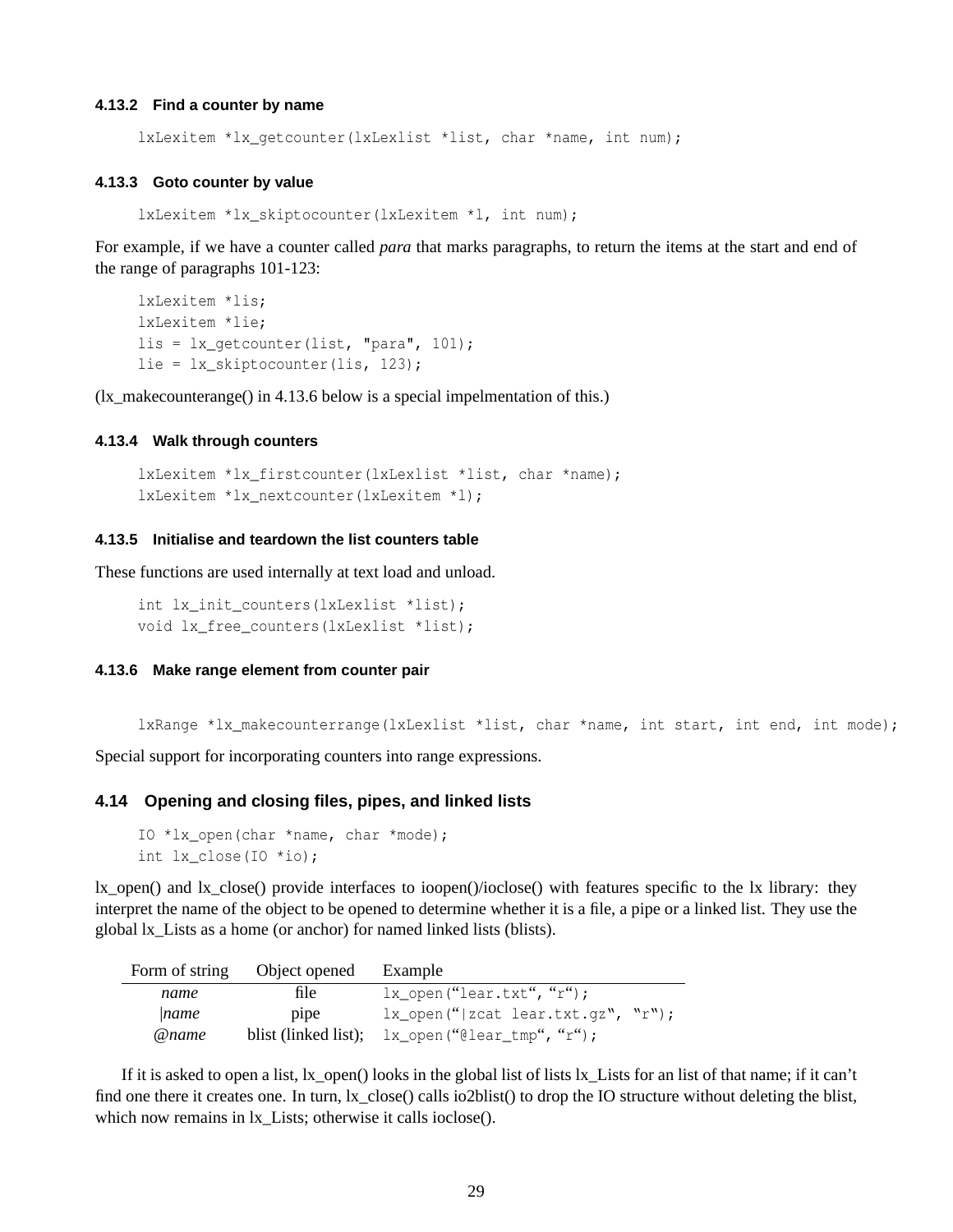#### **4.15 Stream-like Behaviour for Lexical Lists**

I am not sure of the utility of these routines.

- Needs reference counts for open lists
- Needs an  $lx\_ungetc()$
- This should probably go away: use lx\_print.c

#### **4.15.1 Open, close, seek, set**

lxStream \*lx\_openstream(lxLexlist \*list);

"Open" a stream: allocate and associate a lxStream structure with a lexical lexical list.

lxStream \*lx\_dupestream(lxStream \*old);

#### Duplicate a lxStream.

int lx\_closestream(lxStream \*lxs);

Close down and free the lxStream.

int lx\_seekstream(lxStream \*lxs, size\_t offset, int whence);

Seek to byte offset in stream. Like fseek().

size\_t lx\_tellstream(lxStream \*lxs);

Return byte offset in stream. Like ftell().

int lx\_setstream(lxStream \*lxs, lxLexitem \*lxi);

Set stream position to passed lexical item. Current pointer will be positioned at start of item string. If *lxi* is NULL, stream position is unaffected.

If the *lxi* is not a member of the stream lxs, lxerrnum will be set to LXINVAL and lx\_setstream() will return -1.

#### **4.15.2 Get character, get string**

```
int lx_getc(lxStream *lxs);
```
Get the next character from lxs, return character or EOF if end of stream.

XXX should set lxerrnum to something, LXEOF.

char \*lx\_gets(char \*s, size\_t n, lxStream \*lxs);

Get a line into s, return s, or NULL no input on EOF. XXX should set lxerrnum to something, LXEOF.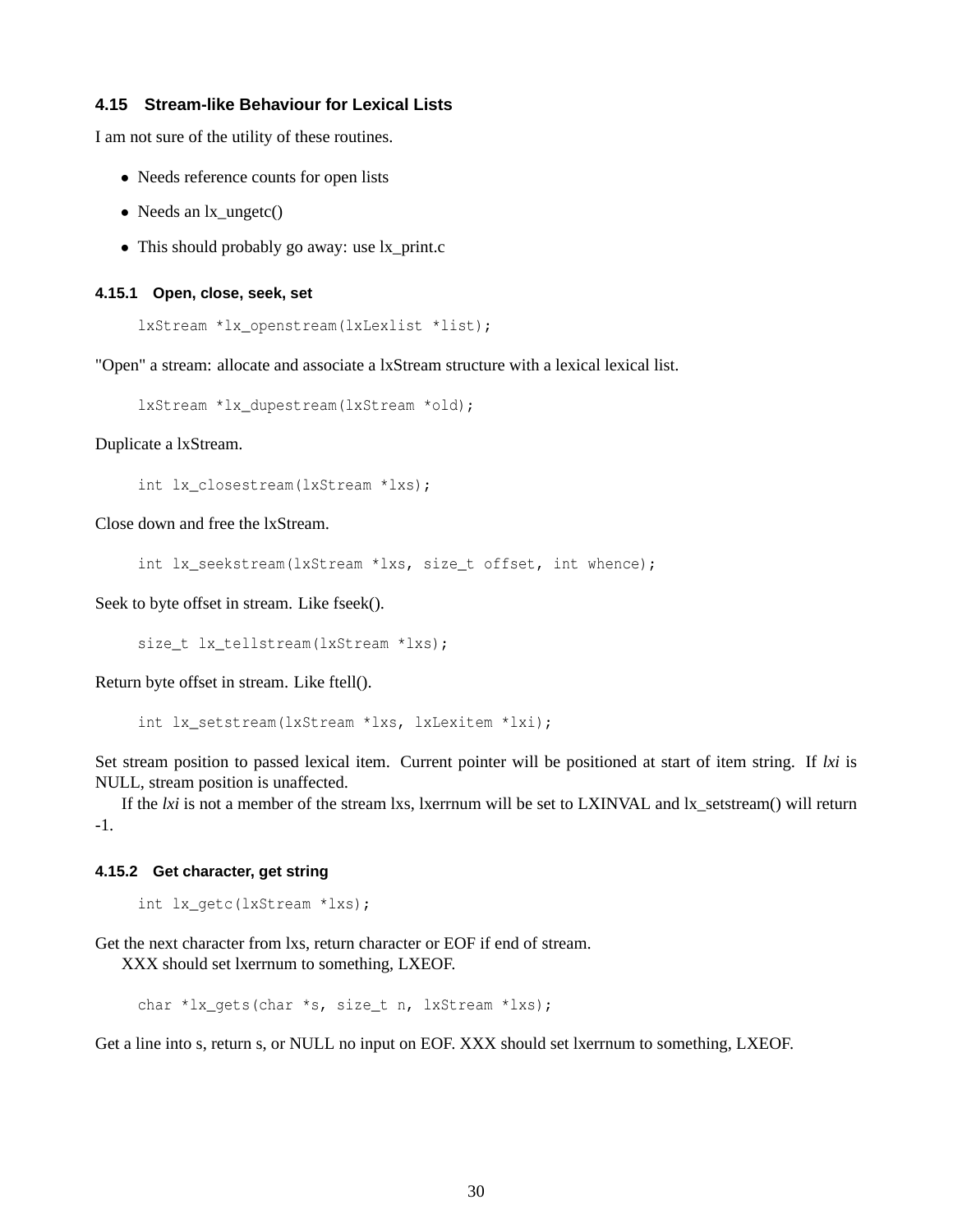#### **4.15.3 Get components**

lxLexlist \*lx\_listfromstream(lxStream \*lxs);

Return pointer to the list that lxStream lxs is associated with.

lxLexitem \*lx\_lexfromstream(lxStream \*lxs);

Return pointer to the item that lxStream lxs is positioned at.

int lx\_flagsfromstream(lxStream \*lxs);

Return value of flags for item that lxStream is currently positioned in. XXX CURRENTLY UNUSED, ALWAYS RETURNS 0.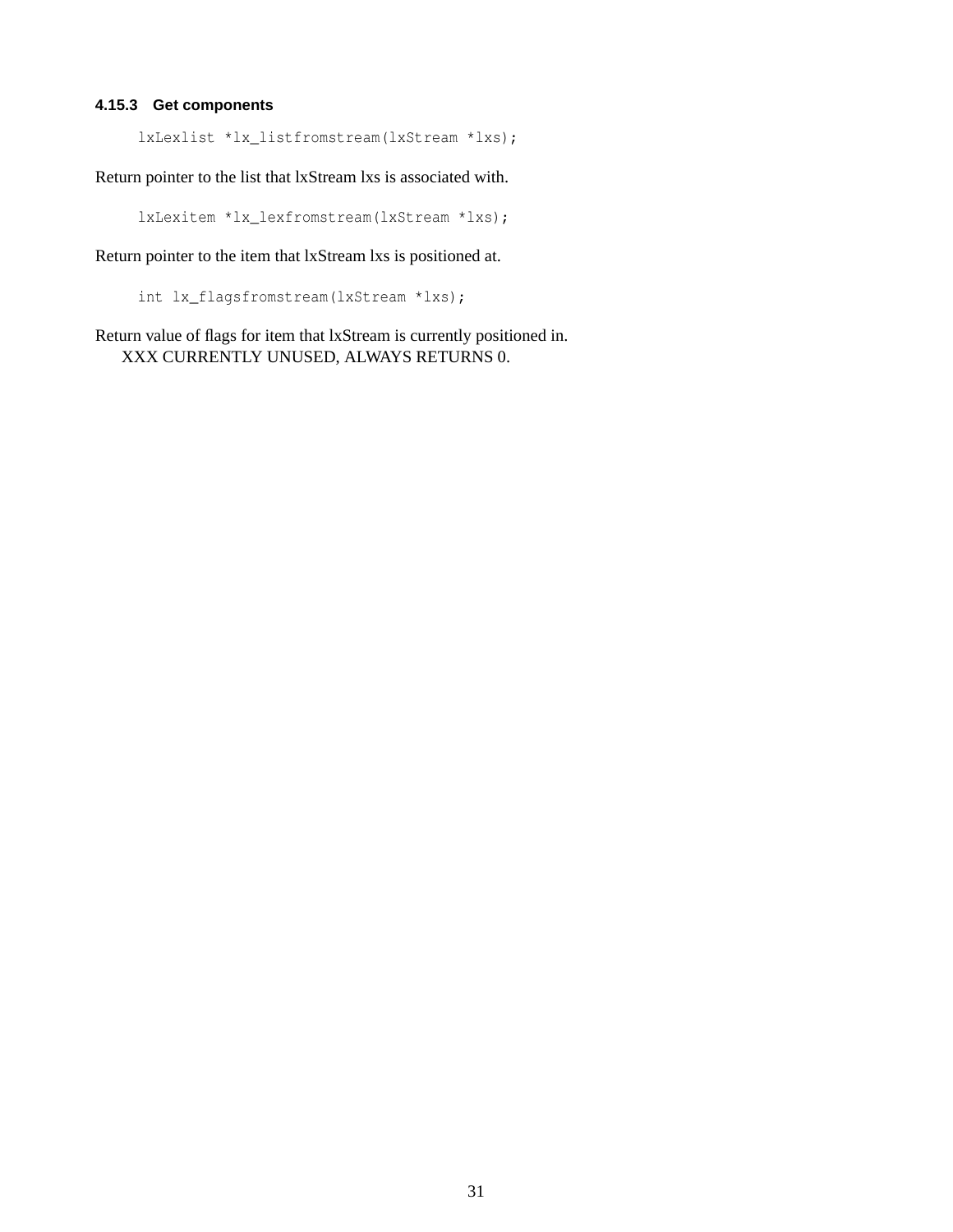## **4.16 Error codes and messages**

| <b>Error String</b>                          | <b>Error Code</b> | Description                                    |
|----------------------------------------------|-------------------|------------------------------------------------|
| "Error 0"                                    | <b>NOERR</b>      | No error code not set                          |
| "System error"                               | LXSYSERR          | System call or library error (check errno)     |
| "Lex I/O error"                              | LXIOERR           | IO error(lx_open(), check errno)               |
| "No such category"                           | LXNOCATEG         | Cannot find named category                     |
| "No such class"                              | <b>LXNOCLASS</b>  | Cannot find named class                        |
| "Lexical item not found"                     | LXNOITEM          | Cannot find lexical item in index              |
| "No such lexical list"                       | LXNOLEXL          | Cannot find named list                         |
| "No such text list"                          | LXNOTEXT          | Cannot find named text (list of lists)         |
| "No such root form"                          | <b>LXNOROOT</b>   | Cannot find root form in list index            |
| "Category already exists"                    | LXECATEG          | Attempt to add category that already exists    |
| "Class already exists"                       | <b>LXECLASS</b>   | Attempt to add class that already exists       |
| "Item already exists"                        | LXEITEM           | Attempt to add lexial item already existing    |
| "Lexical list already exists"                | LXELIST           | Attempt to create list that already exists     |
| "Text already exists"                        | LXETEXT           | Attempt to create text that already exists     |
| "Root form already exists"                   | <b>LXEROOT</b>    | Attempt to define existing root form           |
| "Form already assigned to root"              | LXEFORM           | Attempt to assign form already assigned        |
| "Class already bound",                       | LXCLASBND         | Attempt to bind class already bound            |
| "Lexical list already bound",                | LXLISTBND         | Attempt to bind to list that is already bound  |
| "Class not bound"                            | LXCLASNBND        | Attempt to reference a classs not bound        |
| "Lexical list not bound"                     | LXLISTNBND        | Attempt to reference a list not bound          |
| "Category cannot belong to self"             | LXBADSUB          | Category cannot have self as sub-category      |
| "Can't map back to list from context"        | LXCTXNOLIST       | Failure to get from context to list (deleted?) |
| "Invalid parameter"                          | LXINVAL           | General invalid parameter or flag              |
| "Range set already exists"                   | LXREXIST          | Attempt to create existing range set           |
| "No such range set"                          | LXRNOEXIST        | Cannot find specified range set                |
| "Lexical item does not exist in list"        | LXRBADITEM        | Bad pointer to item                            |
| "Cannot invert default range"                | LXRINVDEF         | Cannot have nothing                            |
| "Default range in expression"                | LXRDEFRNG         | Expresssion evaluates to everything            |
| "Invalid range action flag"                  | LXRBADFLAG        | Bad flag passed                                |
| "No closing comment marker"                  | LXMCLOSECOMM      | Saw end of text before end of comment          |
| "Item is not a marker"                       | LXMNOTMKR         | Item referenced as a marker, isn't             |
| "Counter already exists"                     | <b>LXCNTEXIST</b> | Counter of that name already exists            |
| "No such counter"                            | LXCNTNOEXIST      | Cannot find specified counter                  |
| "Invalid counter number"                     | LXCNTBADNUM       | No such counter with that value                |
| "Cannot seek backward in counters"           | LXCNTSEEKBCK      | Can only go forward in counters                |
| "Item is not a root form"                    | LXNOTROOT         | Attempt to use non-root form as root           |
| "Item is not an assigned form"               | LXNOTFORM         | Attempt to find root for non-assigned form     |
| "Root still has assigned forms",             | LXASSFORM         | Cannot delete root before detaching forms      |
| "Attempt to delete form that is really root" | <b>LXDELROOT</b>  | Attempt to delete as form what is really root  |
|                                              |                   |                                                |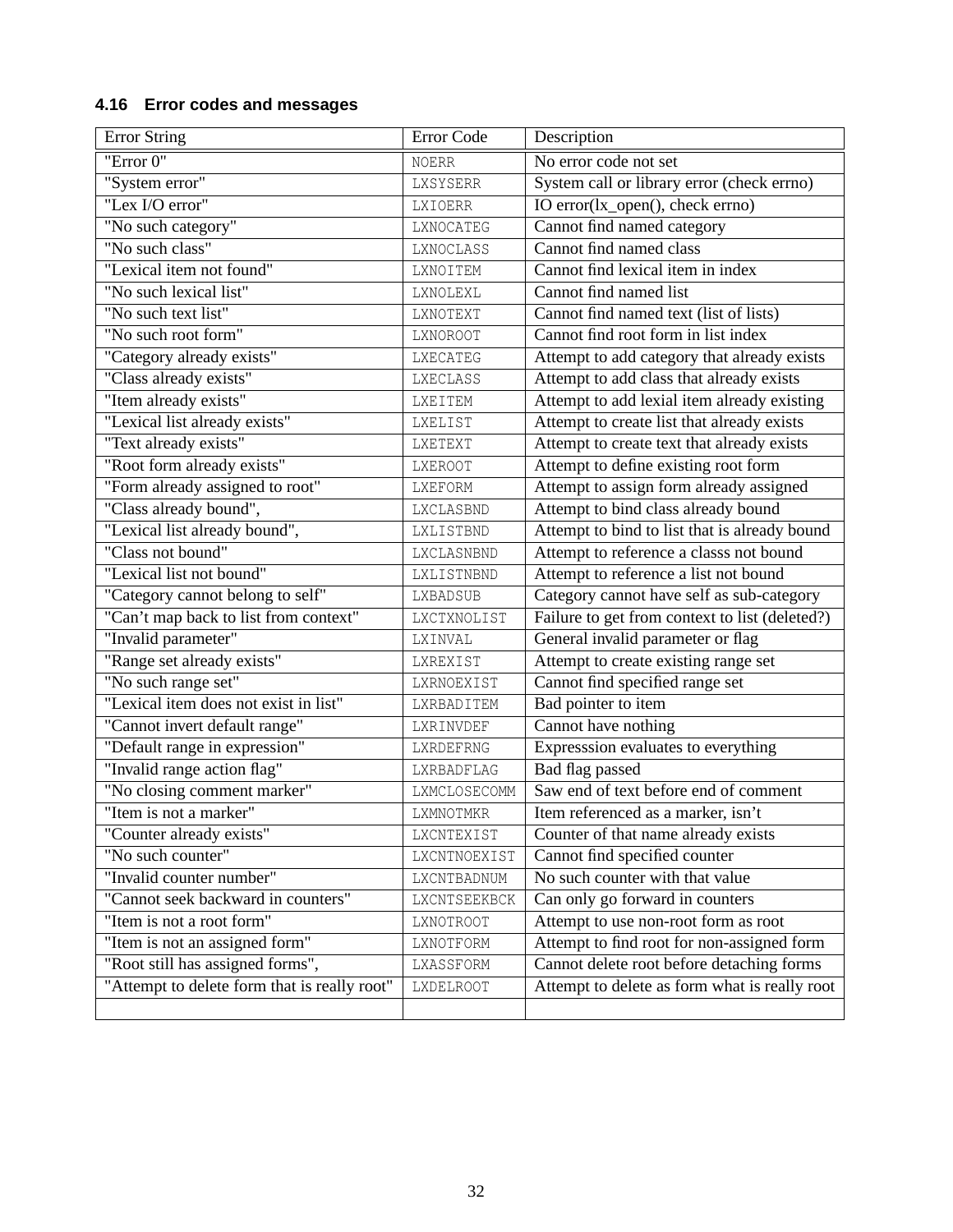## **5 General Data Structures**

#### **5.1 Buffer list functions**

#### **5.1.1 Finding an existing list**

blist \*findblist(blist \*head, char \*name);

Find and return a pointer to the blist named "name" in the list of blists headed by "head".

#### **5.1.2 Creating a new list**

blist \*newblist(blist \*head, char \*name, int flags);

Create a new blist. If head != NULL, then new blist is becomes the new head of the list of blists. If name != NULL, the list is given "name" as a name. blist->serial is set to the last used serial  $# + 1$ ; note that other operatations (particularily draining a list) will also cause the serial # to increment. It is a number to track content, more than the list itself.

The *flags* parameter is assigned to blist->b\_flags, and controls the list's behaviour. Possible values are:

| Flag      | Description                                                                  |
|-----------|------------------------------------------------------------------------------|
| BL ALLOC  | duplicate (alloc) data on insertion                                          |
| BL_FIXED  | not used here, but by blstr routines; allocate fixed buffer size and copy in |
| BL LOCK   | no new additions/deletions, read-only                                        |
| BL LOCKHD | lock blist head structure. delblist() then only deletes contents             |
| BL USRLCK | not used by blist library, but exists for caller use                         |

#### **5.1.3 Freeing lists and list contents**

```
blist *freeblist(blist *head, blist *blist);
```
If "head" != NULL, remove "blist" from the list headed by "head". Call freebitems to delete all the items in "blist", and then delete "blist" itself. If BL\_LOCK flag is set, list will not be deleted. If BL\_LOCKHD flag is set, the list contents (the items) will be deleted, but the list will remain. That is, the list will be emptied.

void freebitems(blist \*blist);

Delete all the items in "blist". If BL\_ALLOC flag is set for list, data is also freed.

#### **5.1.4 Adding items to a list**

int addbitem(blist \*blist, void \*data, size\_t size, int where);

Add an item to "blist". The location of its insertion depends on the parameter "where", which may be one of:

| Description                                  |
|----------------------------------------------|
| BL_INSERT_HEAD    Insert at head of list     |
| BL INSERT TAIL Insert at end of list         |
| Insert after current item<br>BL INSERT NEXT  |
| Insert before current item<br>BL INSERT PREV |
|                                              |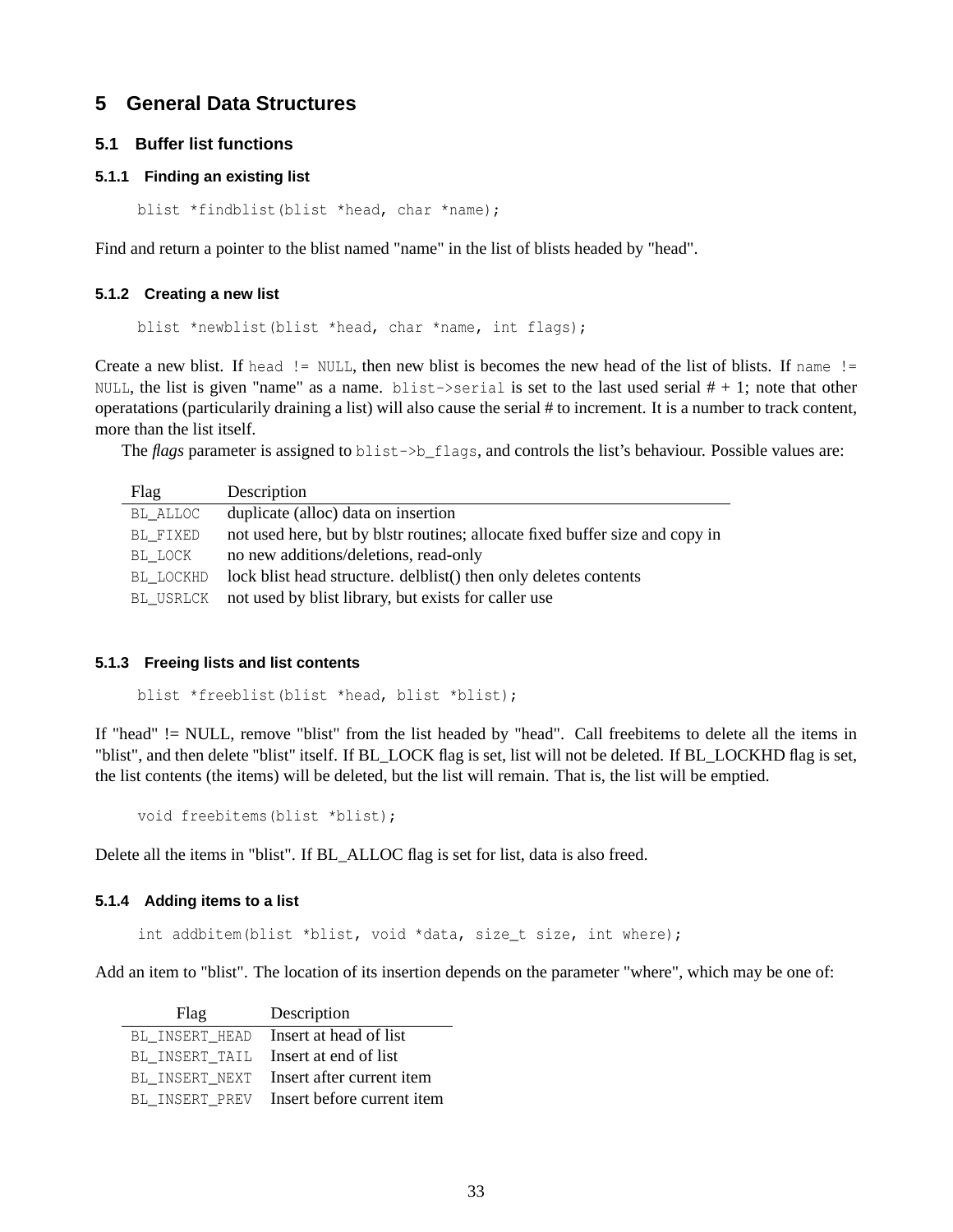How data in inserted also depends on "blist"'s flag settings. If BL\_ALLOC is set memory is allocated for the data and it is duped, else a pointer is merely set to point to the passed in data. The cursor (list->b\_cur) is set to point to the just inserted item.

#### **5.1.5 Freeing a single item**

void freebitem(blist \*blist, bitem \*bitem);

Extract and delete a single bitem. If BL\_ALLOC flag is set for list, data is also freed.

#### **5.1.6 Returning current cursor position**

```
int eoblist(blist *list);
```
Return 1 if cursor is at tail of list. 0 otherwise. NOTE: this will return 1 if list is empty.

```
void *curbitem(blist *blist);
```
#### **5.1.7 Walking the list**

Return a pointer to the data in the current item (blist->b\_cur).

```
void *firstbitem(blist *blist);
```
Return a pointer to the data in the first item in "blist"; set blist->b\_cur to point to the item.

void \*nextbitem(blist \*blist);

Return a pointer to the data in blist- $>b$  cur- $>$ next; set blist- $>b$  cur to point to the item.

```
void *prevbitem(blist *blist);
```
Return a pointer to the data in blist- $>b$  cur- $>$ prev; set blist- $>b$  cur to point to the item.

```
void *lastbitem(blist *blist);
```
Return a pointer to the data in the last item in "blist"; set blist->b\_cur to point to the item.

#### **5.1.8 Draining a list (stack and FIFO)**

void \*drainitem(blist \*blist, int whence);

Return a pointer to the data in the item in "blist" specified by the whence flag. Set blist->b\_cur to point to the item. XXX

Values of whence are: BL\_DRAIN\_HEAD, BL\_DRAIN\_TAIL, BL\_DRAIN\_CUR

If blist->b\_flags does not hav BL\_LOCK set, the item is deleted on read. A static pointer is returned to the data, and on the next call to drainitem(), if BL ALLOC is set, the data to which it points is freed.

drainitem() can be used to implement a fifo or stack. For a fifo, insert at one end (head or tail) and read at the other. For a stack, insert and read at the same end.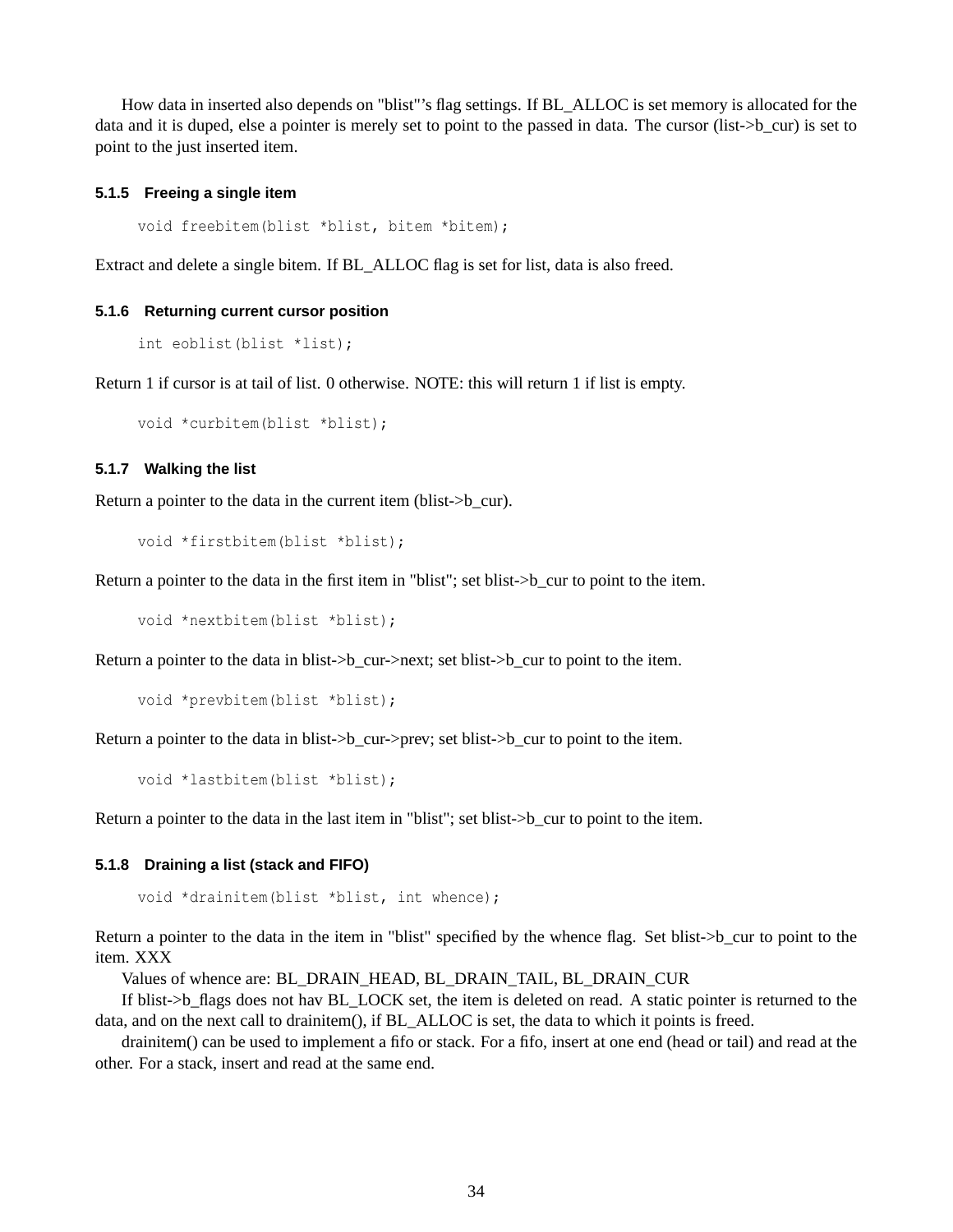**Stack**

```
blist = newblist(NULL, (BL_ALLOC|BL_DESTR));
/* push */additem(blist, data, size, BL_INSERT_HEAD);
/* pop */data = drainitem(blist, BL_DRAIN_HEAD);
```
#### **FIFO**

```
blist = newblist(NULL, (BL ALLOC|BL DESTR));
/* push */additem(blist, data, size, INSERT_HEAD);
/* pop */
data = drainitem(blist, BL DRAIN TAIL);
```
#### **5.1.9 Sorting lists**

int sortblist(blist \*blist, int (\*compf)(const void \*, const void \*));

Sort the list using compf to compare data. Uses qsort(). If doing really big lists, might change to mergesort.

Note that the comparison function recieves two blist \*\*'s as parameters. A sample comparison function where the data is strings might look like:

```
int
bl_strcmp(const void *s, const void *t);
{
         bitem **s1;
         bitem **t1;
         s = (const \text{ bitem } **) \text{ s1};t = (const \text{ bitem } **) t1;return strcmp((*s1)->i_data, (*t1)->i_data);
}
```
#### **5.2 Hash tables**

#### **5.2.1 Quick example**

```
ht = hashnew(31, HT_REPL|HT_KALLOC, strlwr);
while (fgets(line, sizeof line, fr))
        /* XXX [...] */
hashfree(ht);
```
#### **5.2.2 Creating a hash table**

Hashtable \*hashnew(int tablesize, int flags, char \*(\*fold)(char \*key));

**tablesize:** number of elements in hash table. Best if a prime number.

**flags:** or'd combinations of:

**HT\_REPL** unique, new replaces old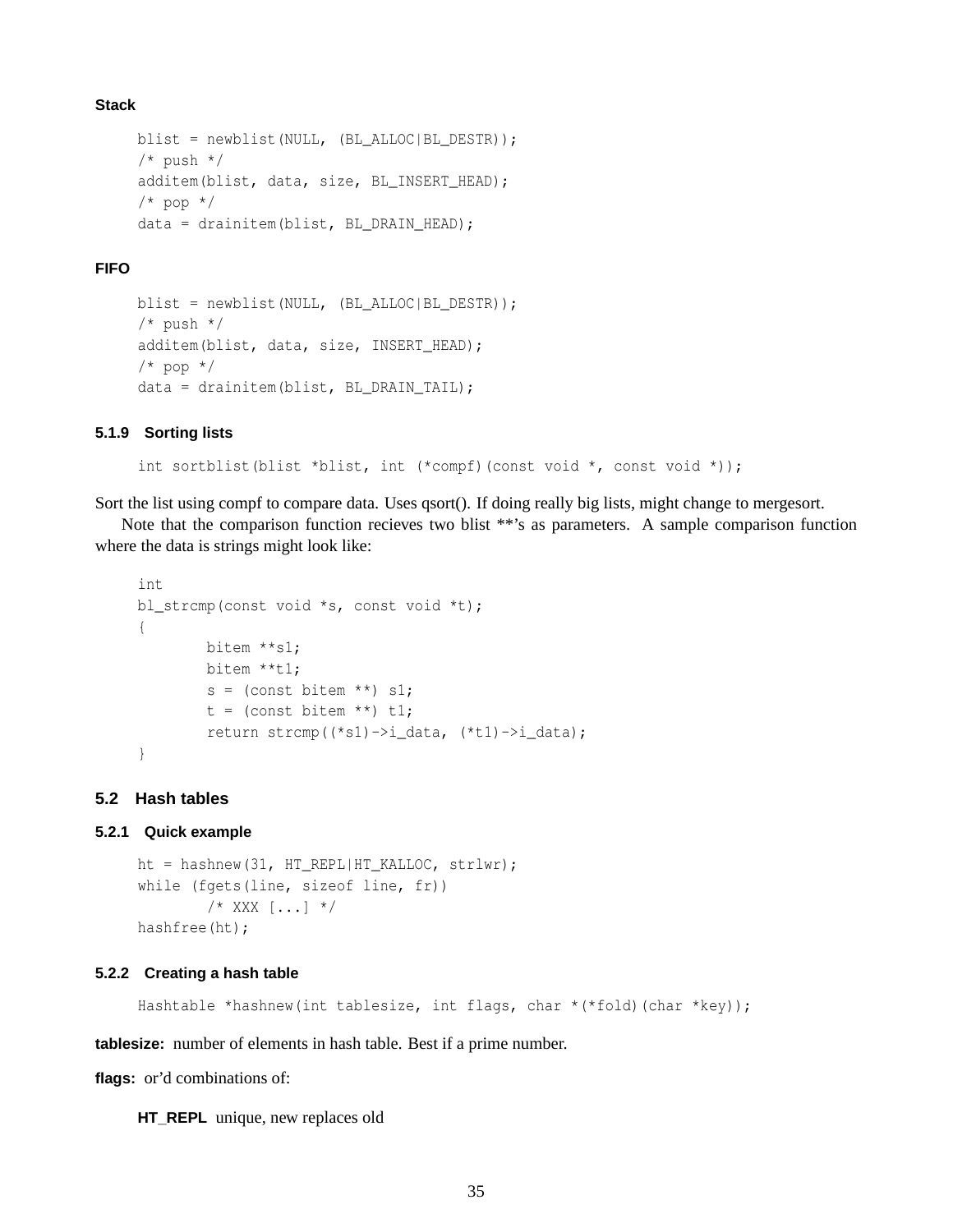**HT\_KALLOC** malloc space for key

**HT\_DALLOC** malloc space for datum

**fold:** optional case folding function

If a folding function is specified, the hash library will run it on the passed key before hashing. Folding turns on HT\_KALLOC automatically, as the folded key must be stored for comparison on retrieval. "Hash" –> "hash", "hash" must then be stored.

This means there is noticable overhead in case folding, as space must be allocated, and the key is first copied to a buffer and then fold is run. The effect is exactly like:

```
ht = hashnew(31, HT_REPL, NULL);
n = \text{strlen}(\text{key});
if (n > blen)
        strcpy(buffer, key);
fold(buffer);
hashinsert(ht, buffer, datum, sizeof datum);
```
#### **5.2.3 Freeing a hash table**

void hashfree(Hashtable \*htable);

Free hash table. Behaviour with regard to data and keys depends on HT\_\*ALLOC flags set. If hashinsert() malloc'd space, hashfree() will free it.

#### **5.2.4 Inserting into a hash table**

int hashinsert(Hashtable \*htable, char \*key, void \*datum, size\_t datumsz);

Insert key/datum pair into hashtable. For space to be malloc'd for datum, HT\_DALLOC must be specified (in hashnew()); and datumsz must be  $> 0$ . Otherwise just the pointer \*datum is stored.

If HT\_REPL is not set, hashinsert() will return the defined value HT\_DUPLICATEKEY if an attempt is made to insert the same key twice, so you can check for this if it matters to you. htable->cur is set to point to the inserted item. This is particularily useful if one wants to insert an item if not already there, otherwise wants a pointer to the one that is there, saving the test hashget() followed by the hashinsert().

#### **5.2.5 Deleting from a hash table**

int hashdel(Hashtable \*htable, char \*key);

Delete the node specified by "key" from the hashtable. If space was allocated for the key or the datum, free that as well as appropriate.

#### **5.2.6 Looking up a key in a hash table**

void \*hashget(Hashtable \*htable, char \*key);

Return the datum associated with the key. XXX what about NULL datums, since we decided to support that? XXX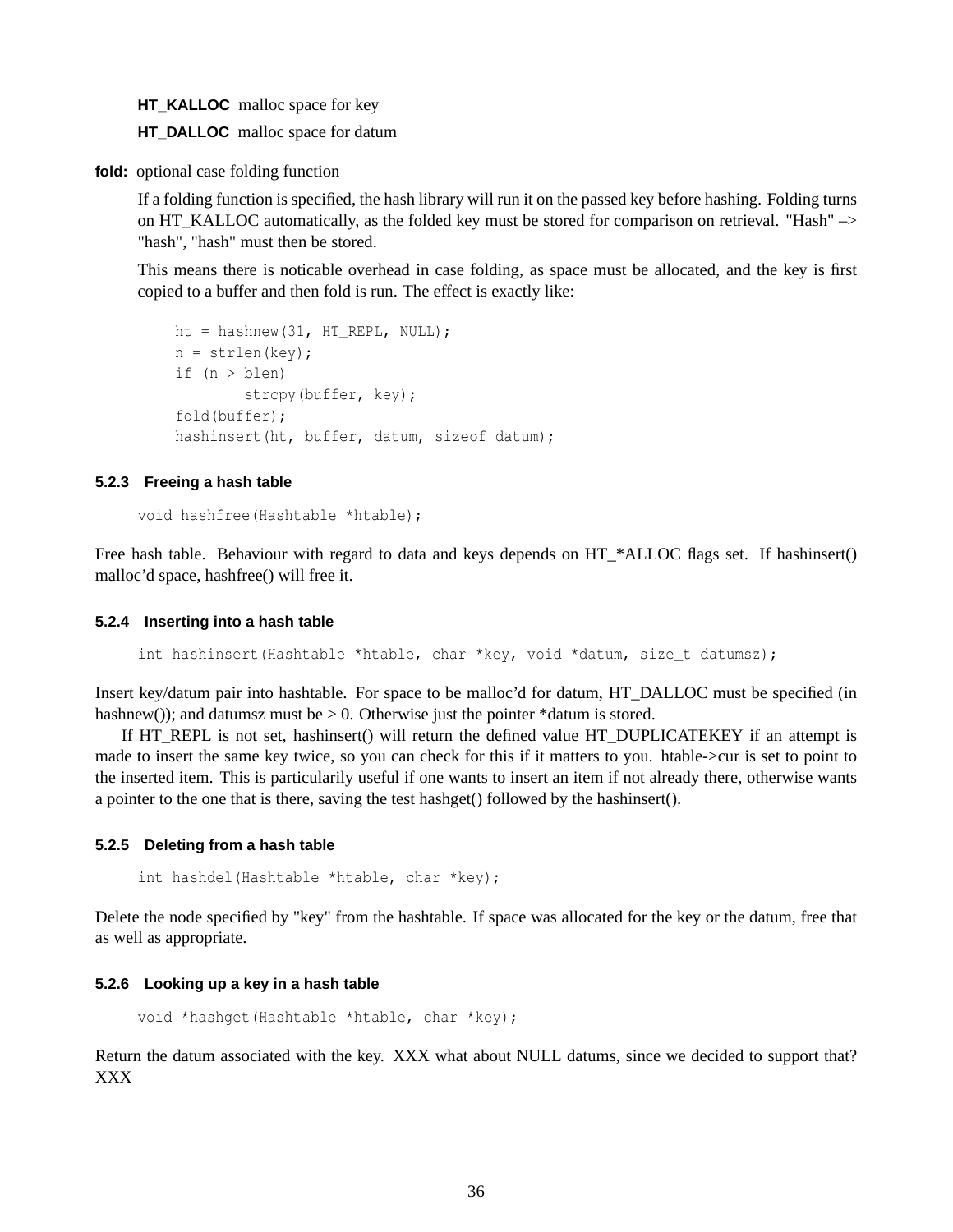#### **5.2.7 Walk through the contents of a hash table**

```
Hashnode *hashfirst(Hashtable *ht, Hashcursor *hc);
Hashnode *hashnext(Hashcursor *hc);
```
#### For example:

```
Hashcursor *hn;
Hashcursor hc;
for (hn = hashfirst(ht, \&hc); hn; hn = hashnext(\&hc)) {
        [ ... ]
}
```
#### **5.2.8 Hash statistics and contents**

```
void hashstats(FILE *fw, Hashtable *htable);
```
Print a little summary about the hash table and it's statistics.

```
void hashprint(FILE *fw, Hashtable *htable,
void (*print)(FILE *fw, int slot, Hashnode *hp));
```
For each item in htable run (\*print)().

```
void hashprintgraph(FILE *fw, int i, Hashnode *hp);
```
For above, print "." for item.

void hashprintvalues(FILE \*fw, int i, Hashnode \*hp);

For above, print key:datum pair for item.

#### **5.3 2-3 Tree functions**

The 2-3 tree routines provide a self-balancing search tree. This implementation allows the tree to be traversed in either direction, from lowest to highest value, or vice versa. This implementation does not currently support the deletion of single items.

#### **5.3.1 Creating and adding to a tree**

Add an item to the tree. If the tree does not exist (*rootcur* is NULL) the tree is created. The TreeCursor structure returned points to the (possibly new) root of the tree. If the key already exists in the tree, the tree is unchanged, and the TreeCursor *oldcur* if passed is set to point to it.

```
TreeCursor *treeadd(TreeCursor *rootcur, void *data,
               int (*compf)(const void *, const void *), TreeCursor *oldcur);
```
Example: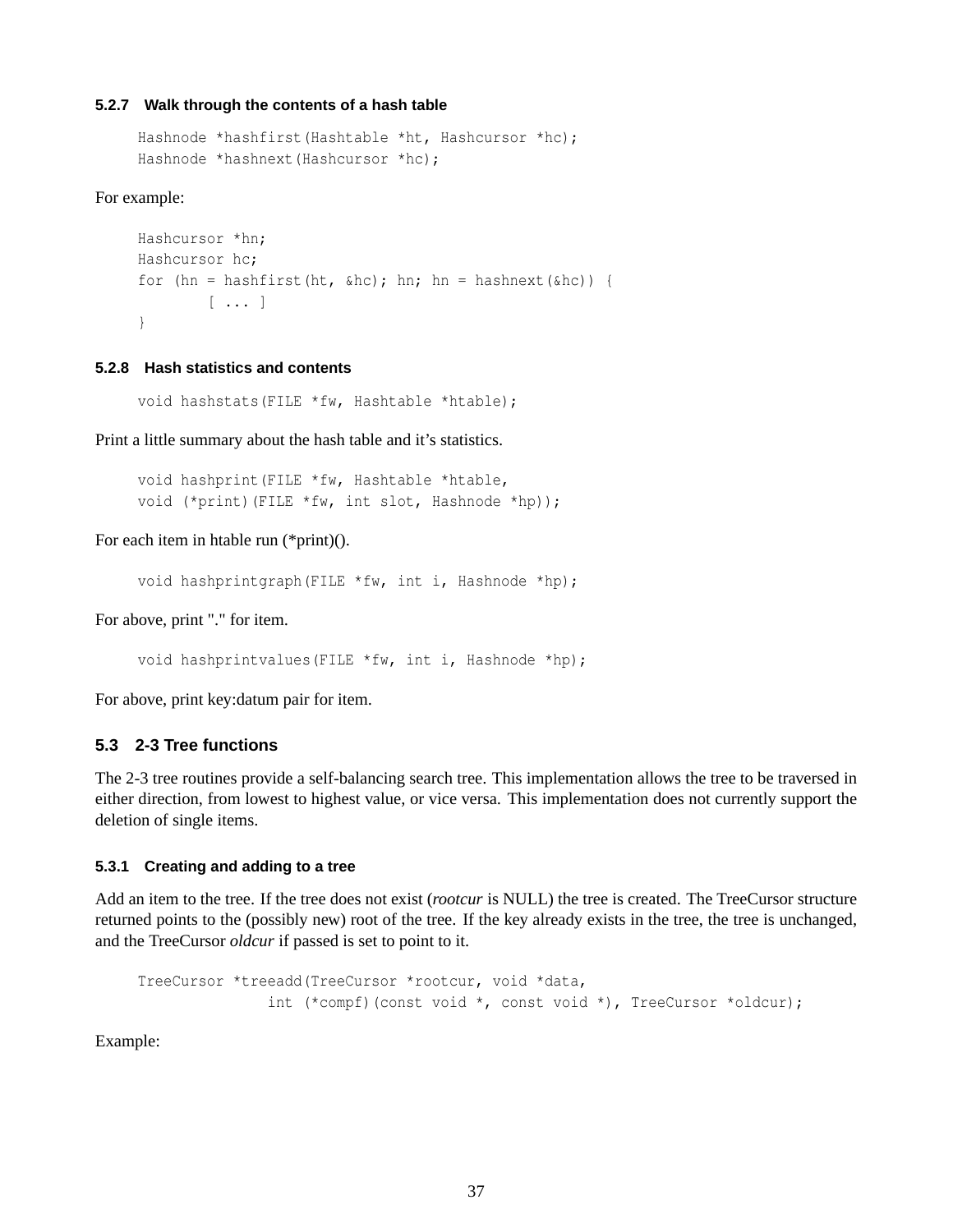```
char line[1024];
char *cp;
TreeCursor *tree = NULL;
TreeCursor tc;
while (fgets(line, stdin, sizeof(line))) {
        if ((cp = strchr(line, ' \n') ) != NULL)
                *cp = ' \setminus 0';
        tree = treeadd(tree, (void *)line, strcmp, &tc);
        if (tc.data)
                fprintf(stderr, "duplicate line: \"%s\"", line);
}
```
#### **5.3.2 Deleting a tree**

void freetree(TreeCursor \*rootcur, int freedata);

#### **5.3.3 Searching a tree**

```
void *treeget(TreeCursor *rootcur, TreeCursor *cursor,
          void *data, int (*comp)(const void *, const void *));
```
#### Example:

```
char *l;
l = treeget(tree, NULL, "this is a string", strcmp);
if (1 != NULL)printf("match!: \"%s\"", l);
```
#### **5.3.4 Traversing a tree**

```
void *treefirst(TreeCursor *rootcur, TreeCursor *treecur);
void *treelast(TreeCursor *rootcur, TreeCursor *treecur);
void *treenext(TreeCursor *treecur);
void *treeprev(TreeCursor *treecur);
```
#### Example:

```
char *l;
TreeCursor tc;
for (1 = treefirst(tree, \&tc); 1; 1 = treenext(\&tc)) {
        printf("%s\n", l);
}
```
## **6 Utility Functions**

#### **6.1 Utility utility functions**

```
char *ut_findapp(char *filename);
```
Look in the environment for a variable that matches the extension of *filename*. This is very simple-minded. (And completely unused by lx.)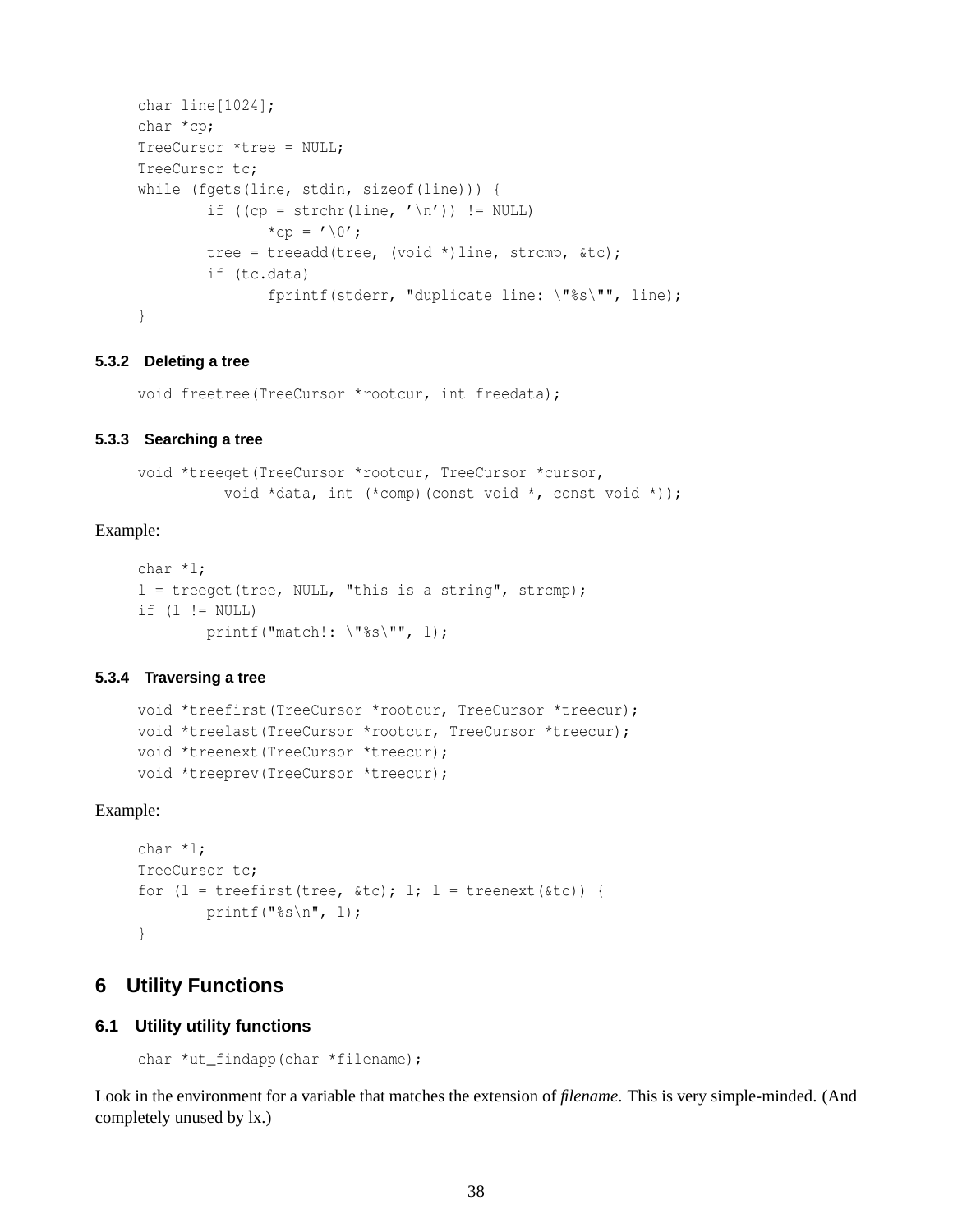char \*ut\_mkpath2file(char \*path, char \*file, char \*ext);

Create a path from the components provided. The returned pointer points to allocated storage the caller should later free().

```
int ut_checkpath(char *path);
```
Check that the provided path can be stat'd.

time t ut getmtime(char \*path);

Get the last modification time for a file.

int ut isdirectory(char \*path);

Return 1 if *path* is a directory, 0 if not, -1 if it can't be stat()'d.

int ut\_aresamefile(char \*file1, char \*file2);

Return 1 if *file1* and *file2* are in fact the same inode on the same device. Return 0 if they are different. Return -1 if either cannot be stat()'d.

```
void ut nlerase(char *s);
```
Remove any trailing newline ('\n') at the end of string *s*.

char  $*$ ut eatw(char  $*$ s);

Eat (remove) any leading white space. *s* is not changed, a pointer is returned to the first non-white space character. NULL is returned if there are no-none white space characters.

```
char *ut eatnw(char *s);
```
Return a pointer to the first white space character, or NULL if none encountered.

```
int ut_isempty(char *s);
```
Return 1 if *s* does not contain any non-white space characters, 0 if the line is empty or only consists of white space characters.

```
void ut_trimw(char *s);
```
Trim any trailing white space.

```
char *ut_getwtoken(char **bp);
```
Get a white-space separated token. *bp* is set to point just past it, so that a further call to ui\_getwtoken() will return the next token.

char \*ut\_cfill(char \*buf, size\_t buflen, int npad, char cpad);

Return *buf* filled with *npad* number of characters *cpad*. If *npad* is greater then *buflen*, *buf* is filled only to *buflen*.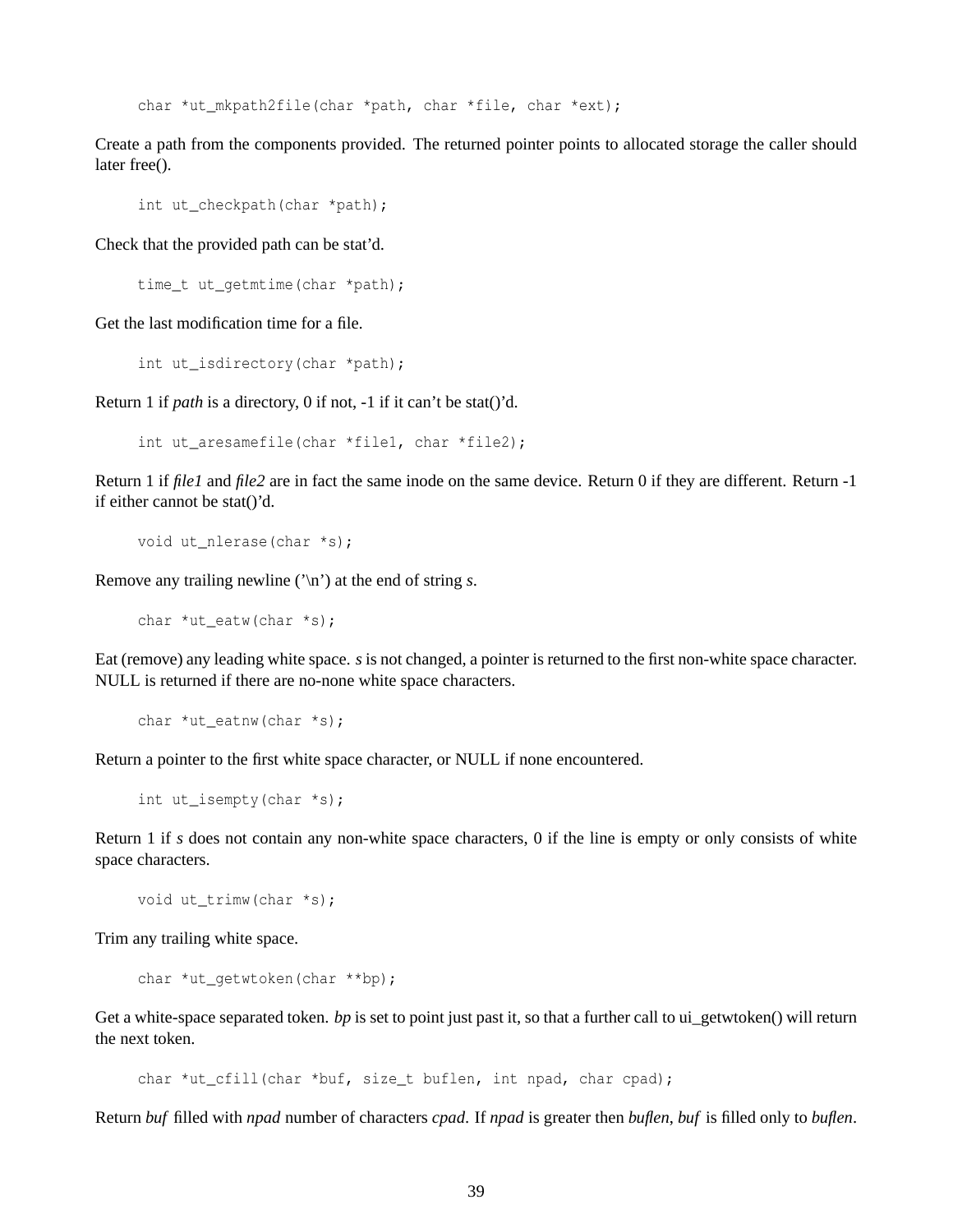int ut\_strsubstr(char \*p, char \*s);

Return 1 if s occurs in p, -1 if not. Weird return values.

```
int ut_setstr(char **var, char *s);
```
Change the value pointed to by *var*, to that pointed to by *s*. *var* must point to allocated (malloc'd) storage; it is free()d. *s* may be NULL, in which case *var* will be free()d and set to NULL

```
int ut_varonoff(int *var, char *s);
```
Set a variable *var* to 1 or 0 depending on the string *s*. If *s* is "yes" or "on", *var* is set to 1. If *s* is "no" or "off" then *s* is set to 0. Returns 0 on success, -1 if *s* is none of the above strings.

char \*ut\_strlwr(char \*s)

Return a pointer to *s* all lowercase. This alters *s* in place.

#### **6.2 IO functions**

Stdio-like operations for blists, files, and pipes.

These routines provide a common interface for quite different structures. Accordingly, the behaviour may vary depending on the underlying source or target of operations. For example, when the object is a list, an fputs into the middle of the list causes new list items (lines) to be inserted, rather than previous data overwritten.

Lists are always read-write.

Lists (so far) do not respond to character by character writes: the minimum write granularity is the string. However, they do keep a character pointer and can be read character by character as a stream.

IO \*ioopen(char \*name, char \*mode);

Open an IO structure and associate it with a file or a blist structure.

*name* is the name of the file to open, the name to give a created list if the type of IO is blist, or the command to run if it is a pipe.

*mode* is the creation mode, including the IO type, (modes are similar to fopen(); modes):

| Flag | <b>Description</b>    |
|------|-----------------------|
| f    | type is file          |
| ı    | type is a linked list |
| р    | type is a pipe        |
| w    | open for writing      |
| а    | open to append        |
| r    | open for reading      |
|      |                       |

**NOTE:** A list is always effectively opened for both reading and writing.

int ioclose(IO \*io);

Shutdown an io. If the output is a file, then close the file. If it is a blist, then decrement the reference count, and if the reference count is now zero, unlock the list head and delete the blist. Free the IO structure.

void ioflush(IO \*io);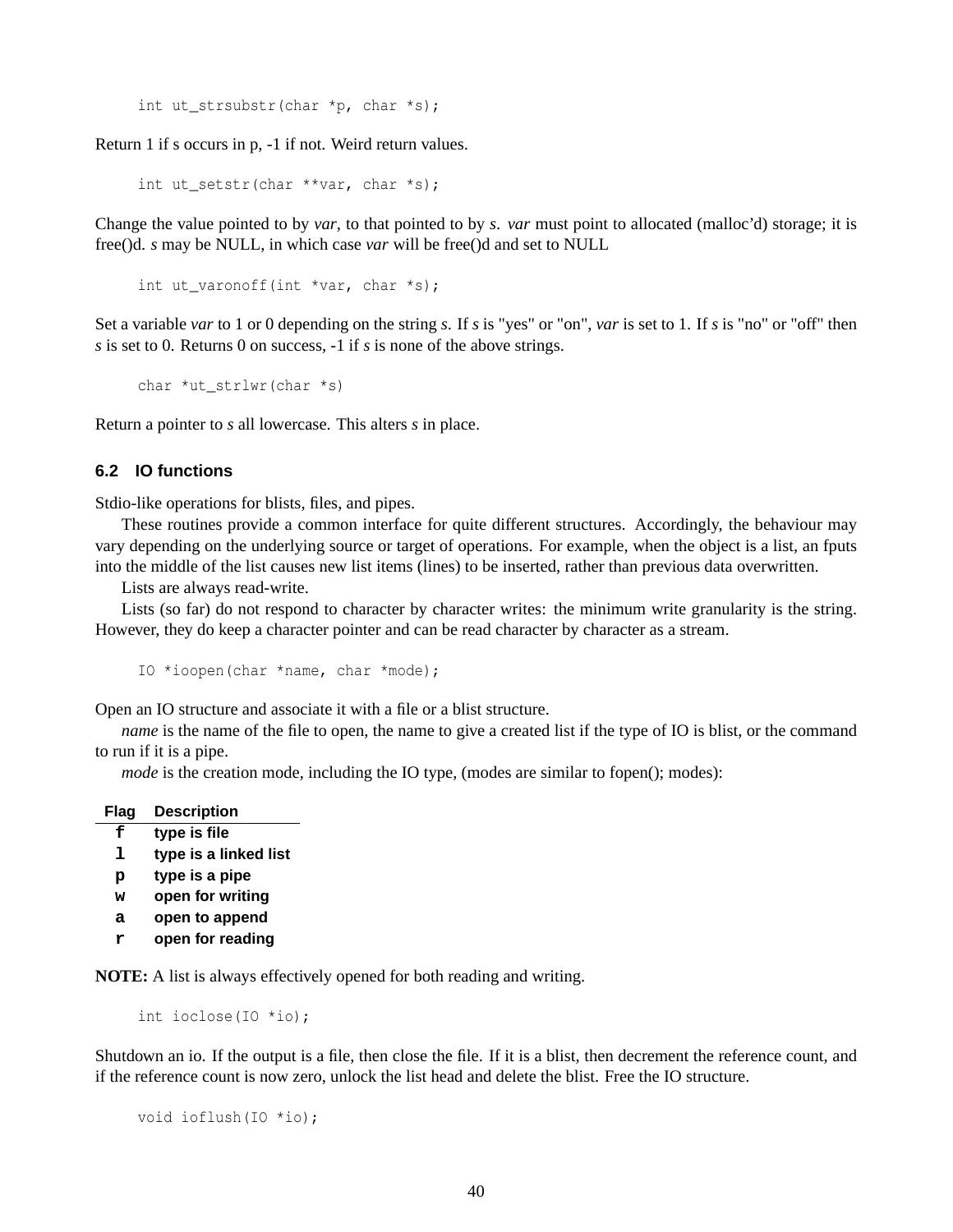If the output is flushable, flush it.

IO \*iolist2io(blist \*list);

Create an io structure, and attach an already existing list to it. The mode will be rw.

IO \*iofile2io(FILE \*f, int type);

Create an io structure and associate an already open file with it. Type can be one of IO\_FILE or IO\_PIPE, depending on the type of file stream represented by f.

FILE \*io2file(IO \*io);

The inverse of iofile2io(). io2file() tears down the io structure, and returns a FILE pointer. All io context is lost and the io structure is free'd. If the io is a list type, io2file() will return NULL.

blist \*io2blist(IO \*io);

The inverse of iolist2io(). io2list() tears down the IO structure, and returns a pointer to the underlying blist. All IO context is lost and the IO structure is free'd. The position of the blist cursor (b cur) is unaltered, however. If the IO is a file type, io2list() will return NULL.

FILE \*iogetfile(IO \*io);

Simply return a pointer to the underlying FILE stream. Does not affect the IO structure or context. iogetfile\_m is a macro version of this.

blist \*iogetlist(IO \*io);

Simply return a pointer to the underlying blist. Does not affect the IO structure or context, iogetlist m is a macro version of this.

char \*iogets(char \*buf, size\_t len, IO \*io);

Like fgets().

```
int iogetc(IO *io);
```
Like getc().

```
int ioungetc(int c, IO *io);
```
Like ungetc(). A limited number of characters are guaranteed. The blist ungetc guarantees 3, the file ungetc() whatever the system ungetc(); guarantees. A call to a function that affects stream-positioning (ioseek, ioputs, ioprintf); will cause the pushed characters for that stream to be discarded.

int ioprintf(IO \*io, char \*fmt, ...);

Like fprintf().

int ioputs(char \*s, IO \*io);

Like fputs().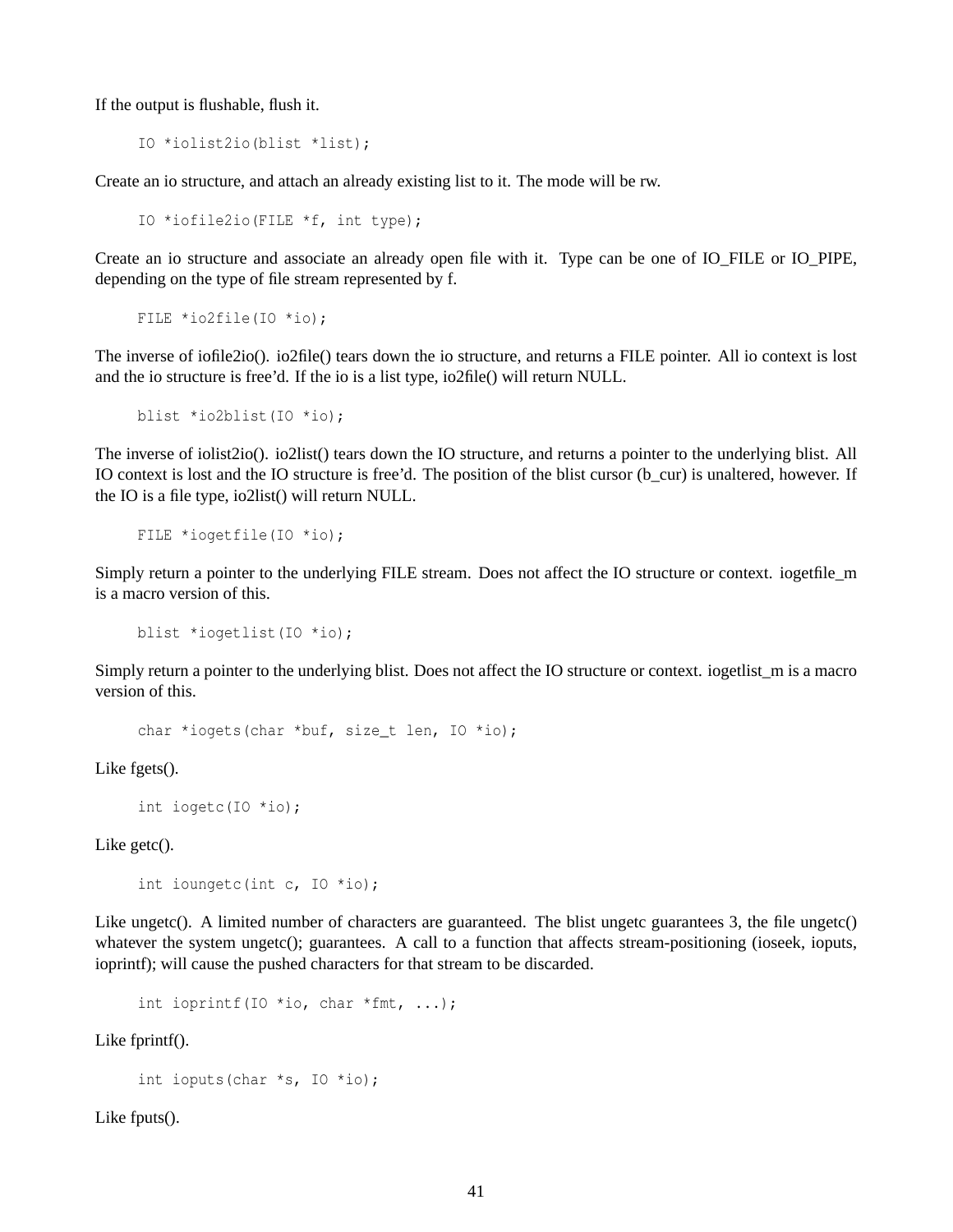int ioseek(IO \*io, long offset, int whence);

#### NOT IMPLEMENTED.

```
long iotell(IO *io);
```
#### NOT IMPLEMENTED.

void iorewind(IO \*io);

Like rewind().

void iocopy(char \*buf, size\_t len, IO \*iosrc, IO \*iotgt);

Copies iosrc to iotgt, using buf (buf needed because line oriented and don't have a ioputc() yet).

```
int iogettoken(char *buf, size_t len, IO *io);
void ioeatw(IO *io);
```
For reading and parsing word lists, etc. We do do a lot of this.

#### **6.3 Stdio-like functions for linked lists**

Functions for using linked lists with for stdio-type calls. An interface layer for use by the IO functions above.

```
#include "blist.h"
#include "listio.h"
typedef struct io_ioliststruct LIST;
struct io_ioliststruct {
     blist *bl;
      char *cp;
      long offset;
      int ur;
      char ubuf[3];
};
LIST *lopen(char *name, char *mode); \frac{1}{5} /* fopen */
LIST *blopen(blist *bl); \frac{1}{5} /* fdopen */
int lclose(LIST *list); \frac{1}{2} /* fclose */
int lflush(LIST *list); /* fflush */
int listseek(LIST *list, long offset, int whence); /* fseek */
long ltell(LIST *list); /* ftell */
void lrewind(LIST *list); \frac{1}{2} /* rewind */
char *lgets(char *buf, size_t len, LIST *list); /* fgets */
int lgetc(LIST *list); /* getc */
int lungetc(int c, LIST *list); /* ungetc */
```
A file positioning call, or a write to this list will lose the pushed back characters.

```
int vlprintf(LIST *list, char *fmt, va_list ap); /* vfprintf */
int lputs(char *s, LIST *list); \frac{1}{5} /* fputs */
```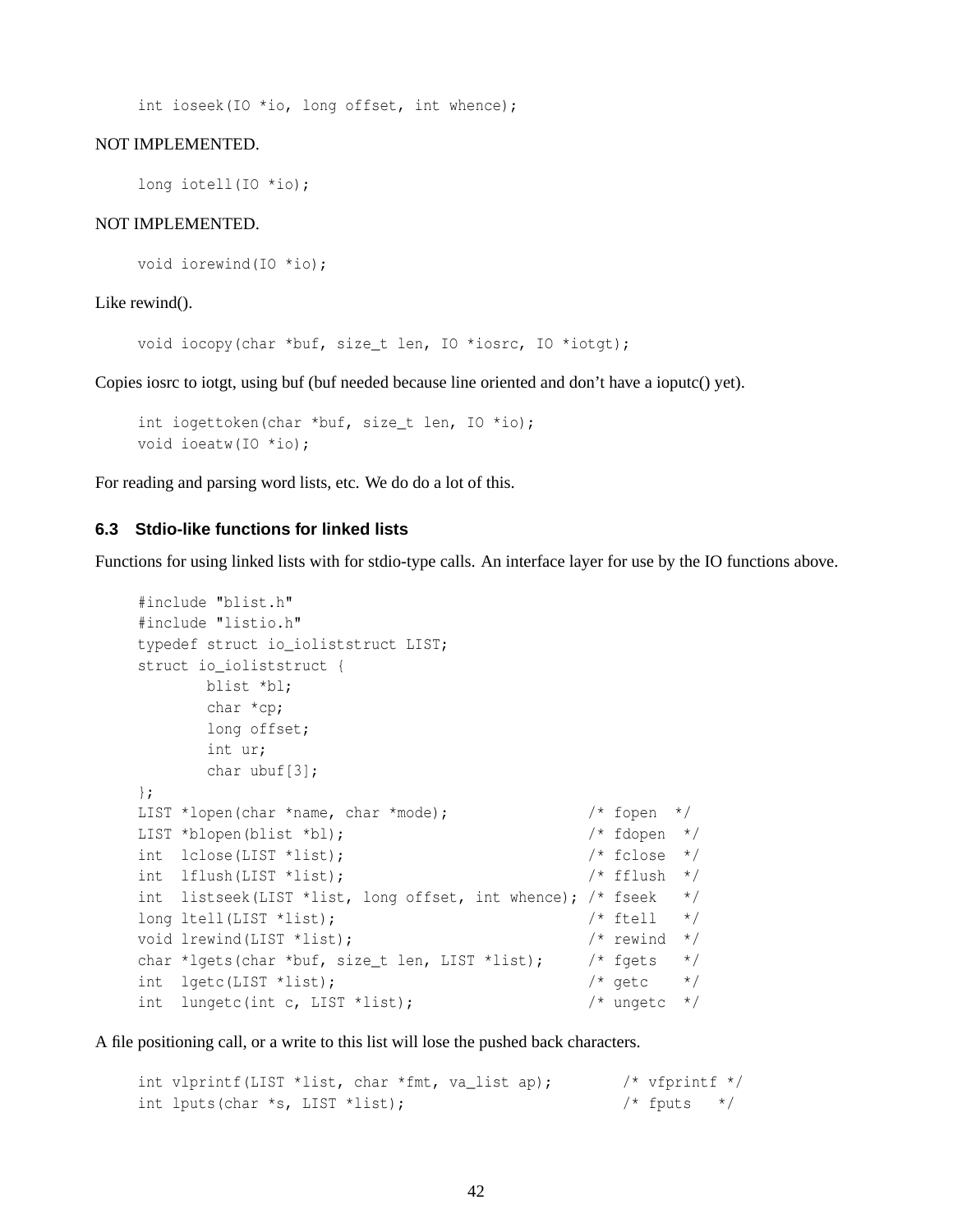#### **6.4 Error functions**

NOT COMPLETE, the eprint\* functions are broken

Arrangement make little sense. Not expected to eprintf whatever into error\_string, and then have to call something else to get the string. Should be eformat(errnum, fmt, ...). errstr() should return error string, but string should be loaded by errset().

```
or by app wrapper?:
lxseterr(x) (lxerrnum=(x); _error_string=lx_strerr(x));
```
#### **6.5 Ascii graphs**

```
struct graphdesc *ag_descgraph(
    int rows, int cols,
    int lm, int rm,
    int tm, int bm,
    char *framec,
    char *title,
    char *xlabel, char *ylabel);
```
Create a description for an ascii graph. The rows and cols parameters set the size of the display field. Margins between the display field and the data field (lm, rm, tm, bm) are measured in from the edges. framec points to the character set (string) used to draw the frame. If it is NULL, a default will be used. title and legend are optional title and label strings. If non-NULL, they are plotted into the graph on a call to frame\_graph(); along with the rest of the frame. If margins are set to 0, default margin values will be used. These are 8 for the left margin, and 2 for the other three margins. This is to ensure there is room for the title, and for the scale and labels at bottom and left. NOTE: that the margins passed to init\_graph() are converted to column numbers in the graphdesc structure returned. For example, a graph is created 75 columns wide, with rm passed as 2, the graph description structure will have g\_rmargin set to 73.

```
|<-----cols--------------------------------------------------->|
|<--edge of field--v v--edge of field-->|
      |--------------------------------------------------------------|-
\qquad \qquad \wedge| | title here | |
| tm | |
| | (DISPLAY FIELD (includes data field)) | |
\mathbf v| +--------------------------------------------+ | |
|<--lm--->| |<-rm-->| |
| | (DATA FIELD) | | |
| | | | |
| y | | * | | || | *** * | | |
| l | * * | | rows
| a | *** * * | | | |
| b | * | | |
| e | * **** * * | | | |
| l | ******* | | |
| | **** | | |
| | | | |
| +--------------------------------------------+ | |
\| \|| | | |
```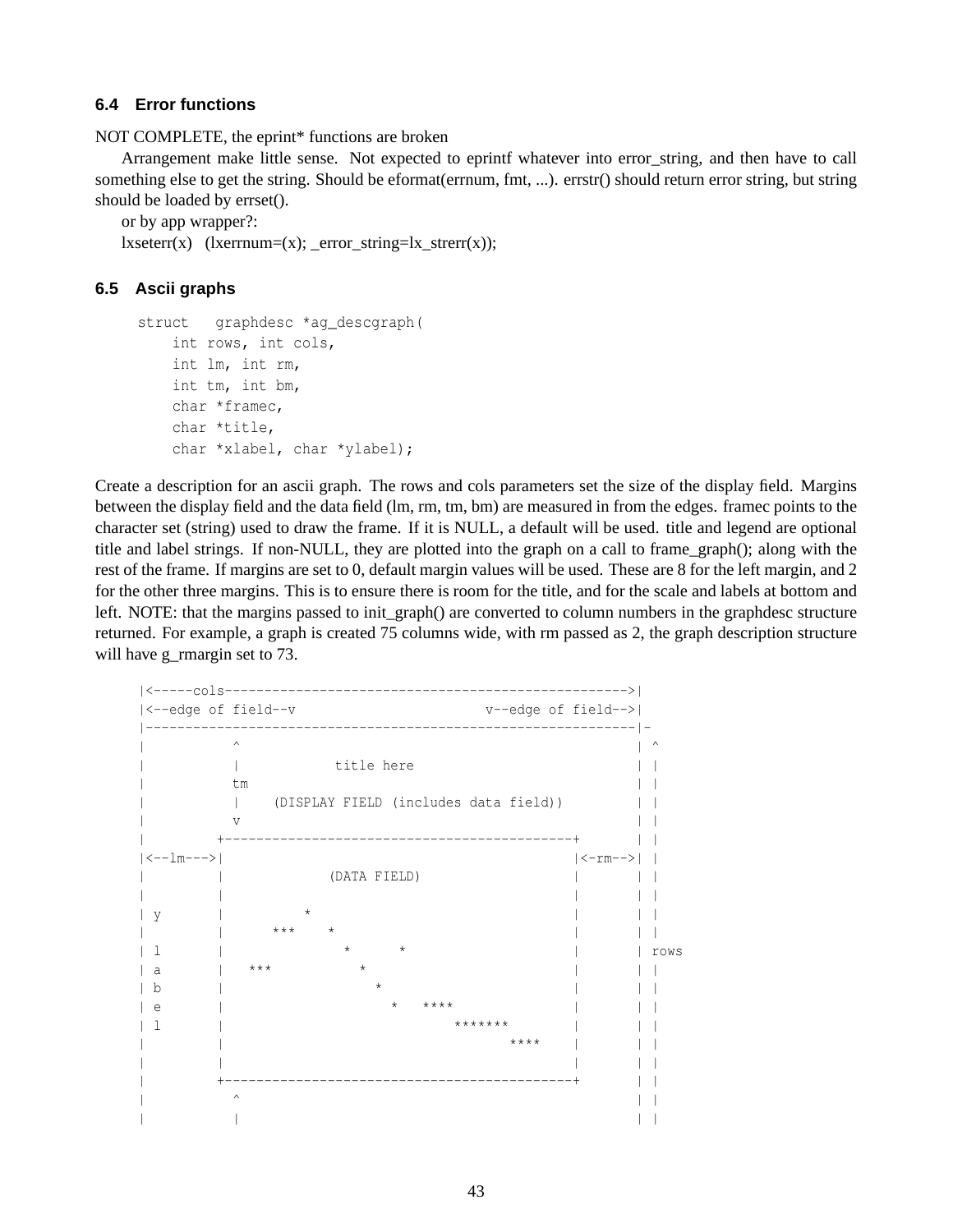$|\hspace{.6cm}|$ | | x label | | | v | v |--------------------------------------------------------------|-  $|\langle -\text{-edge of field} \rangle - \rangle$   $\land -\text{-edge of field} \rangle$ char \*\*ag\_allocgraph(struct graphdesc \*gdesc);

Allocate and return a pointer to the character array for the display field.

void ag\_setmaxmin(struct graphdesc \*gdesc, float xmax, float xmin, float ymax, float ymin);

Set the data maximum and minimum values. These are used for scaling.

void ag\_plotframe(struct graphdesc \*gdesc, char \*\*graph);

Draw the frame of the graph described by gdesc in the array pointed to by graph. If gdesc- $>g$ \_title and/or gdesc->g\_label are non-NULL, insert them into the graph as well.

void ag\_plottitle(struct graphdesc \*gdesc, char \*\*graph, char \*s);

Plot the string s into graph as the graph's title.

void ag\_plotxlabel(struct graphdesc \*gdesc, char \*\*graph, char \*s);

Plot the string s into graph as the graph's x axis label.

void ag\_plotxlabel(struct graphdesc \*gdesc, char \*\*graph, char \*s);

Plot the string s into graph as the graph's y-axis label.

```
void ag_plotsticks(struct graphdesc *gdesc, char **graph,
             float xint, float yint);
```
Plot scaled ticks into the X and Y axies of graph at intervals xint and yint.

int ag\_plotsxy(struct graphdesc \*gdesc, char \*\*graph, float x, float y, char c);

Scale and plot the character c at x,y in the data field.

void ag\_plotxy(char \*\*graph, int x, int y, char c);

Plot the character c at x,y in the display field.

void ag\_plothstr(char \*\*graph, int x, int y, char \*s, int len);

Plot horizontally at most len of string s at x,y in the display field.

void ag\_plothcstr(char \*\*graph, int xs, int xe, int y, char \*s, int len);

Plot horizontally at most len of string s on row y in the display field, centred between columns xs and xe.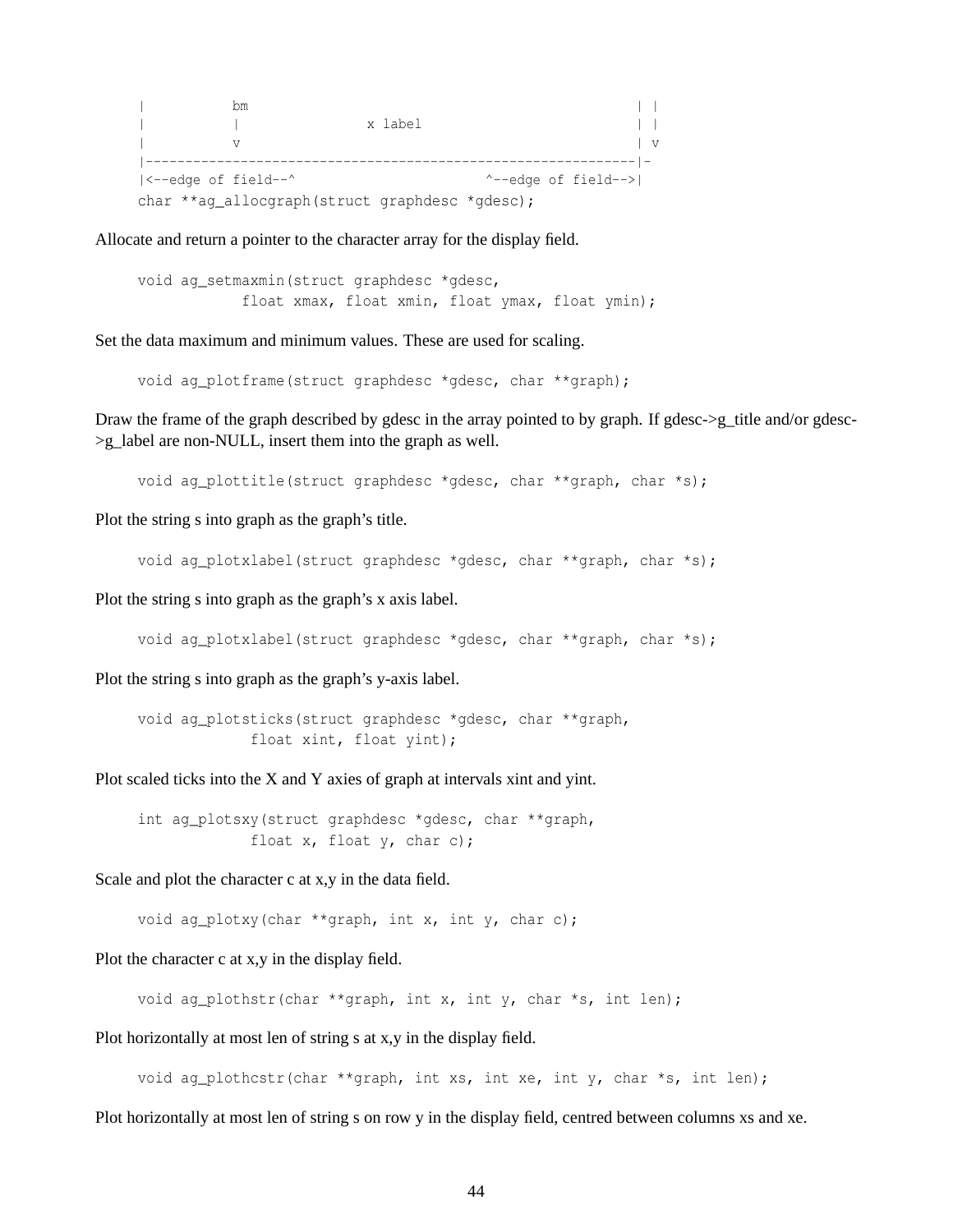void ag\_plotvstr(char \*\*graph, int x, int y, char \*s, int len);

Plot vertically at most len of string s at x,y in the display field. Plots from top down.

void ag\_plotvcstr(char \*\*graph, int xs, int xe, int y, char \*s, int len);

Plot vertically at most len of string s in column x in the display field, centred between rows ys, and ye. Plots from top down.

int ag\_xscale(struct graphdesc \*gdesc, float x);

Scale x to fit within the display field. Return column to plot x into.

int ag\_yscale(struct graphdesc \*gdesc, float y);

Scale y to fit within the display field. Return row to plot y into.

extern char \*ag\_framec;

Set of default characters used to draw graph frame.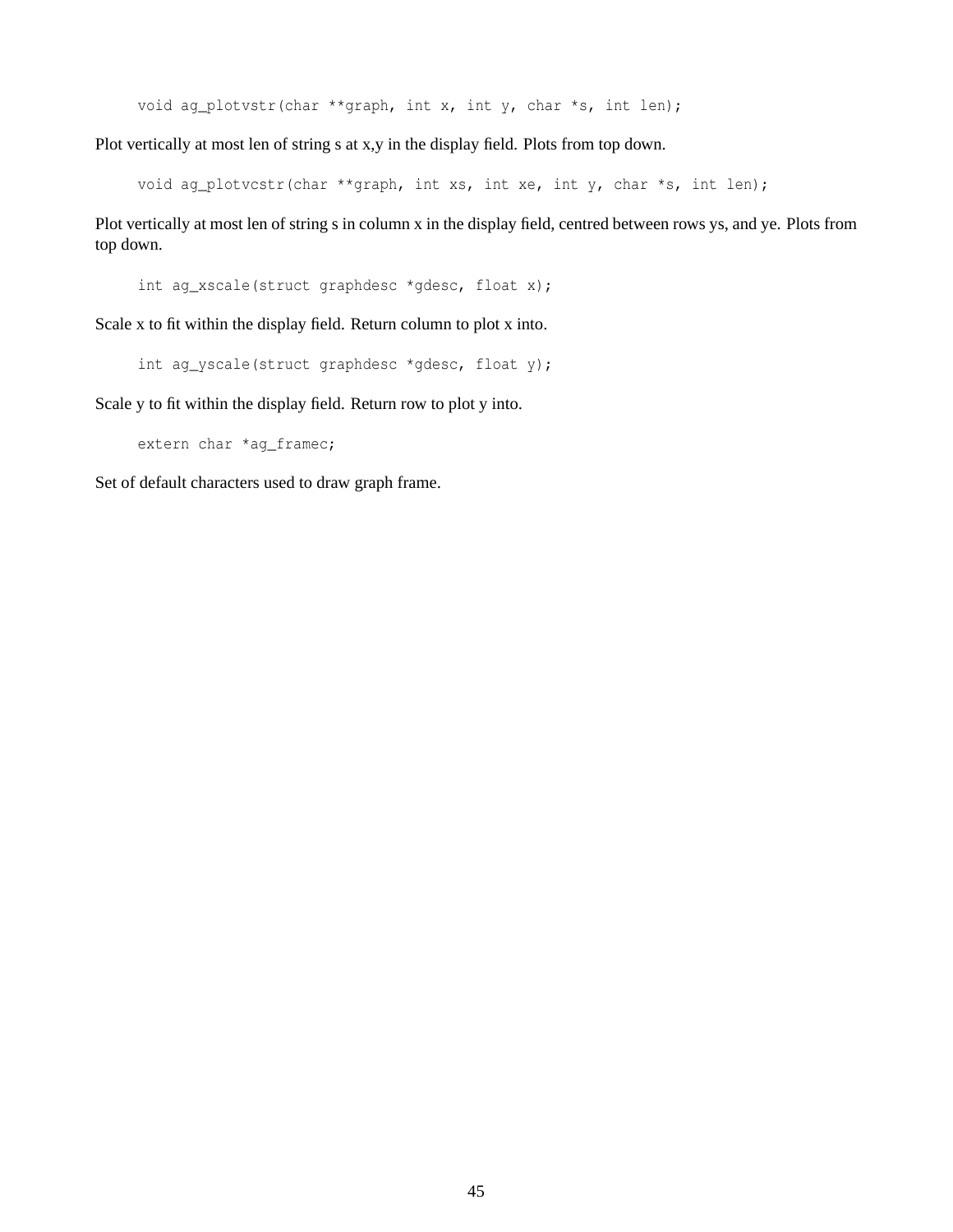## **Index**

2-3 trees, 37 ascii graphs, 43 categories, 6 Classes, 6 comments in-text, 5 context categories, 22 items, 21 counters, 28 in-text, 4 error codes, 32 flags, setting and clearing, 14 formatting items, 23 forms description, 5 freetree, 38 functions introduction, 6 hash tables, 35 include files, 6 index description, 5 IO functions, 40 libraries linking against, 6 linked lists, 33 list lexical, 4 loading classes, 20 lexical lists, 8 roots and forms, 14 stop lists, 14 lx\_changelistflags, 14 lx\_changetokenflags, 14 lx\_clearstops, 14 lx\_close, 29 lx\_closestream, 30 lx\_derefindextoken, 17 lx\_dereftoken, 17

lx\_dumpcontext, 23 lx\_dupestream, 30 lx\_firstcounter, 29 lx\_firstflaggedlex, 9 lx\_firstindex, 10 lx\_firstinode, 11 lx\_firstitem, 8 lx\_firstlex, 9 lx\_firstnsflaggedlex, 10 lx\_firstnsindex, 10 lx\_firstnslex, 10 lx\_firstnsoccur, 10 lx\_firstoccur, 10 lx\_firstrngitem, 9 lx\_firstroot, 11 lx\_flagfromlist, 14 lx\_flagnotfromlist, 14 lx\_flagoccurfromlist, 14 lx\_flagsfromstream, 31 lx\_free\_counters, 29 lx\_freecontext, 21 lx\_getc, 30 lx\_getcatcontext, 22 lx\_getcategcontext, 22 lx\_getcontext, 21 lx\_getcounter, 29 lx\_getlexcontext, 21 lx\_gets, 30 lx\_gotoitemnum, 9 lx\_gotolexnum, 9 lx\_indextoken, 7 lx\_init\_counters, 29 lx\_inrange, 7 lx\_inum, 7 lx\_ioflagfromlist, 14 lx\_iscomment, 7 lx\_iscounter, 7 lx\_islex, 7 lx\_islinefeed, 7 lx\_ismarker, 7 lx\_isomit, 7 lx\_ispunct, 7 lx\_isrange, 7 lx\_lastindex, 10 lx\_lastinode, 11 lx\_lastitem, 8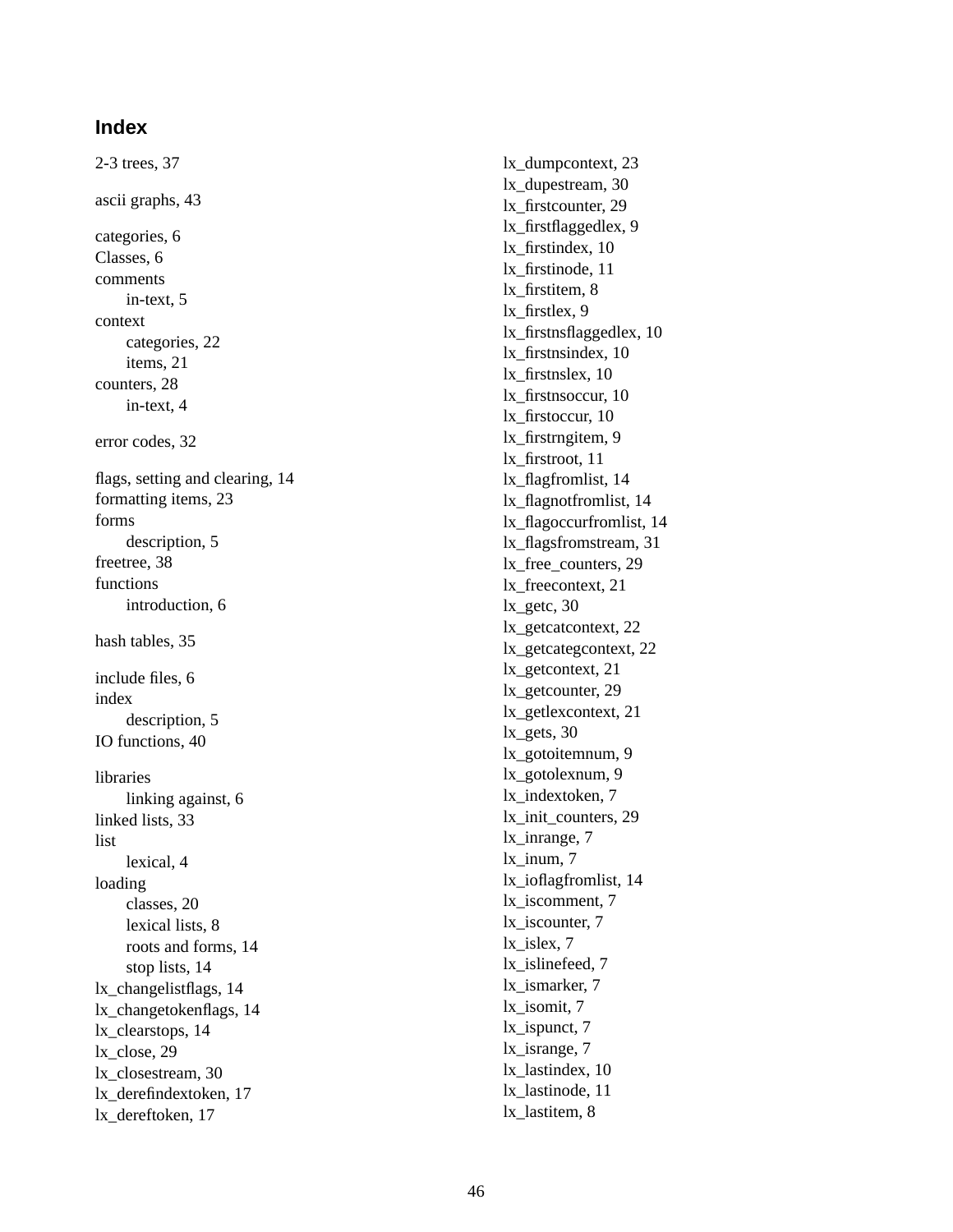lx\_lastlex, 9 lx\_lastnsindex, 10 lx\_lastnslex, 10 lx\_lastrngitem, 9 lx\_lastroot, 11 lx\_lexfromstream, 31 lx\_lfirstfromcontext, 22 lx\_listfromstream, 31 lx\_llenfromcontext, 23 lx\_lnextfromcontext, 22 lx\_lnumfromcontext, 22 lx\_loadforms, 14 lx\_loadlistfromio, 8 lx\_loadnewlist, 8 lx\_loadstops, 14 lx\_makecounterrange, 29 lx\_new\_counter, 28 lx\_newcontext, 21 lx\_newlexlist, 8 lx\_nextcatcontext, 22 lx\_nextcontext, 22 lx\_nextcounter, 29 lx\_nextflaggedlex, 9 lx\_nextindex, 10 lx\_nextinode, 11 lx\_nextitem, 8 lx\_nextlex, 9 lx\_nextnsflaggedlex, 10 lx\_nextnsindex, 10 lx\_nextnslex, 10 lx\_nextnsoccur, 10 lx\_nextoccur, 10 lx\_nextrngitem, 9 lx\_nextroot, 11 lx\_num, 7 lx\_open, 29 lx\_openstream, 30 lx\_previndex, 10 lx\_previnode, 11 lx\_previtem, 8 lx\_prevlex, 9 lx\_prevnsindex, 10 lx\_prevnslex, 10 lx prevrngitem, 9 lx\_prevroot, 11 lx\_renumber, 14 lx\_reversestops, 14 lx\_rfirstfromcontext, 22 lx\_rlenfromcontext, 23

lx\_rnextfromcontext, 22 lx\_rnumfromcontext, 22 lx\_seekstream, 30 lx\_setstream, 30 lx\_skiptocounter, 29 lx\_stopfromlist, 14 lx\_token, 7 lx\_trav\_r\_firstoccur, 13 lx\_trav\_r\_nextoccur, 13 lx\_travfirst, 13 lx\_travfirstflagged, 13 lx\_travfirstindex, 13 lx\_travfirstoccur, 13 lx\_travfirstoccurtoken, 13 lx\_travfree, 11 lx\_travgoto, 13 lx\_travinit, 11 lx\_travlast, 13 lx\_travlastindex, 13 lx\_travnext, 13 lx\_travnextflagged, 13 lx\_travnextindex, 13 lx\_travnextoccur, 13 lx\_travprev, 13 lx\_travprevindex, 13 lx\_travsetup, 11 lx\_unflagall, 14 lx\_unloadlist, 8 lxc\_addcateg, 17 lxc\_addcategbyname, 17 lxc\_addclass, 17 lxc\_addmember, 18 lxc\_addmemberbyname, 18 lxc\_addsubcateg, 17 lxc\_addxcateg, 17 lxc\_bindclass, 18 lxc\_bindclassbyname, 18 lxc\_catfromlnode, 19 lxc\_delcateg, 17 lxc\_delcategbyname, 17 lxc\_delclass, 17 lxc\_dumpclasstoio, 20 lxc\_findcatinode, 18, 19 lxc\_findcatlex, 19 lxc\_findclass, 18 lxc\_firstwordforcat, 19 lxc\_firstwordforcateg, 19 lxc\_freecategs, 18 lxc\_freecatstack, 19